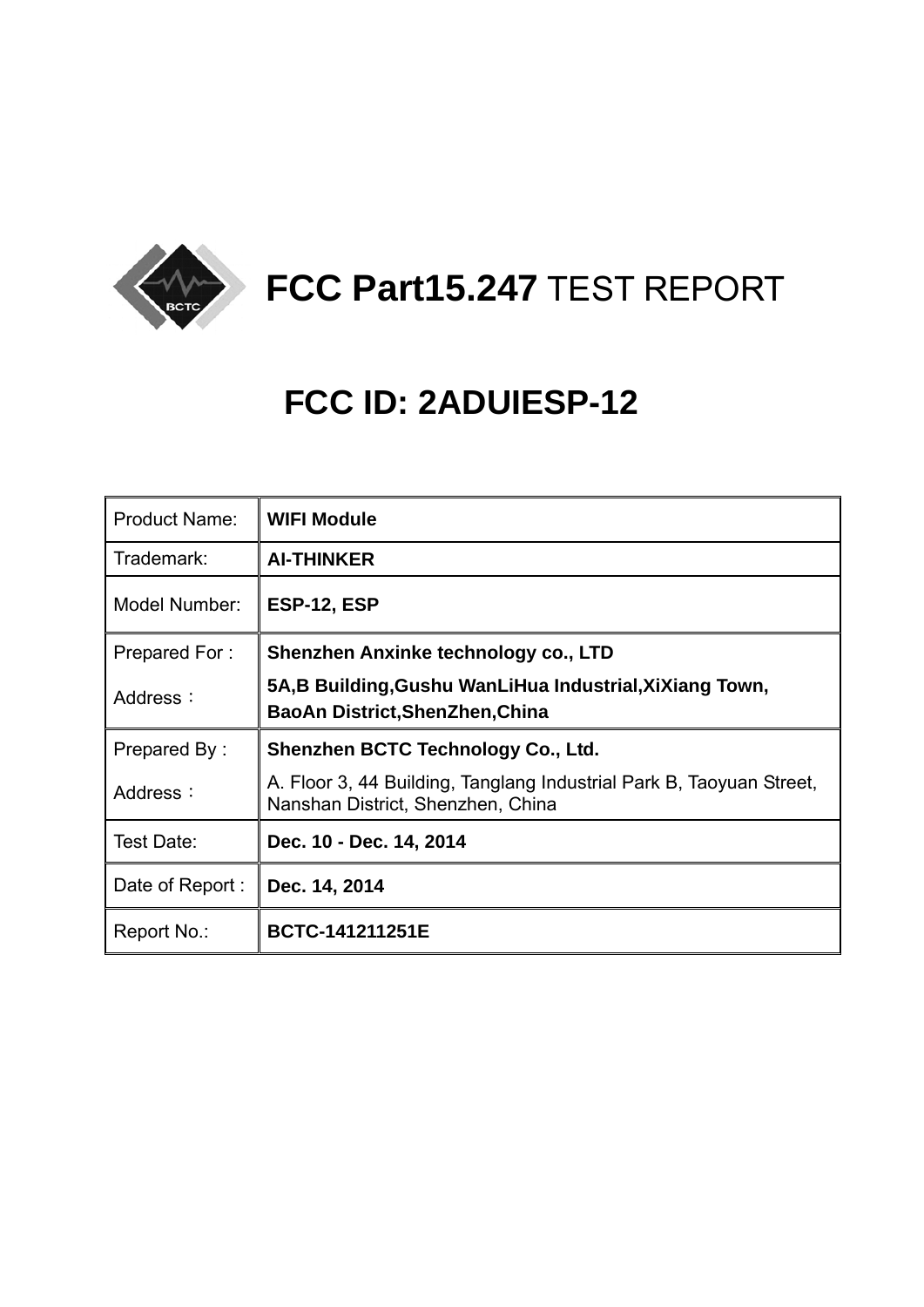

I

# **TEST RESULT CERTIFICATION**

|                                                | BaoAn District, ShenZhen, China                                                                                                                                                                    |
|------------------------------------------------|----------------------------------------------------------------------------------------------------------------------------------------------------------------------------------------------------|
|                                                | <b>Manufacture's Name: Shenzhen Anxinke technology co., LTD</b>                                                                                                                                    |
|                                                | BaoAn District, ShenZhen, China                                                                                                                                                                    |
| <b>Product description</b>                     |                                                                                                                                                                                                    |
|                                                |                                                                                                                                                                                                    |
| Model and/or type reference : ESP-12           |                                                                                                                                                                                                    |
|                                                |                                                                                                                                                                                                    |
|                                                |                                                                                                                                                                                                    |
| Test procedure ANSI C63.4-2003                 |                                                                                                                                                                                                    |
| to the tested sample identified in the report. | This device described above has been tested by BCTC, and the test results show that the<br>equipment under test (EUT) is in compliance with the FCC requirements. And it is applicable only        |
| the document.                                  | This report shall not be reproduced except in full, without the written approval of BCTC, this<br>document may be altered or revised by BCTC, personal only, and shall be noted in the revision of |
|                                                | Pass                                                                                                                                                                                               |
|                                                |                                                                                                                                                                                                    |
|                                                |                                                                                                                                                                                                    |
| Prepared by(Engineer):                         |                                                                                                                                                                                                    |
| Reviewer(Quality Manager):                     | Frie Tang<br>Sophie la                                                                                                                                                                             |
| Approved & Authorized Signer(Manager):         | ECHNO<br><b>SHTKS</b><br><b>APPROVED</b><br>Casey Wang                                                                                                                                             |
|                                                |                                                                                                                                                                                                    |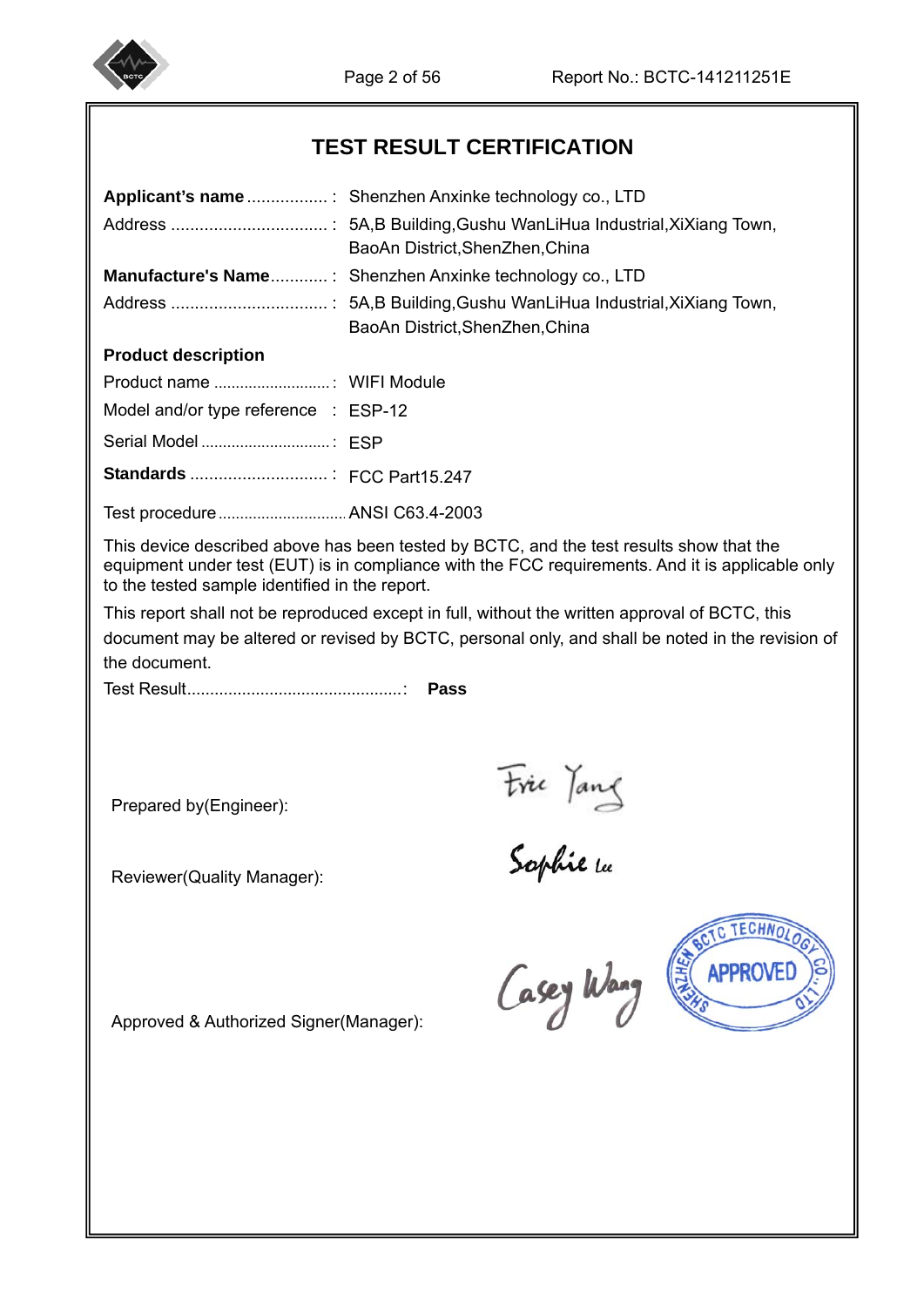

| <b>Table of Contents</b>                                                          | Page           |
|-----------------------------------------------------------------------------------|----------------|
| <b>1. SUMMARY OF TEST RESULTS</b>                                                 | 5              |
| <b>1.1 TEST FACILITY</b>                                                          | 6              |
| <b>1.2 MEASUREMENT UNCERTAINTY</b>                                                | 6              |
| <b>2. GENERAL INFORMATION</b>                                                     | $\overline{7}$ |
| 2.1 GENERAL DESCRIPTION OF EUT                                                    | $\overline{7}$ |
| <b>2.2 DESCRIPTION OF TEST MODES</b>                                              | 9              |
| <b>2.3 BLOCK DIGRAM SHOWING THE CONFIGURATION OF SYSTEM TESTED</b>                | 10             |
| 2.4 DESCRIPTION OF SUPPORT UNITS(CONDUCTED MODE)                                  | 11             |
| <b>2.5 EQUIPMENTS LIST FOR ALL TEST ITEMS</b>                                     | 12             |
| <b>3. EMC EMISSION TEST</b>                                                       | 13             |
| <b>3.1 CONDUCTED EMISSION MEASUREMENT</b>                                         | 13             |
| <b>3.1.1 POWER LINE CONDUCTED EMISSION LIMITS</b>                                 | 13             |
| <b>3.1.2 TEST PROCEDURE</b><br><b>3.1.3 DEVIATION FROM TEST STANDARD</b>          | 14<br>14       |
| 3.1.4 TEST SETUP                                                                  | 14             |
| <b>3.1.5 EUT OPERATING CONDITIONS</b>                                             | 14             |
| <b>3.1.6 TEST RESULTS</b>                                                         | 15             |
| <b>3.2 RADIATED EMISSION MEASUREMENT</b><br><b>3.2.1 RADIATED EMISSION LIMITS</b> | 17<br>17       |
| <b>3.2.2 TEST PROCEDURE</b>                                                       | 18             |
| <b>3.2.3 DEVIATION FROM TEST STANDARD</b>                                         | 18             |
| 3.2.4 TEST SETUP<br><b>3.2.5 EUT OPERATING CONDITIONS</b>                         | 19<br>20       |
| 3.2.6 TEST RESULTS (BETWEEN 9KHZ - 30 MHZ)                                        | 21             |
| 3.2.7 TEST RESULTS (BETWEEN 30MHZ - 1GHZ)                                         | 22             |
| 3.2.8 TEST RESULTS (ABOVE 1000 MHZ)                                               | 23             |
| <b>4. POWER SPECTRAL DENSITY TEST</b>                                             | 33             |
| <b>4.1 APPLIED PROCEDURES / LIMIT</b>                                             | 33             |
| <b>4.1.1 TEST PROCEDURE</b>                                                       | 33             |
| <b>4.1.2 DEVIATION FROM STANDARD</b><br><b>4.1.3 TEST SETUP</b>                   | 33<br>33       |
| <b>4.1.4 EUT OPERATION CONDITIONS</b>                                             | 33             |
| <b>4.1.5 TEST RESULTS</b>                                                         | 34             |
| <b>5. BANDWIDTH TEST</b>                                                          | 40             |
| <b>5.1 APPLIED PROCEDURES / LIMIT</b>                                             | 40             |
| <b>5.1.1 TEST PROCEDURE</b>                                                       | 40             |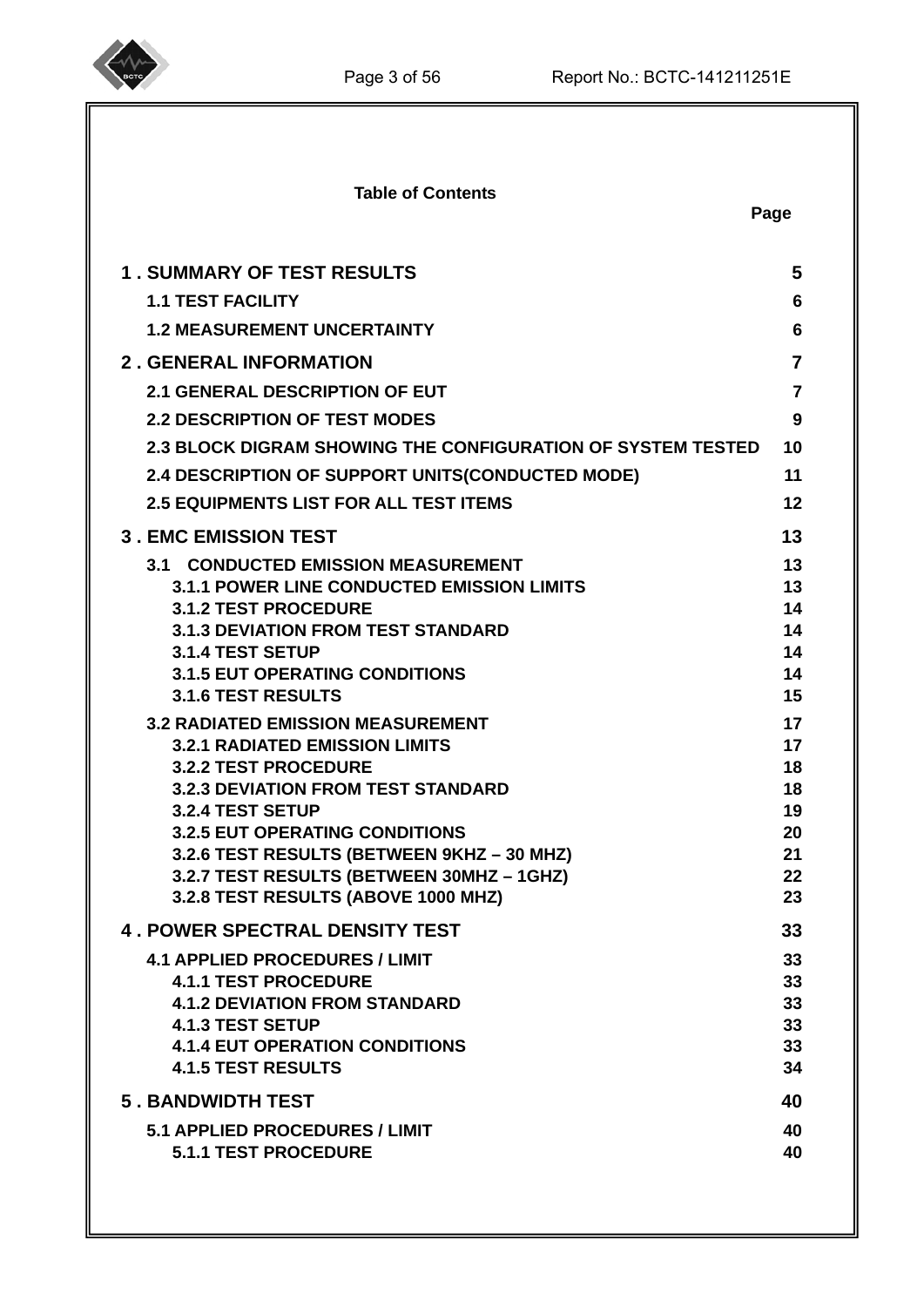

| <b>Table of Contents</b>                                                       | Page |
|--------------------------------------------------------------------------------|------|
| <b>5.1.2 DEVIATION FROM STANDARD</b>                                           | 40   |
| 5.1.3 TEST SETUP                                                               | 40   |
| <b>5.1.4 EUT OPERATION CONDITIONS</b>                                          | 40   |
| <b>5.1.5 TEST RESULTS</b>                                                      | 41   |
| <b>6. PEAK OUTPUT POWER TEST</b>                                               | 47   |
| <b>6.1 APPLIED PROCEDURES / LIMIT</b>                                          | 47   |
| <b>6.1.1 TEST PROCEDURE</b>                                                    | 47   |
| <b>6.1.2 DEVIATION FROM STANDARD</b>                                           | 47   |
| <b>6.1.3 TEST SETUP</b>                                                        | 47   |
| <b>6.1.4 EUT OPERATION CONDITIONS</b>                                          | 47   |
| <b>6.1.5 TEST RESULTS</b>                                                      | 48   |
| 7.100 KHZ BANDWIDTH OF FREQUENCY BAND EDGE                                     | 49   |
| <b>7.1 DEVIATION FROM STANDARD</b>                                             | 49   |
| <b>7.2 TEST SETUP</b>                                                          | 49   |
| <b>7.3 EUT OPERATION CONDITIONS</b>                                            | 49   |
| <b>7.4 TEST RESULTS</b>                                                        | 50   |
| <b>8. ANTENNA REQUIREMENT</b>                                                  | 54   |
| <b>8.1 STANDARD REQUIREMENT</b>                                                | 54   |
| <b>8.2 EUT ANTENNA</b>                                                         | 54   |
| 9. EUT TEST PHOTO<br><b>APPENDIX-PHOTOGRAPHS OF EUT CONSTRUCTIONAL DETAILS</b> | 55   |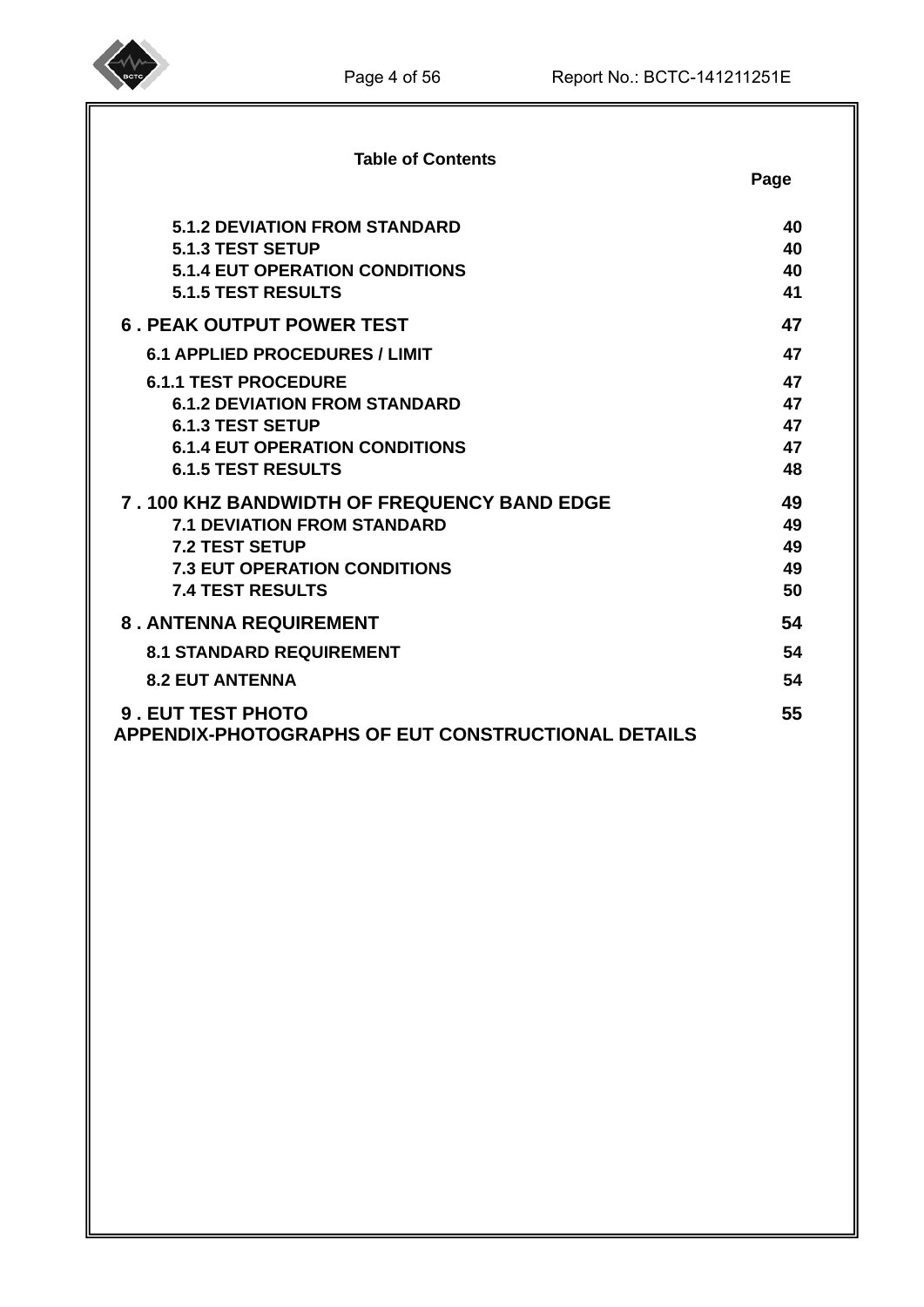

# **1. SUMMARY OF TEST RESULTS**

Test procedures according to the technical standards:

| FCC Part15 (15.247), Subpart C |                                   |             |               |  |
|--------------------------------|-----------------------------------|-------------|---------------|--|
| Standard<br>Section            | <b>Test Item</b>                  | Judgment    | <b>Remark</b> |  |
| 15.207                         | <b>Conducted Emission</b>         | <b>PASS</b> |               |  |
| $15.247$ (a)(2)                | 6dB Bandwidth                     | <b>PASS</b> |               |  |
| 15.247(b)                      | Peak Output Power                 | <b>PASS</b> |               |  |
| 15.247 $(c)$                   | <b>Radiated Spurious Emission</b> | <b>PASS</b> |               |  |
| $15.247$ (d)                   | <b>Power Spectral Density</b>     | <b>PASS</b> |               |  |
| 15.205                         | <b>Band Edge Emission</b>         | <b>PASS</b> |               |  |
| 15.203                         | Antenna Requirement               | <b>PASS</b> |               |  |

#### NOTE:

(1)" N/A" denotes test is not applicable in this Test Report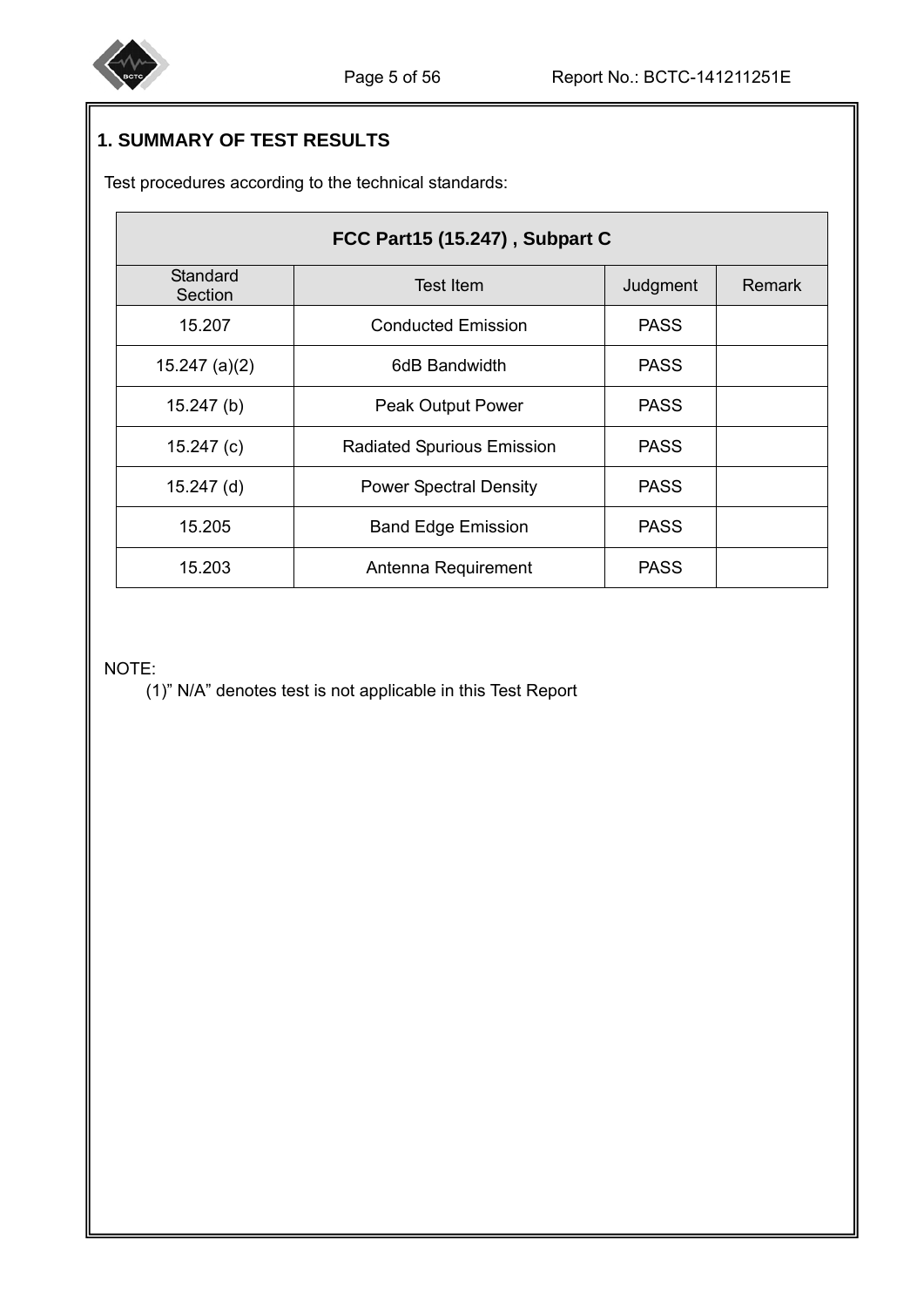#### **1.1 TEST FACILITY**

 Shenzhen BCTC Technology Co., Ltd Add.: No.101,Youshong Road,Longhua New District, Shenzhen,China

FCC Registration No.: 187086

#### **1.2 MEASUREMENT UNCERTAINTY**

The reported uncertainty of measurement  $y \pm U$ , where expended uncertainty U is based on a standard uncertainty multiplied by a coverage factor of **k=2**, providing a level of confidence of approximately **95** %。

| No. | <b>Item</b>                    | Uncertainty      |
|-----|--------------------------------|------------------|
|     | <b>Conducted Emission Test</b> | ±1.38dB          |
| 2   | RF power, conducted            | ±0.16dB          |
| 3   | Spurious emissions, conducted  | ±0.21dB          |
|     | All emissions, radiated (<1G)  | ±4.68dB          |
| 5   | All emissions, radiated (>1G)  | ±4.89dB          |
| 6   | Temperature                    | $±0.5^{\circ}$ C |
|     | Humidity                       | ±2%              |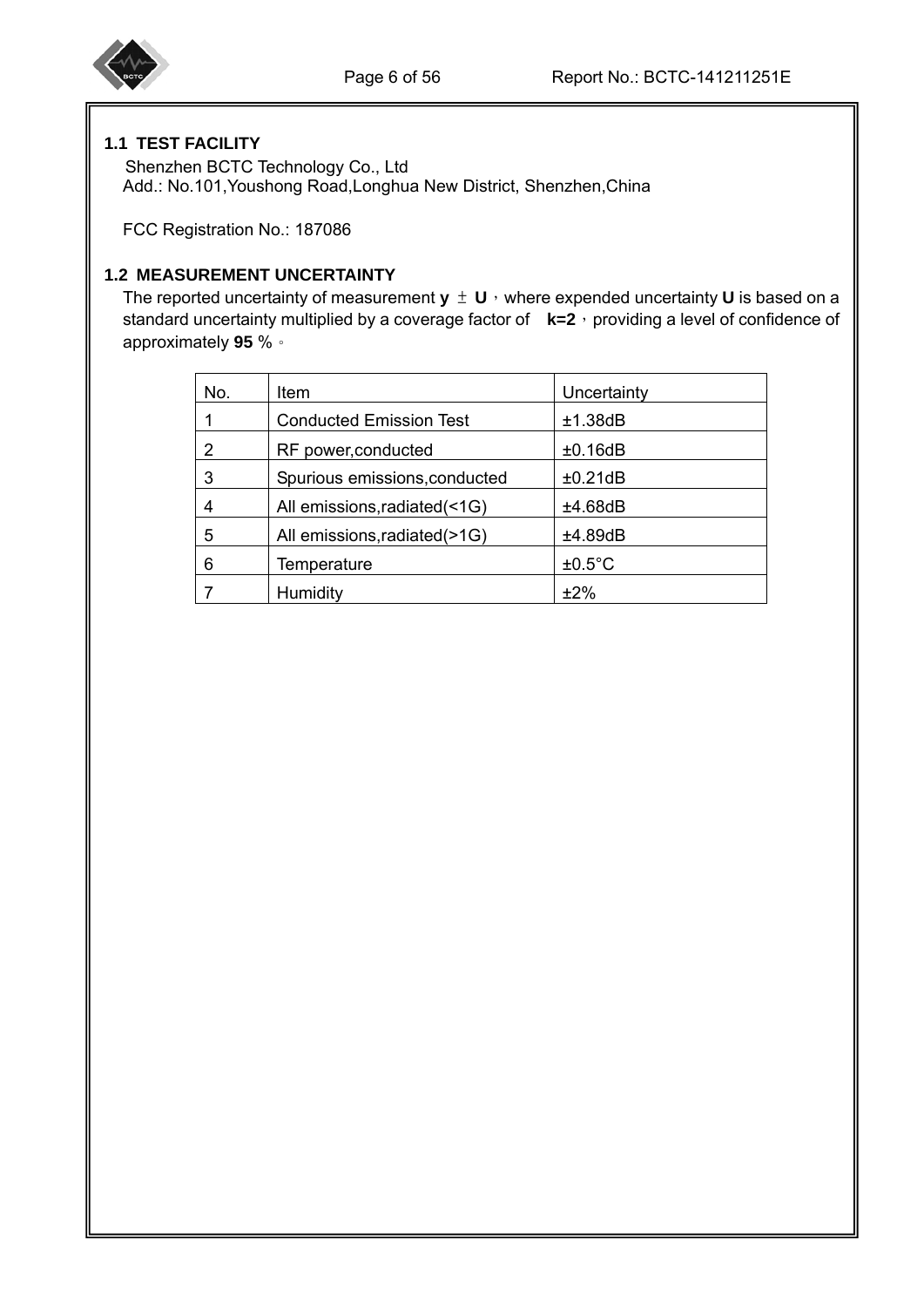

# **2. GENERAL INFORMATION**

## **2.1 GENERAL DESCRIPTION OF EUT**

| Equipment                       | <b>WIFI Module</b>                                                                                                |
|---------------------------------|-------------------------------------------------------------------------------------------------------------------|
| <b>Trade Name</b>               | N/A                                                                                                               |
| <b>Model Name</b>               | <b>ESP-12</b>                                                                                                     |
| <b>Serial Model</b>             | M750, M752, M711, M712, M777, M778, M720, M721,<br>M776, M756, M9000, M9100, M9200                                |
| <b>Model Difference</b>         | All the models are the same circuit and RF module, except the<br>model names.                                     |
| <b>Modulation Type:</b>         | 802.11b: DSSS (CCK, DQPSK, DBPSK)<br>802.11g/n(20): DSSS (CCK, DQPSK, DBPSK)+OFDM<br>(QPSK, BPSK, 16-QAM, 64-QAM) |
| <b>Bit Rate of Transmitter</b>  | 802.11b:11/5.5/2/1 Mbps<br>802.11g:54/48/36/24/18/12/9/6Mbps<br>802.11n:65/52/6.5Mbps                             |
| <b>Operation Frequency:</b>     | 802.11b/g/n:2412~2462 MHz                                                                                         |
| Output<br>Power(Conducted):     | 802.11b: 15.61 dBm (Max.)<br>802.11g: 13.79 dBm (Max.)<br>802.11n: 12.78 dBm (Max.)                               |
| Antenna Gain (dBi)              | 1.0dbi                                                                                                            |
| <b>Channel List</b>             | Please refer to the Note 2.                                                                                       |
| Adapter(Ancillary<br>Equipment) | Mdoel: LSD-D051100<br>INPUT:100-240V~,50/60Hz,0.2A<br>OUTPUT:5V,1A                                                |
| <b>Control board</b> (Ancillary | Model: ESP-12                                                                                                     |
| Equipment)                      | Manufacture: Shenzhen Anxinke technology co., LTD<br>Power by adapter                                             |
| Connecting I/O Port(s)          | Please refer to the User's Manual                                                                                 |

Note:

1. For a more detailed features description, please refer to the manufacturer's specifications or the User's Manual.

| 2. |         |                    |         |                                  |         |                    |         |                    |
|----|---------|--------------------|---------|----------------------------------|---------|--------------------|---------|--------------------|
|    |         |                    |         | Channel List for 802.11b/g/n(20) |         |                    |         |                    |
|    | Channel | Frequency<br>(MHz) | Channel | Frequency<br>(MHz)               | Channel | Frequency<br>(MHz) | Channel | Frequency<br>(MHz) |
|    | 01      | 2412               | 04      | 2427                             | 07      | 2442               | 10      | 2457               |
|    | 02      | 2417               | 05      | 2432                             | 08      | 2447               |         | 2462               |
|    | 03      | 2422               | 06      | 2437                             | 09      | 2452               |         |                    |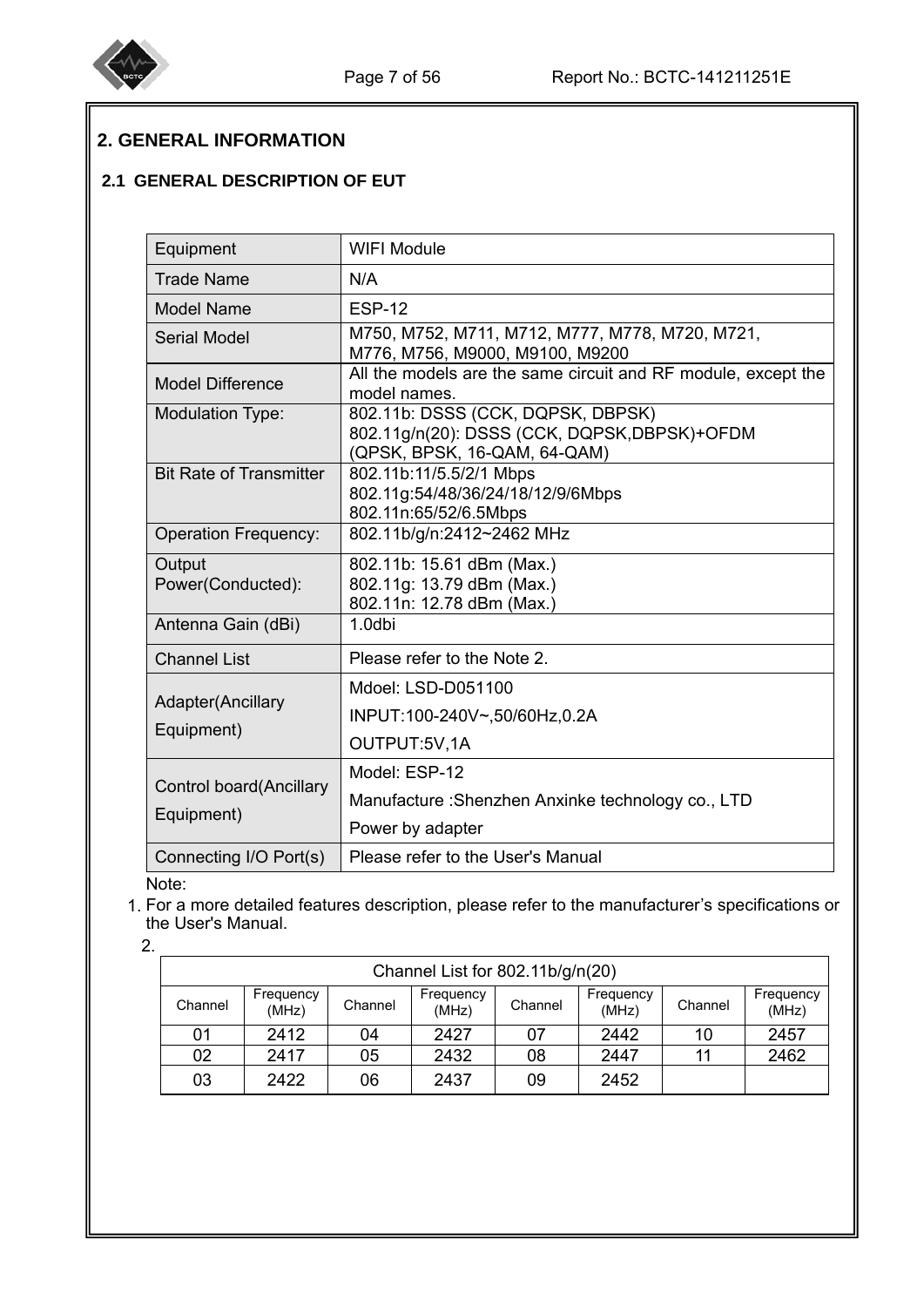

| 3. |     |                                |            |                    |     |                      |                 |
|----|-----|--------------------------------|------------|--------------------|-----|----------------------|-----------------|
|    |     | <b>Table for Filed Antenna</b> |            |                    |     |                      |                 |
|    | Ant | <b>Brand</b>                   | Model Name | Antenna Type       |     | Connector Gain (dBi) | <b>NOTE</b>     |
|    | A   | N/A                            | N/A        | <b>PCB Antenna</b> | N/A | 1.0                  | Wifi<br>Antenna |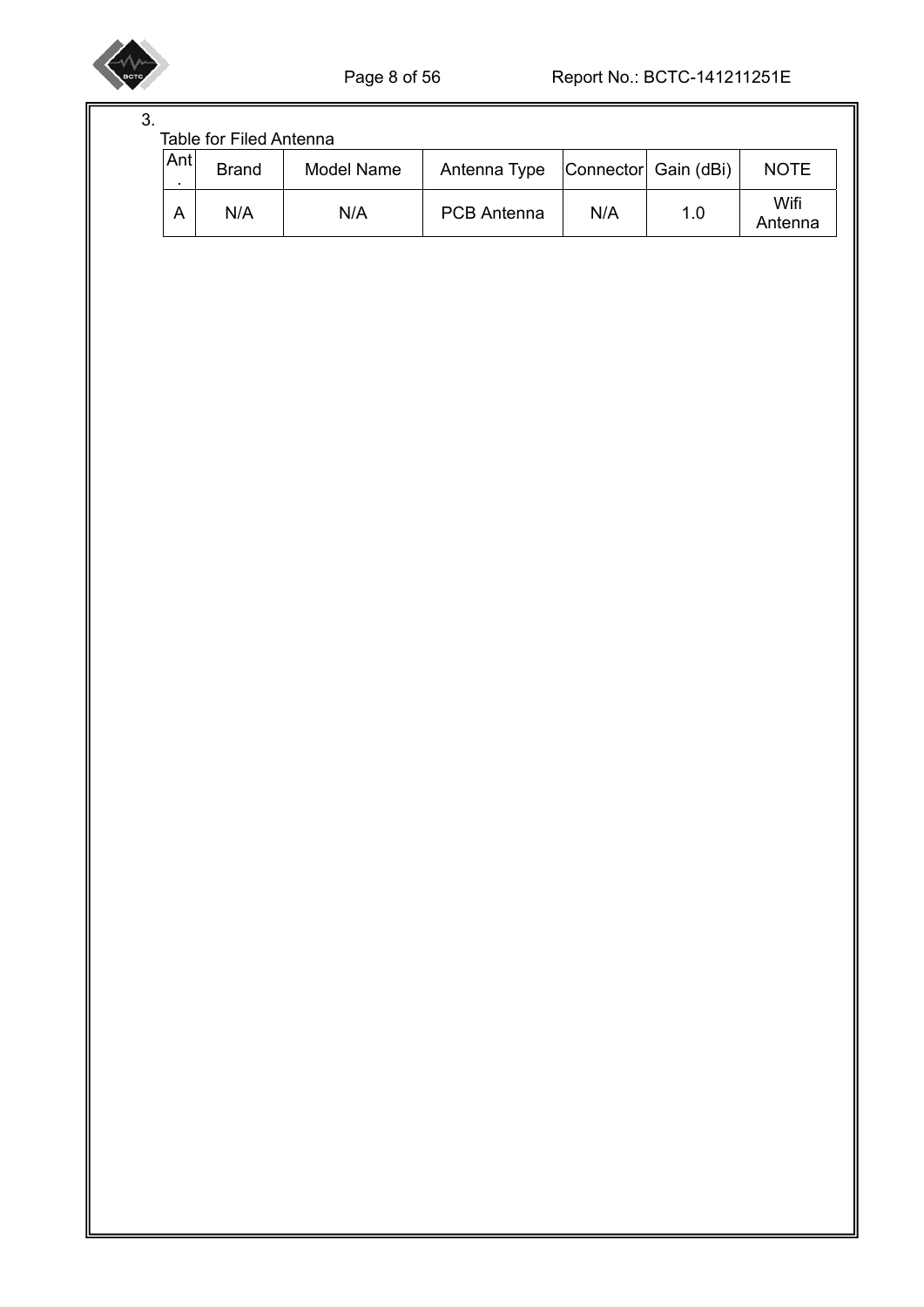

#### **2.2 DESCRIPTION OF TEST MODES**

To investigate the maximum EMI emission characteristics generates from EUT, the test system was pre-scanning tested base on the consideration of following EUT operation mode or test configuration mode which possible have effect on EMI emission level. Each of these EUT operation mode(s) or test configuration mode(s) mentioned above was evaluated respectively.

| <b>Pretest Mode</b> | Description            |
|---------------------|------------------------|
| Mode 1              | 802.11b CH1/ CH6/ CH11 |
| Mode 2              | 802.11g CH1/ CH6/ CH11 |
| Mode 3              | 802.11n CH1/ CH6/ CH11 |
| Mode 4              | Link Mode              |

| <b>For Conducted Emission</b> |                    |  |
|-------------------------------|--------------------|--|
| <b>Final Test Mode</b>        | <b>Description</b> |  |
| Mode 4                        | Link Mode          |  |

| <b>For Radiated Emission</b> |                        |  |  |
|------------------------------|------------------------|--|--|
| <b>Final Test Mode</b>       | <b>Description</b>     |  |  |
| Mode 1                       | 802.11b CH1/ CH6/ CH11 |  |  |
| Mode 2                       | 802.11g CH1/ CH6/ CH11 |  |  |
| Mode 3                       | 802.11n CH1/ CH6/ CH11 |  |  |

Note:

(1) The measurements are performed at the highest, middle, lowest available channels.

(2) The measurements are performed at all Bit Rate of Transmitter, the worst data was reported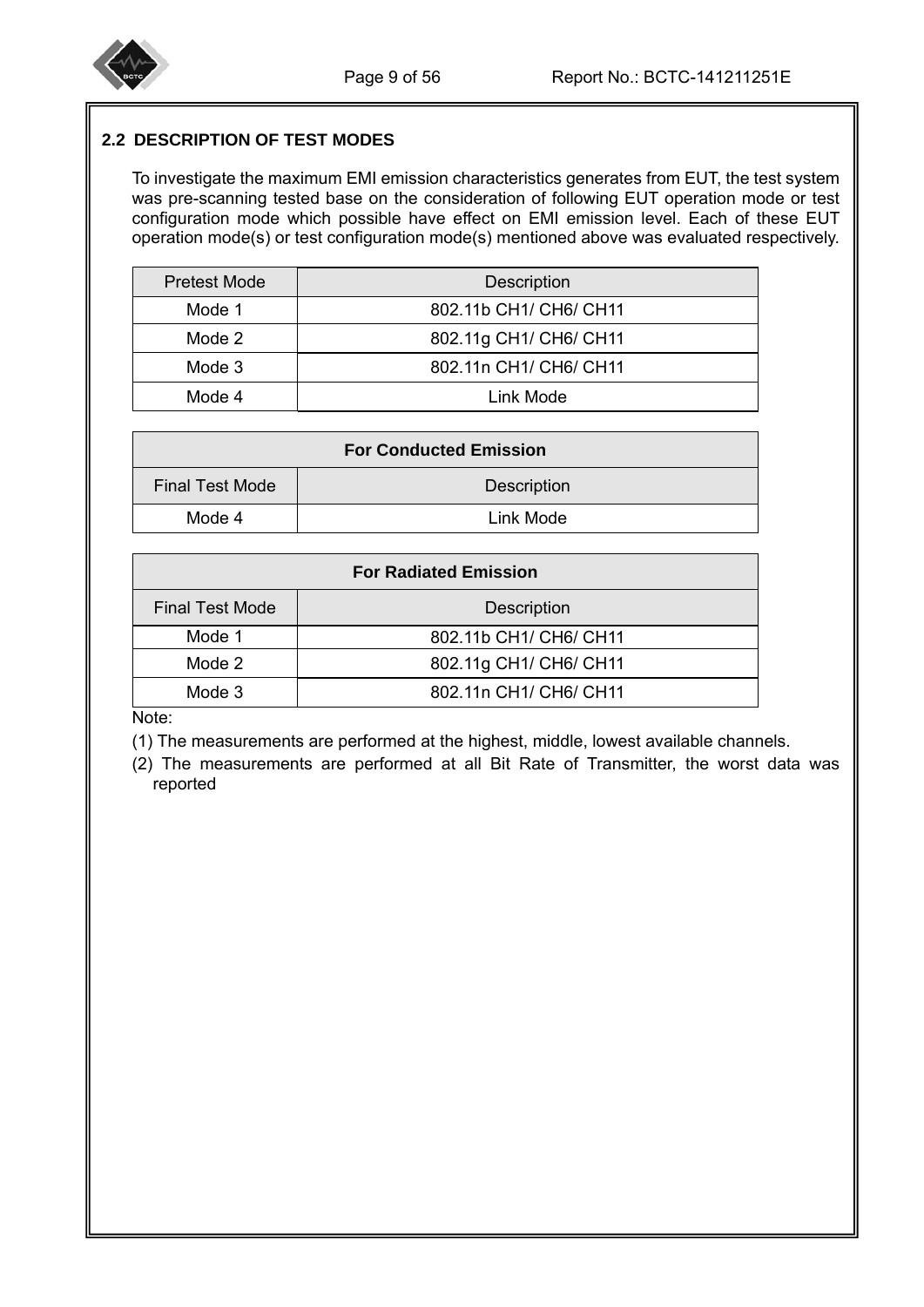

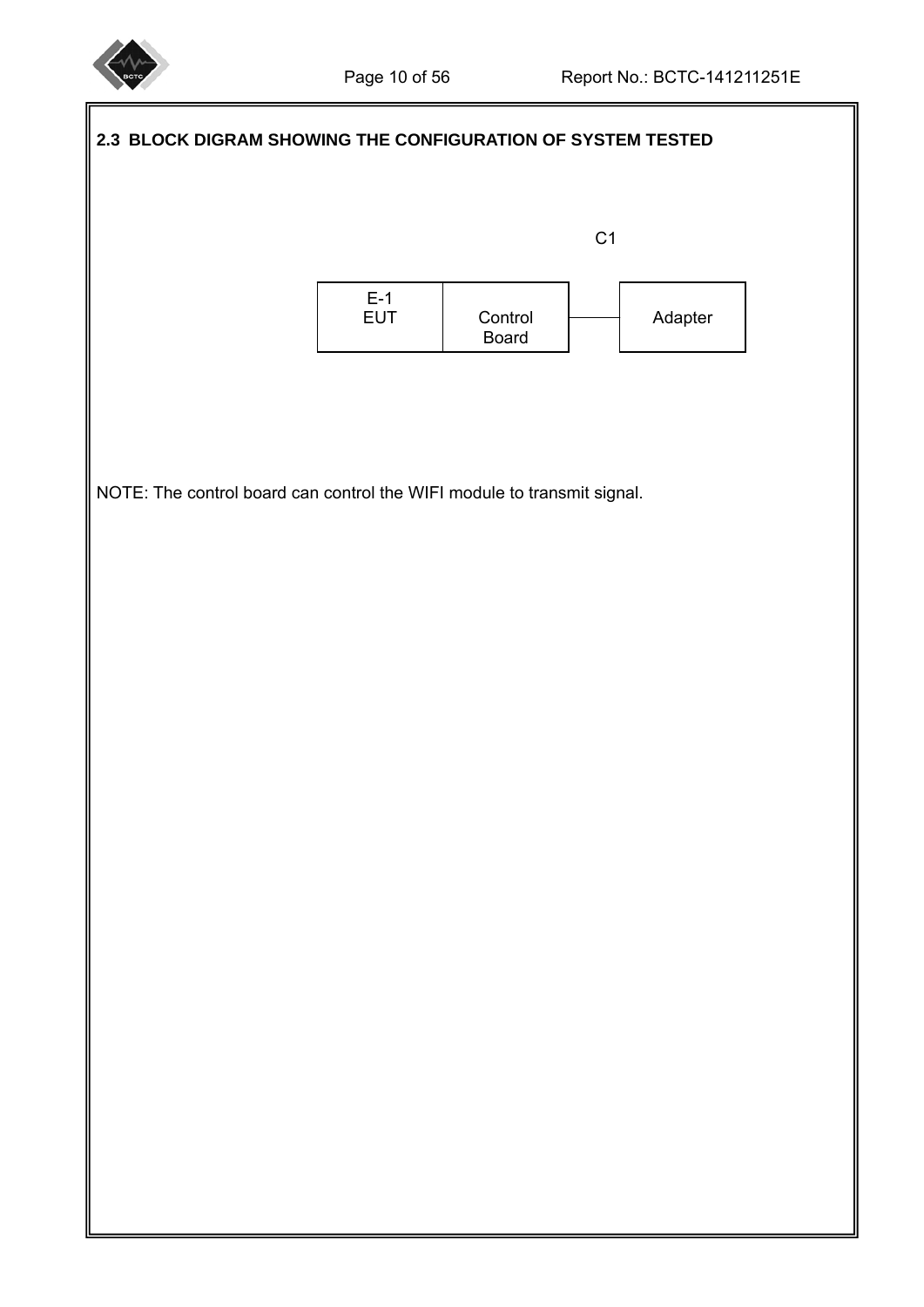

#### **2.4 DESCRIPTION OF SUPPORT UNITS(CONDUCTED MODE)**

The EUT has been tested as an independent unit together with other necessary accessories or support units. The following support units or accessories were used to form a representative test configuration during the tests.

| Item  | Equipment          | <b>Brand</b> | Model/Type No. | Series No. | <b>Note</b> |
|-------|--------------------|--------------|----------------|------------|-------------|
| $E-1$ | <b>WIFI Module</b> | <b>ESP</b>   | <b>ESP-12</b>  | N/A        | <b>EUT</b>  |
|       |                    |              |                |            |             |
|       |                    |              |                |            |             |
|       |                    |              |                |            |             |
|       |                    |              |                |            |             |
|       |                    |              |                |            |             |

| Item  |           | Shielded Type   Ferrite Core | Length           | <b>Note</b> |
|-------|-----------|------------------------------|------------------|-------------|
| $C-1$ | <b>NO</b> | <b>NO</b>                    | 1.0 <sub>m</sub> |             |
|       |           |                              |                  |             |
|       |           |                              |                  |             |
|       |           |                              |                  |             |
|       |           |                              |                  |             |

Note:

- (1) The support equipment was authorized by Declaration of Confirmation.
- (2) For detachable type I/O cable should be specified the length in cm in  $\sqrt{r}$  Length  $\sqrt{r}$  column.
- (3) The EUT was programmed to be in continuously transmitting mode and the transmit duty cycle is not less than 98%.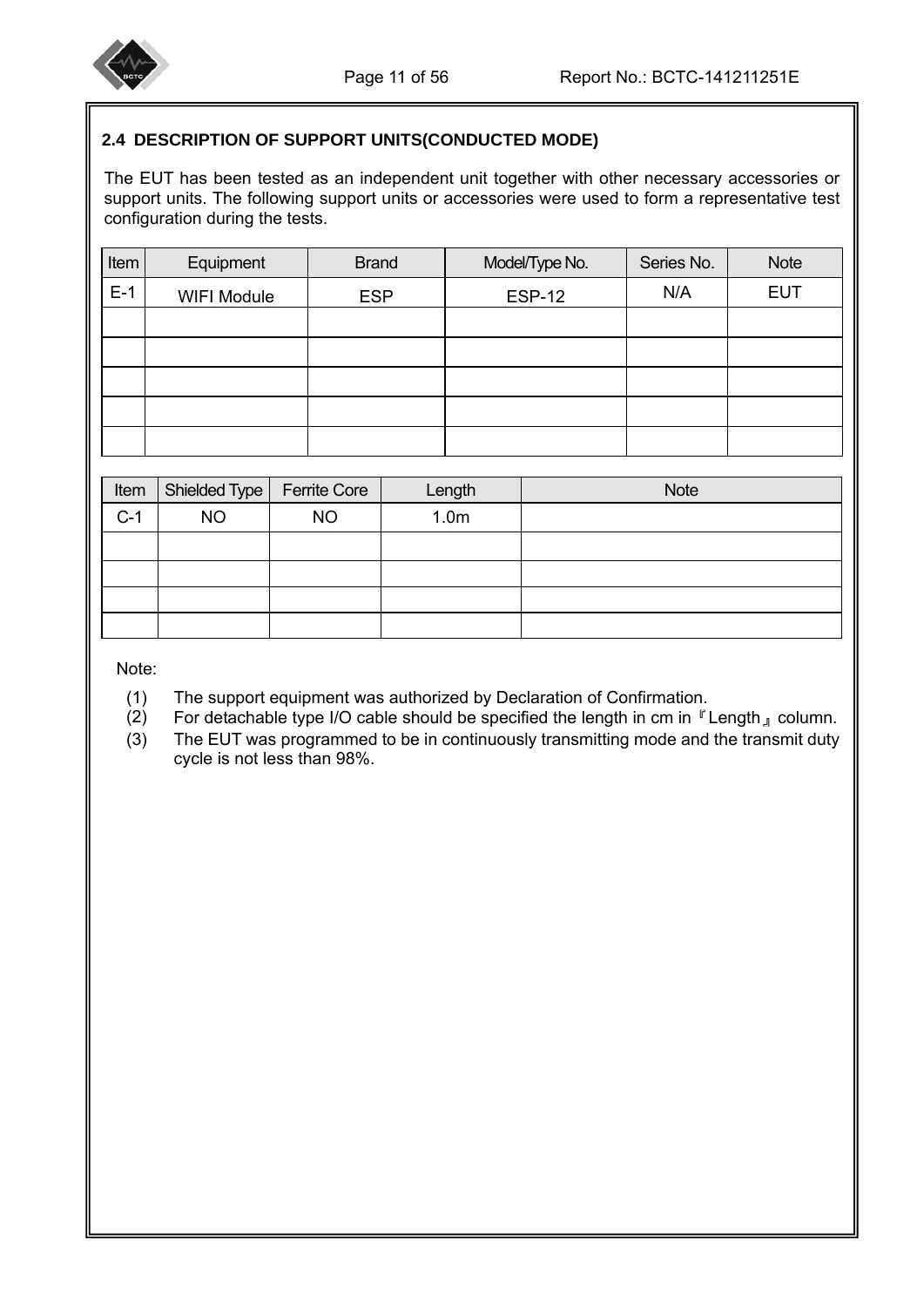

# **2.5 EQUIPMENTS LIST FOR ALL TEST ITEMS**

|                 | Radiation Test equipment |                  |                        |                  |                     |                     |                        |
|-----------------|--------------------------|------------------|------------------------|------------------|---------------------|---------------------|------------------------|
| Item            | Kind of<br>Equipment     | Manufacturer     | Type No.               | Serial No.       | Last<br>calibration | Calibrated<br>until | Calibratio<br>n period |
| 1               | Spectrum<br>Analyzer     | Agilent          | E4407B                 | MY4510804<br>0   | 2014.07.06          | 2015.07.05          | 1 year                 |
| $\overline{2}$  | <b>Test Receiver</b>     | R&S              | <b>ESPI</b>            | 101318           | 2014.06.07          | 2015.06.06          | 1 year                 |
| 3               | <b>Bilog Antenna</b>     | <b>TESEQ</b>     | <b>CBL6111D</b>        | 31216            | 2014.07.06          | 2015.07.05          | 1 year                 |
| $\overline{4}$  | 500 Coaxial<br>Switch    | Anritsu          | MP59B                  | 620026441<br>6   | 2014.06.07          | 2015.06.06          | 1 year                 |
| 5               | Spectrum<br>Analyzer     | <b>ADVANTEST</b> | R3132                  | 150900201        | 2014.06.07          | 2015.06.06          | 1 year                 |
| 6               | Horn Antenna             | EM               | <b>EM-AH-101</b><br>80 | 2011071402       | 2014.07.06          | 2015.07.05          | 1 year                 |
| $\overline{7}$  | Horn Ant                 | Schwarzbeck      | <b>BBHA 9170</b>       | 9170-181         | 2014.07.06          | 2015.07.05          | 1 year                 |
| 8               | Amplifier                | EM               | EM-30180               | 060538           | 2014.12.22          | 2015.12.21          | 1 year                 |
| 9               | Loop Antenna             | <b>ARA</b>       | PLA-1030/B             | 1029             | 2014.06.08          | 2015.06.07          | 1 year                 |
| 10              | <b>Power Meter</b>       | R&S              | <b>NRVS</b>            | 100696           | 2014.07.06          | 2015.07.05          | 1 year                 |
| 11              | Power<br>Sensor          | R&S              | <b>URV5-Z4</b>         | 0395.1619.<br>05 | 2014.07.06          | 2015.07.05          | 1 year                 |
| 12 <sub>2</sub> | RF cables                | R&S              | N/A                    | N/A              | 2014.07.06          | 2015.07.05          | 1 year                 |

## Conduction Test equipment

| Item           | Kind of<br>Equipment         | Manufactu<br>rer | Type No.       | Serial No. | Last<br>calibration | Calibrated<br>until | Calibratio<br>n period |
|----------------|------------------------------|------------------|----------------|------------|---------------------|---------------------|------------------------|
| 1              | <b>Test Receiver</b>         | R&S              | <b>ESCI</b>    | 101160     | 2014.06.06          | 2015.06.05          | 1 year                 |
| $\overline{2}$ | <b>LISN</b>                  | R&S              | <b>ENV216</b>  | 101313     | 2014.08.24          | 2015.08.23          | 1 year                 |
| 3              | <b>LISN</b>                  | <b>EMCO</b>      | 3816/2         | 00042990   | 2014.08.24          | 2015.08.23          | 1 year                 |
| $\overline{4}$ | $50\Omega$ Coaxial<br>Switch | Anritsu          | MP59B          | 620026441  | 2014.06.07          | 2015.06.06          | 1 year                 |
| 5              | Passive Voltage<br>Probe     | <b>R&amp;S</b>   | <b>ESH2-Z3</b> | 100196     | 2014.06.07          | 2015.06.06          | 1 year                 |
| 6              | Absorbing clamp              | R&S              | <b>MOS-21</b>  | 100423     | 2014.06.08          | 2015.06.07          | 1 year                 |
| 7              | RF cables                    | R&S              | N/A            | N/A        | 2014.07.06          | 2015.07.05          | 1 year                 |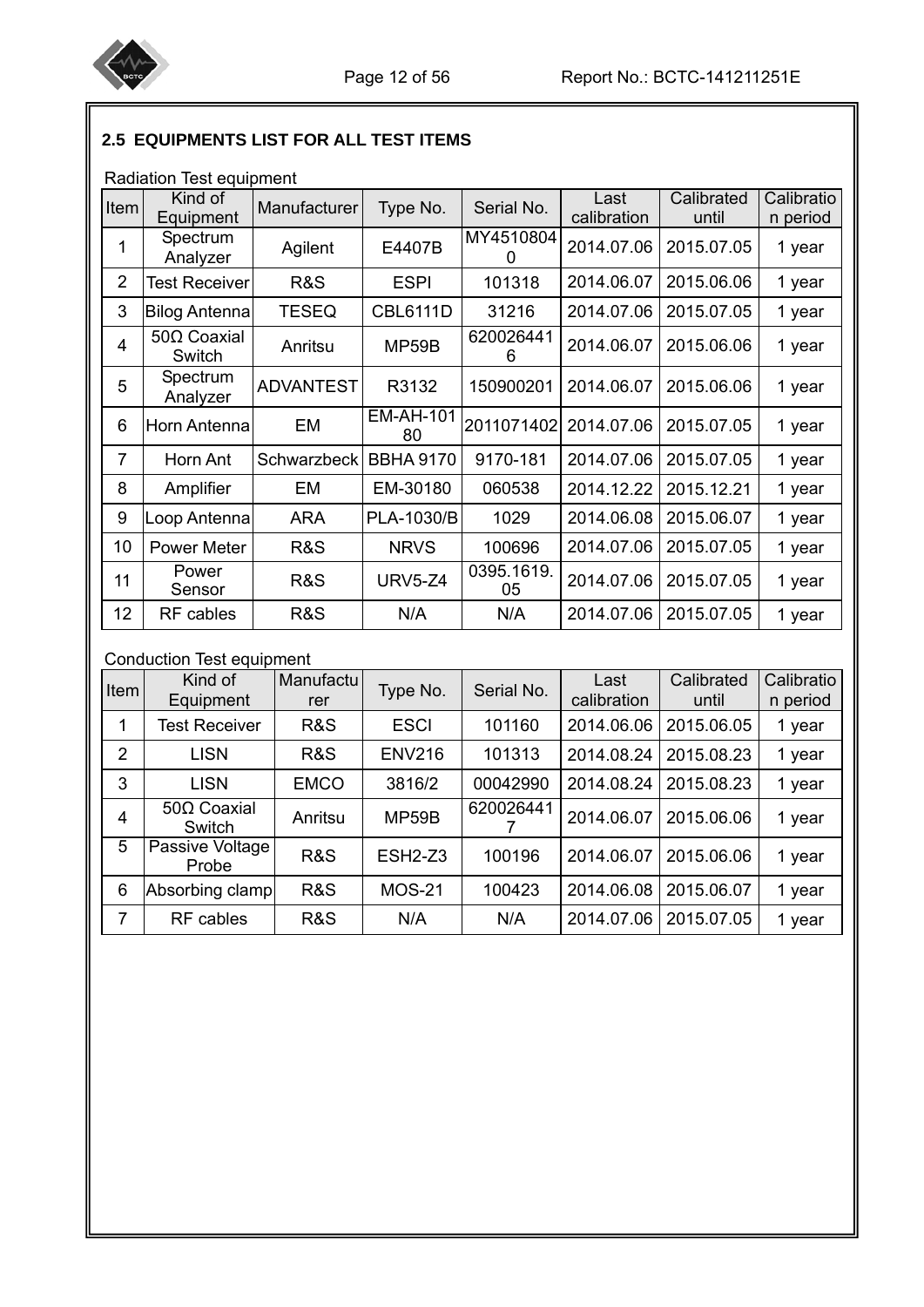

## **3. EMC EMISSION TEST**

#### **3.1 CONDUCTED EMISSION MEASUREMENT**

#### **3.1.1 POWER LINE CONDUCTED EMISSION Limits (Frequency Range 150KHz-30MHz)**

|                        | Class A (dBuV) |         | Class B (dBuV) |            | Standard     |
|------------------------|----------------|---------|----------------|------------|--------------|
| <b>FREQUENCY (MHz)</b> | Quasi-peak     | Average | Quasi-peak     | Average    |              |
| $0.15 - 0.5$           | 79.00          | 66.00   | $66 - 56$ *    | $56 - 46*$ | <b>CISPR</b> |
| $0.50 - 5.0$           | 73.00          | 60.00   | 56.00          | 46.00      | <b>CISPR</b> |
| $5.0 - 30.0$           | 73.00          | 60.00   | 60.00          | 50.00      | <b>CISPR</b> |

| $0.15 - 0.5$ | 79.00 | 66.00 | $66 - 56$ * | $56 - 46*$ | <b>FCC</b> |
|--------------|-------|-------|-------------|------------|------------|
| $0.50 - 5.0$ | 73.00 | 60.00 | 56.00       | 46.00      | FCC        |
| $5.0 - 30.0$ | 73.00 | 60.00 | 60.00       | 50.00      | <b>FCC</b> |

Note:

I

(1) The tighter limit applies at the band edges.

 (2) The limit of " \* " marked band means the limitation decreases linearly with the logarithm of the frequency in the range.

The following table is the setting of the receiver

| <b>Receiver Parameters</b> | <b>Setting</b> |
|----------------------------|----------------|
| Attenuation                | 10dB           |
| <b>Start Frequency</b>     | $0.15$ MHz     |
| <b>Stop Frequency</b>      | 30 MHz         |
| IF Bandwidth               | 9 kHz          |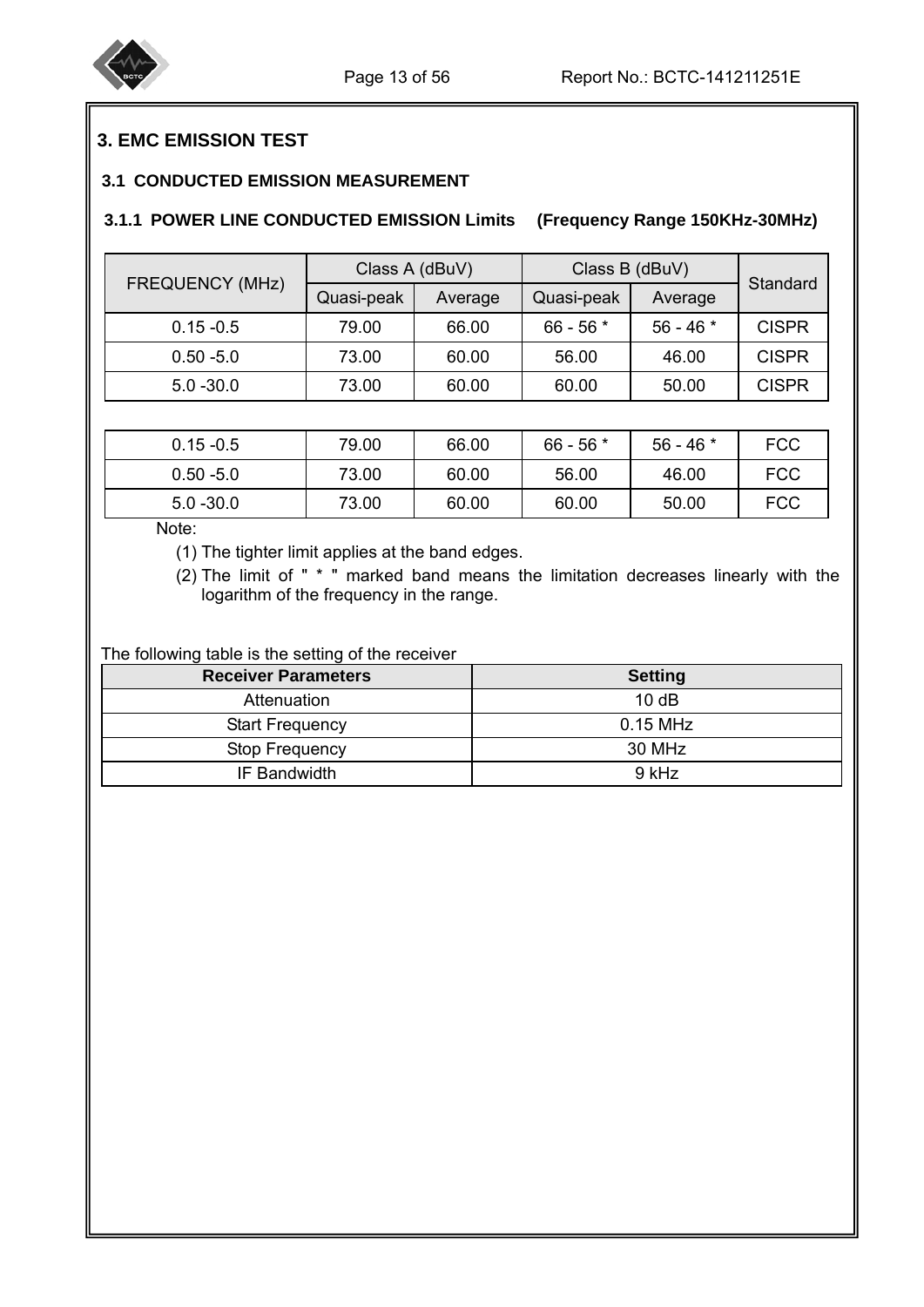

#### **3.1.2 TEST PROCEDURE**

- a. The EUT was placed 0.8 meters from the horizontal ground plane with EUT being connected to the power mains through a line impedance stabilization network (LISN). All other support equipments powered from additional LISN(s). The LISN provide 50 Ohm/ 50uH of coupling impedance for the measuring instrument.
- b. Interconnecting cables that hang closer than 40 cm to the ground plane shall be folded back and forth in the center forming a bundle 30 to 40 cm long.
- c. I/O cables that are not connected to a peripheral shall be bundled in the center. The end of the cable may be terminated, if required, using the correct terminating impedance. The overall length shall not exceed 1 m.
- d. LISN at least 80 cm from nearest part of EUT chassis.
- e. For the actual test configuration, please refer to the related Item -EUT Test Photos.

#### **3.1.3 DEVIATION FROM TEST STANDARD**

No deviation

#### **3.1.4 TEST SETUP**



 **2.B o th o f L IS N s (A M N ) are 80 cm fro m E U T an d at le ast 80**

from other units and other metal planes

#### **3.1.5 EUT OPERATING CONDITIONS**

The EUT was configured for testing in a typical fashion (as a customer would normally use it). The EUT has been programmed to continuously transmit during test. This operating condition was tested and used to collect the included data.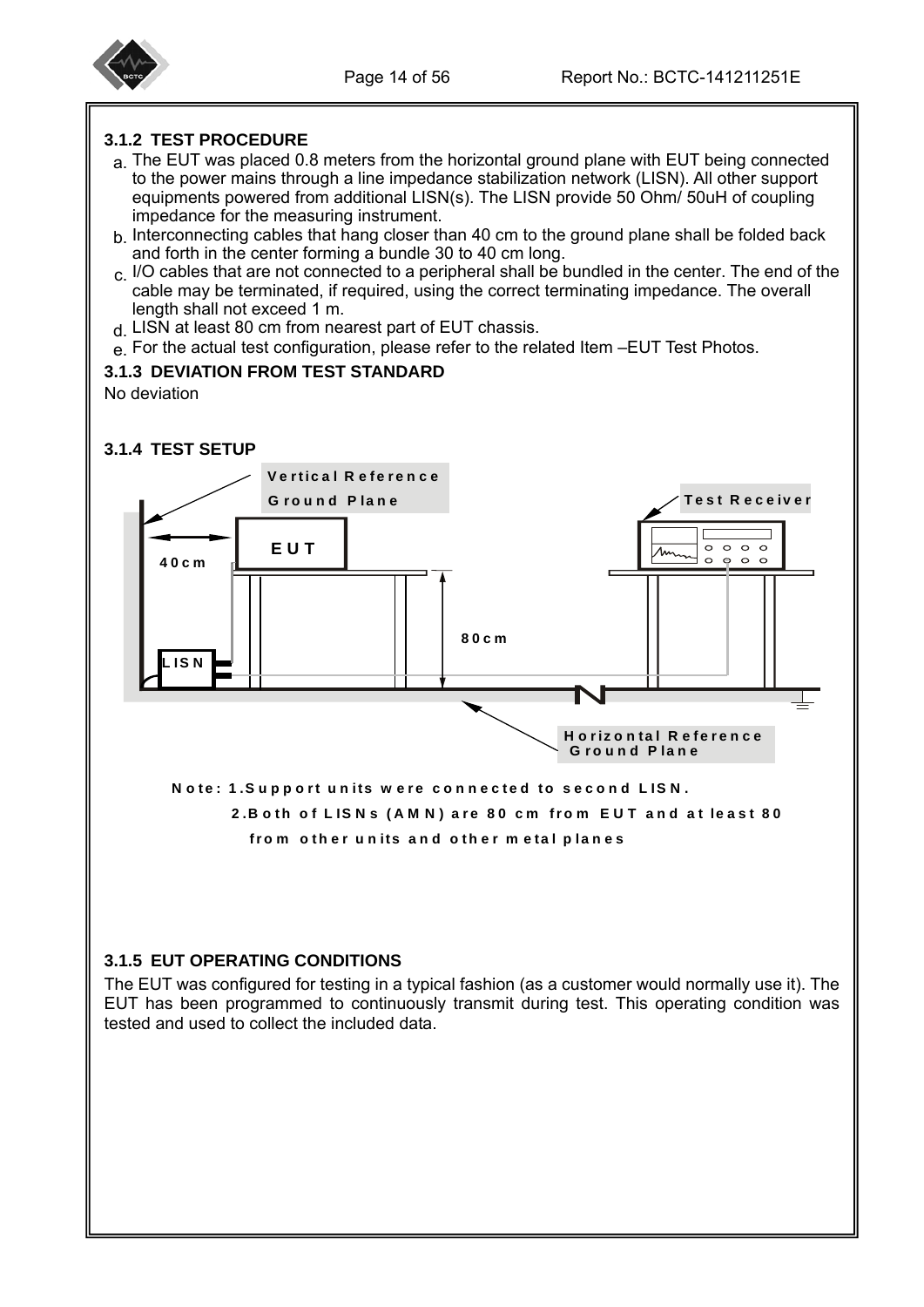

## **3.1.6 TEST RESULTS**

| <b>EUT:</b>  | IWIFI Module   | Model Name. :             | IESP-12 |
|--------------|----------------|---------------------------|---------|
| Temperature: | 26 °C          | <b>Relative Humidity:</b> | 154%    |
| $P$ ressure: | l1010hPa       | IPhase :                  |         |
| Test Voltage | <b>IAC120V</b> | Test Mode:                | IMode 4 |
|              |                |                           |         |

| Frequency | Reading Level | Correct Factor | Measure-ment | Limits              | Margin  |               |
|-----------|---------------|----------------|--------------|---------------------|---------|---------------|
| (MHz)     | $(dB\mu V)$   | (dB)           | $(dB\mu V)$  | (dB <sub>µ</sub> V) | (dB)    | Detector Type |
| 0.1780    | 48.19         | 9.79           | 57.98        | 64.57               | $-6.59$ | QP            |
| 0.1780    | 40.28         | 9.79           | 50.07        | 54.57               | $-4.50$ | <b>AVG</b>    |
| 3.9700    | 36.19         | 10.33          | 46.52        | 56.00               | $-9.48$ | QP            |
| 4.0300    | 31.47         | 10.33          | 41.80        | 46.00               | $-4.20$ | <b>AVG</b>    |

Remark:

1. All readings are Quasi-Peak and Average values.

2. Factor = Insertion Loss + Cable Loss.

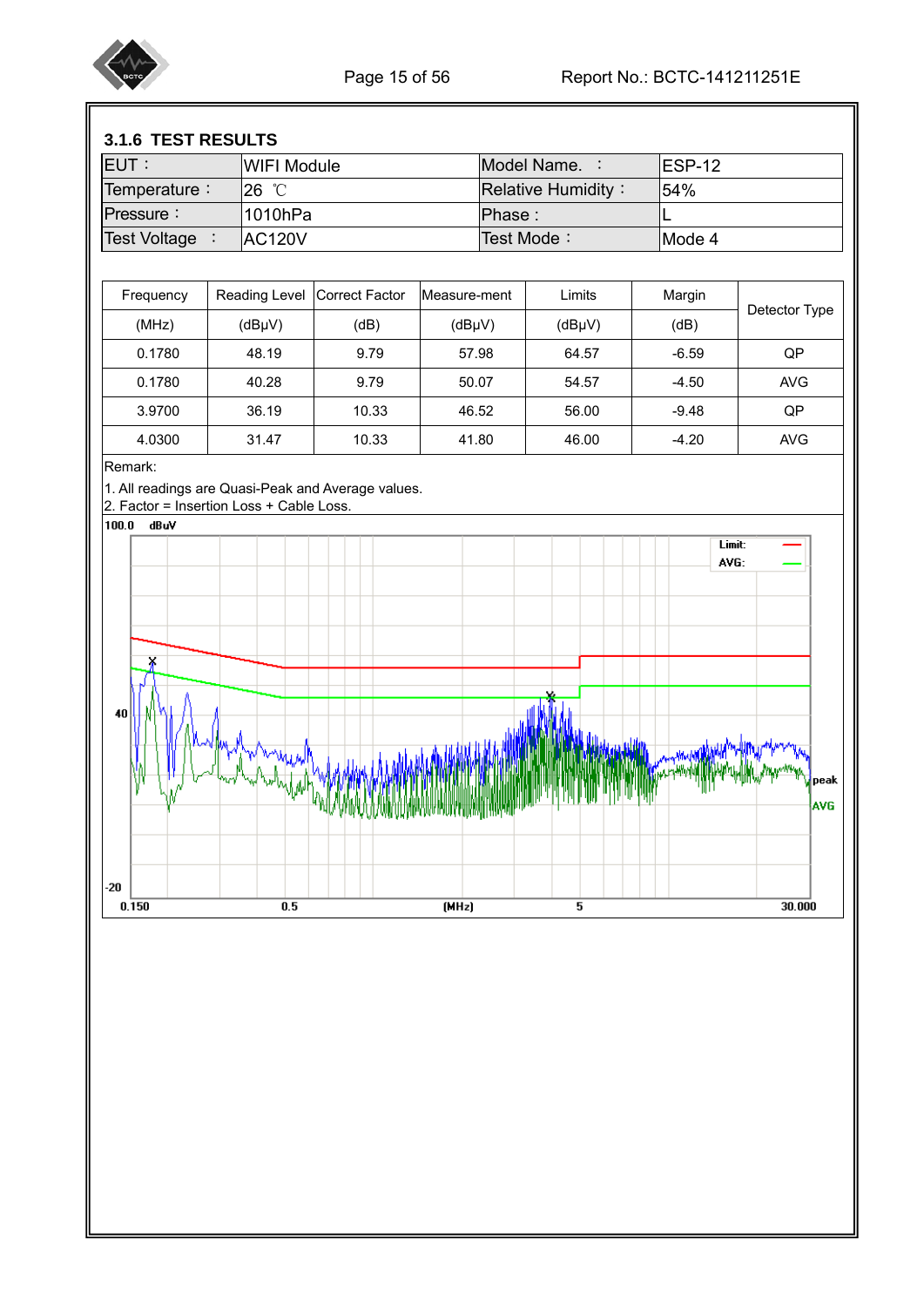

| <b>EUT:</b>         | <b>IWIFI Module</b> | IModel Name. :              | IFSP-12 |
|---------------------|---------------------|-----------------------------|---------|
| Temperature:        | $26^{\circ}$ C      | Relative Humidity : $154\%$ |         |
| <b>Pressure:</b>    | l1010hPa            | IPhase :                    | IN      |
| <b>Test Voltage</b> | IAC <sub>120V</sub> | Test Mode:                  | lMode4  |

| Frequency | Reading Level Correct Factor |       | Measure-ment | Limits              | Margin   |               |
|-----------|------------------------------|-------|--------------|---------------------|----------|---------------|
| (MHz)     | (dBµV)                       | (dB)  | $(dB\mu V)$  | (dB <sub>µ</sub> V) | (dB)     | Detector Type |
| 0.1739    | 44.34                        | 9.80  | 54.14        | 64.77               | $-10.63$ | QP            |
| 0.1739    | 33.90                        | 9.80  | 43.70        | 54.77               | $-11.07$ | <b>AVG</b>    |
| 4.2579    | 32.24                        | 10.35 | 42.59        | 56.00               | $-13.41$ | QP            |
| 4.4939    | 25.71                        | 10.36 | 36.07        | 46.00               | $-9.93$  | <b>AVG</b>    |

#### Remark:

1. All readings are Quasi-Peak and Average values.

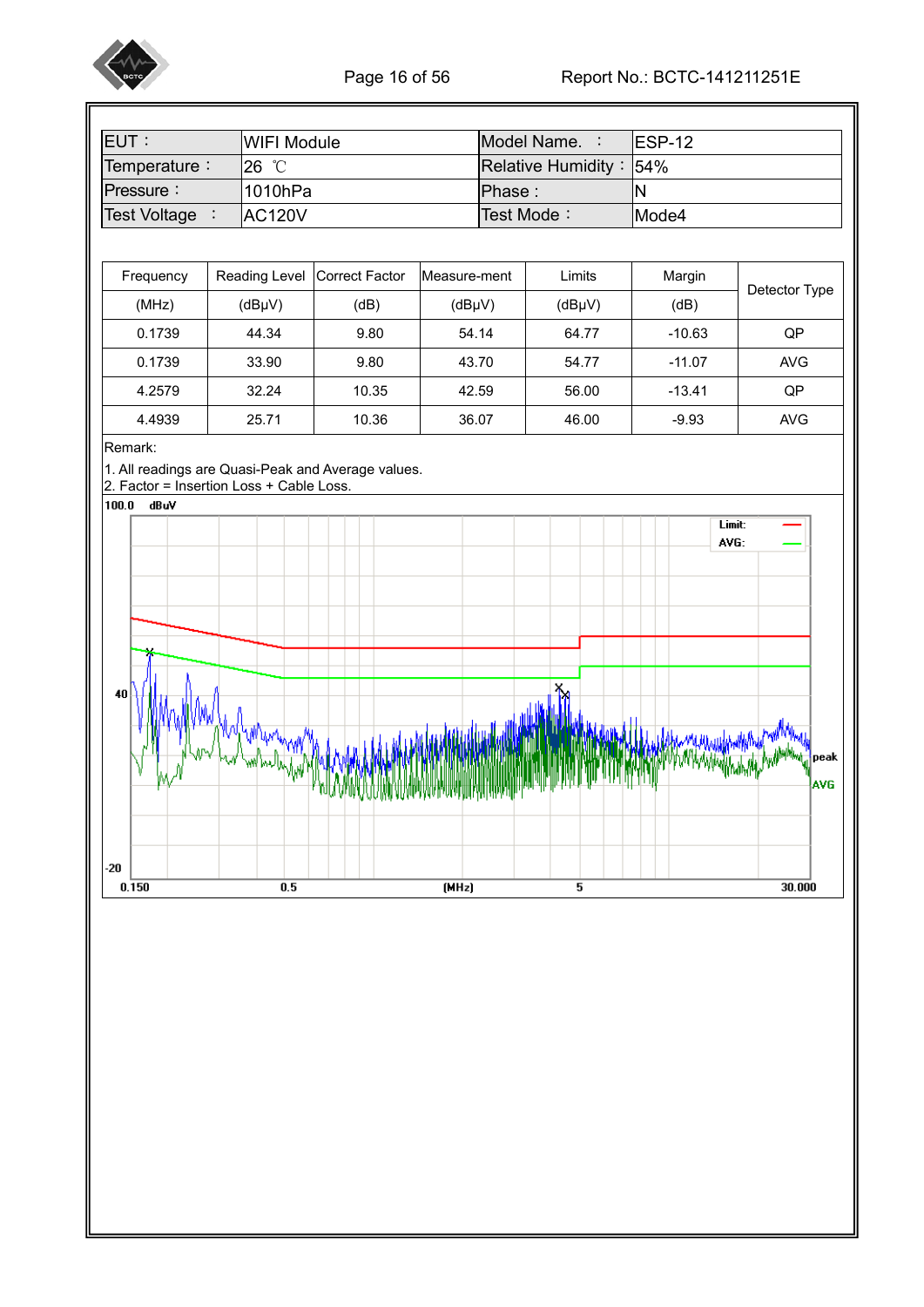

#### **3.2 RADIATED EMISSION MEASUREMENT**

#### **3.2.1 RADIATED EMISSION LIMITS (Frequency Range 9kHz-1000MHz)**

20dBc in any 100 kHz bandwidth outside the operating frequency band. In case the emission fall within the restricted band specified on 15.205(a), then the 15.209(a) limit in the table below has to be followed.

| Frequencies     | <b>Field Strength</b> | <b>Measurement Distance</b> |
|-----------------|-----------------------|-----------------------------|
| (MHz)           | (micorvolts/meter)    | (meters)                    |
| $0.009 - 0.490$ | 2400/F(KHz)           | 300                         |
| $0.490 - 1.705$ | 24000/F(KHz)          | 30                          |
| 1.705~30.0      | 30                    | 30                          |
| $30 - 88$       | 100                   | 3                           |
| 88~216          | 150                   | 3                           |
| 216~960         | 200                   | 3                           |
| Above 960       | 500                   | 3                           |

LIMITS OF RADIATED EMISSION MEASUREMENT (Above 1000MHz)

| <b>FREQUENCY (MHz)</b> | Class A (dBuV/m) (at 3M) |         | Class B (dBuV/m) (at 3M) |                |  |
|------------------------|--------------------------|---------|--------------------------|----------------|--|
|                        | <b>PEAK</b>              | AVERAGE | <b>PEAK</b>              | <b>AVERAGE</b> |  |
| Above 1000             | 80                       | 60      | 74                       | 54             |  |
| .                      |                          |         |                          |                |  |

Notes:

(1) The limit for radiated test was performed according to FCC PART 15C.

(2) The tighter limit applies at the band edges.

(3) Emission level (dBuV/m)=20log Emission level (uV/m).

| <b>Spectrum Parameter</b>       | <b>Setting</b>                                   |  |  |  |  |
|---------------------------------|--------------------------------------------------|--|--|--|--|
| Attenuation                     | Auto                                             |  |  |  |  |
| <b>Start Frequency</b>          | 1000 MHz                                         |  |  |  |  |
| Stop Frequency                  | 10th carrier harmonic                            |  |  |  |  |
| RB / VB (emission in restricted |                                                  |  |  |  |  |
| band)                           | 1 MHz / 1 MHz for Peak, 1 MHz / 10Hz for Average |  |  |  |  |

| <b>Receiver Parameter</b>   | <b>Setting</b>                   |
|-----------------------------|----------------------------------|
| Attenuation                 | Auto                             |
| Start $\sim$ Stop Frequency | 9kHz~150kHz / RB 200Hz for QP    |
| Start $\sim$ Stop Frequency | 150kHz~30MHz / RB 9kHz for QP    |
| Start $\sim$ Stop Frequency | 30MHz~1000MHz / RB 120kHz for QP |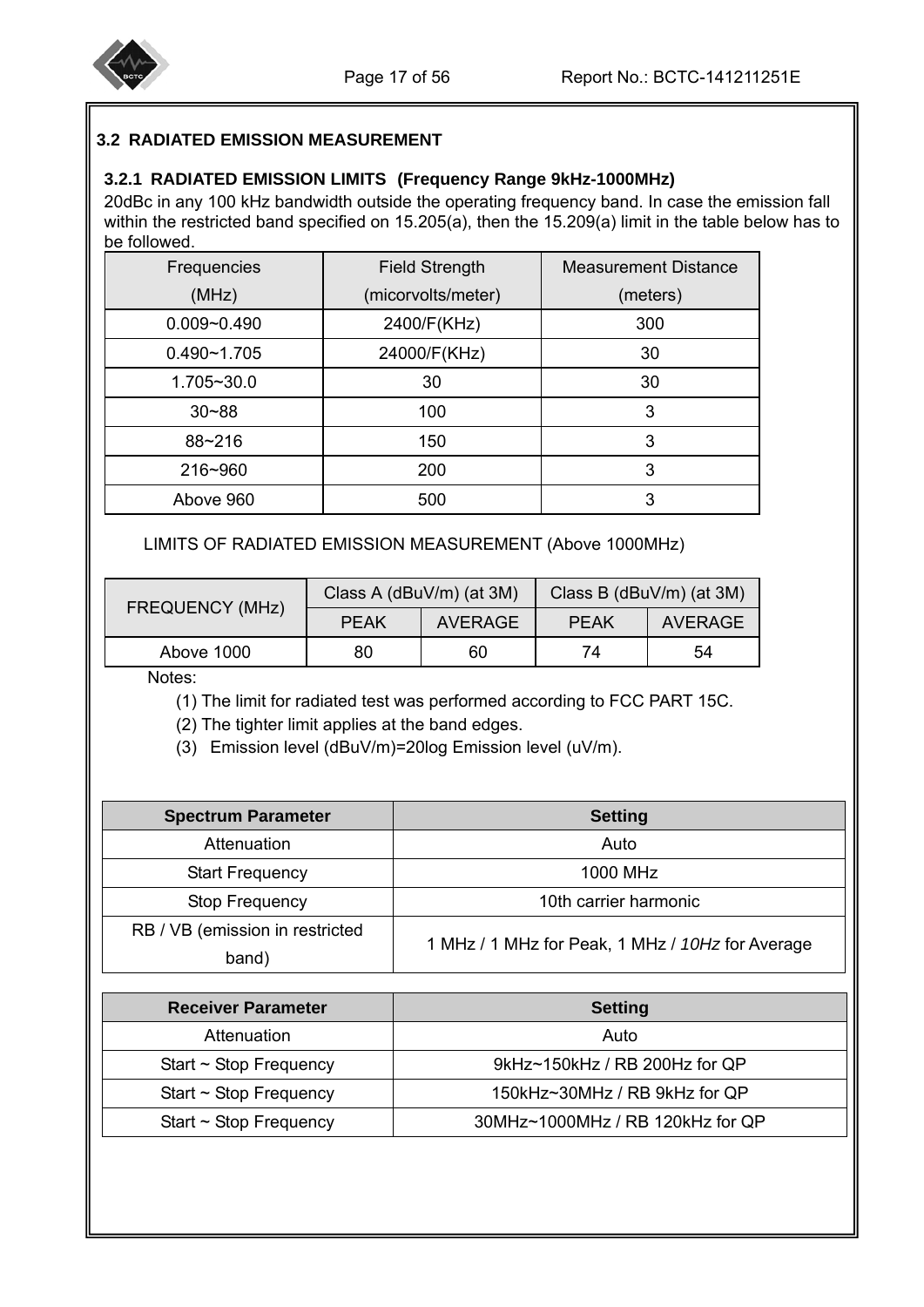

#### **3.2.2 TEST PROCEDURE**

- a. The measuring distance of at 3 m shall be used for measurements at frequency up to 1GHz. For frequencies above 1GHz, any suitable measuring distance may be used.
- b. The EUT was placed on the top of a rotating table 0.8 meters above the ground at a 3 meter open area test site. The table was rotated 360 degrees to determine the position of the highest radiation.
- c. The height of the equipment or of the substitution antenna shall be 0.8 m; the height of the test antenna shall vary between 1 m to 4 m. Both horizontal and vertical polarizations of the antenna are set to make the measurement.
- d. The initial step in collecting conducted emission data is a spectrum analyzer peak detector mode pre-scanning the measurement frequency range. Significant peaks are then marked and then Quasi Peak detector mode re-measured.
- e. If the Peak Mode measured value compliance with and lower than Quasi Peak Mode Limit, the EUT shall be deemed to meet QP Limits and then no additional QP Mode measurement performed.
- f. For the actual test configuration, please refer to the related Item –EUT Test Photos. Note:

 Both horizontal and vertical antenna polarities were tested and performed pretest to three orthogonal axis. The worst case emissions were reported

#### **3.2.3 DEVIATION FROM TEST STANDARD**

No deviation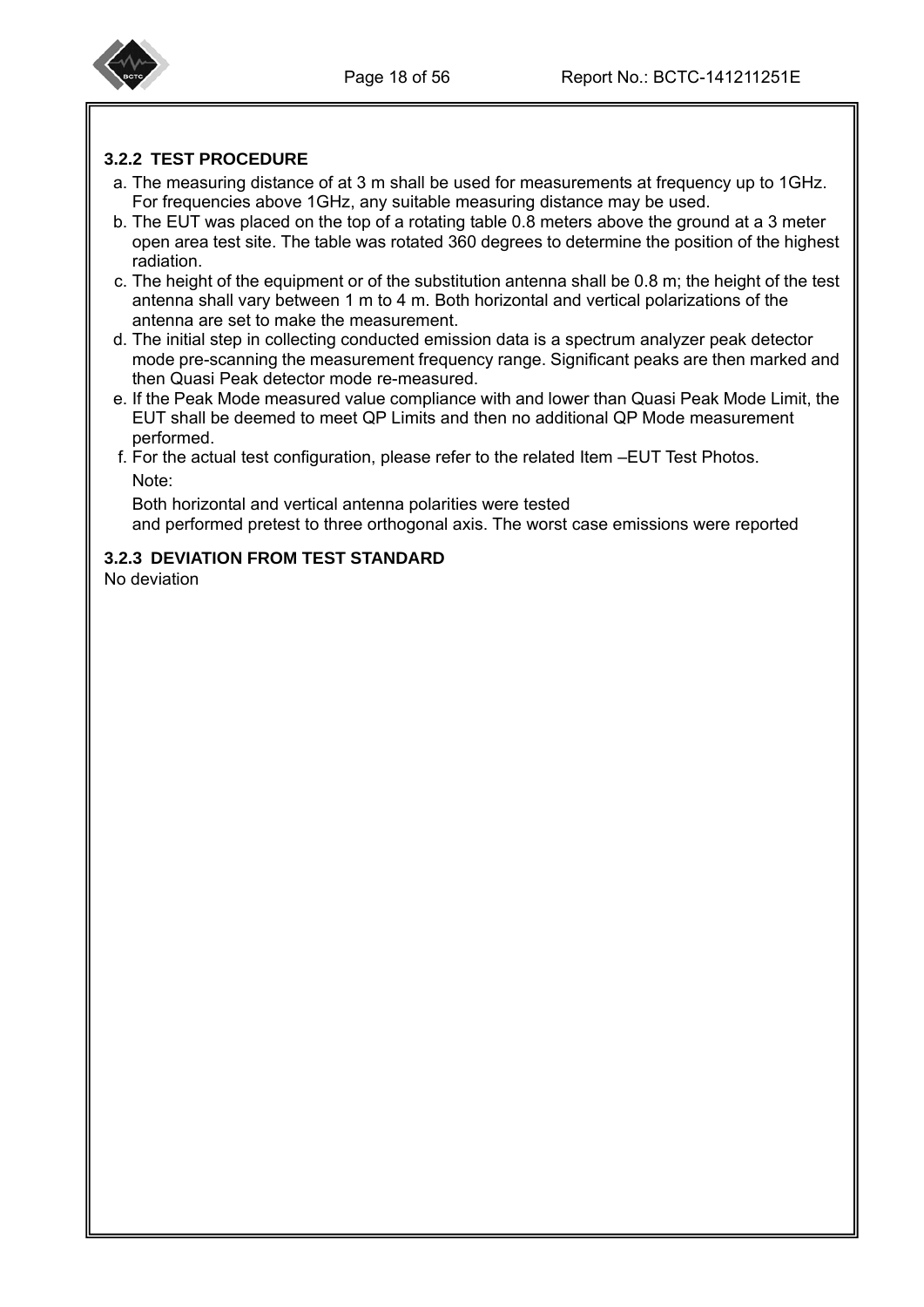

#### **3.2.4 TEST SETUP**

(A) Radiated Emission Test-Up Frequency Below 30MHz



## (B) Radiated Emission Test-Up Frequency 30MHz~1GHz

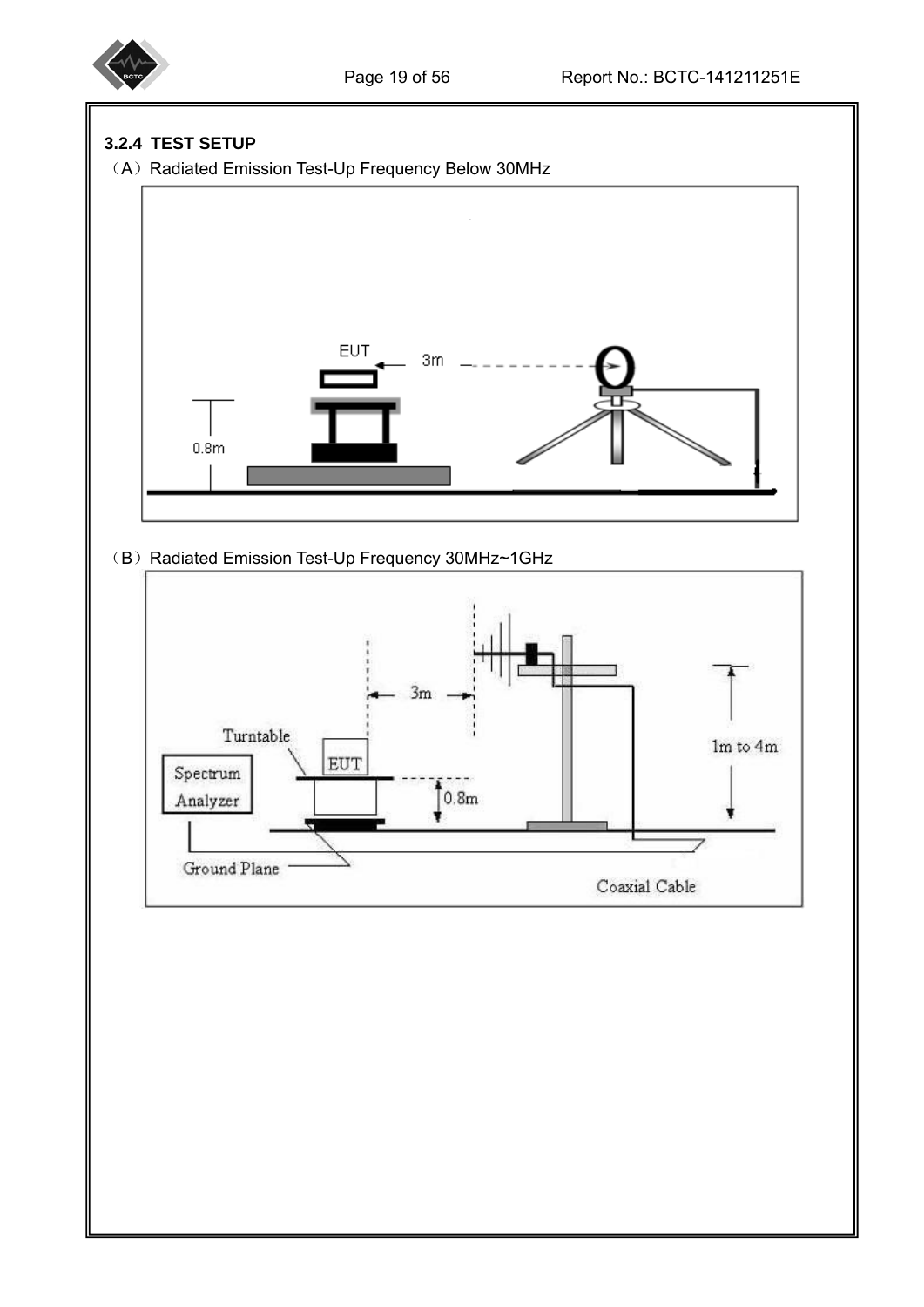



## **3.2.5 EUT OPERATING CONDITIONS**

The EUT tested system was configured as the statements of 2.4 Unless otherwise a special operating condition is specified in the follows during the testing.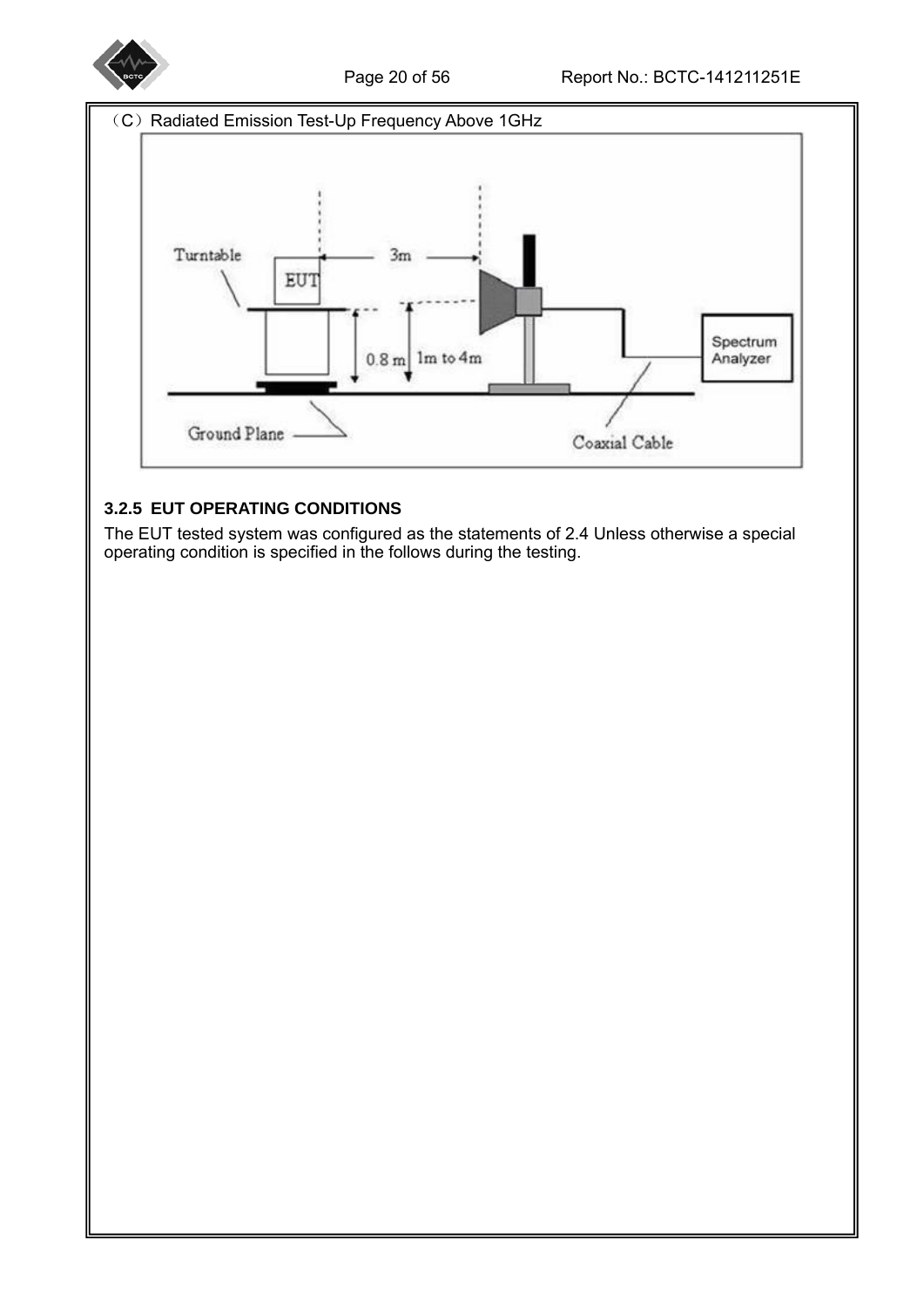

# **3.2.6 TEST RESULTS (BETWEEN 9KHZ – 30 MHZ)**

| EUT:         | <b>IWIFI Module</b> | Model Name. :              | IESP-12         |
|--------------|---------------------|----------------------------|-----------------|
| Temperature: | I20 ℃               | <b>Relative Humidtity:</b> | 48%             |
| Pressure:    | 11010 hPa           | Test Voltage:              | <b>IAC 120V</b> |
| Test Mode:   |                     | Polarization:              |                 |

| Freq. | Reading  | Limit    | Margin | <b>State</b> |
|-------|----------|----------|--------|--------------|
| (MHz) | (dBuV/m) | (dBuV/m) | (dB)   | P/F          |
| $- -$ | $- -$    | --       | $- -$  | <b>PASS</b>  |
| $- -$ | --       | --       | $- -$  | <b>PASS</b>  |

#### **NOTE:**

I

 The amplitude of spurious emissions which are attenuated by more than 20dB below the permissible value has no need to be reported.

Distance extrapolation factor =40 log (specific distance/test distance)(dB);

Limit line = specific limits(dBuv) + distance extrapolation factor.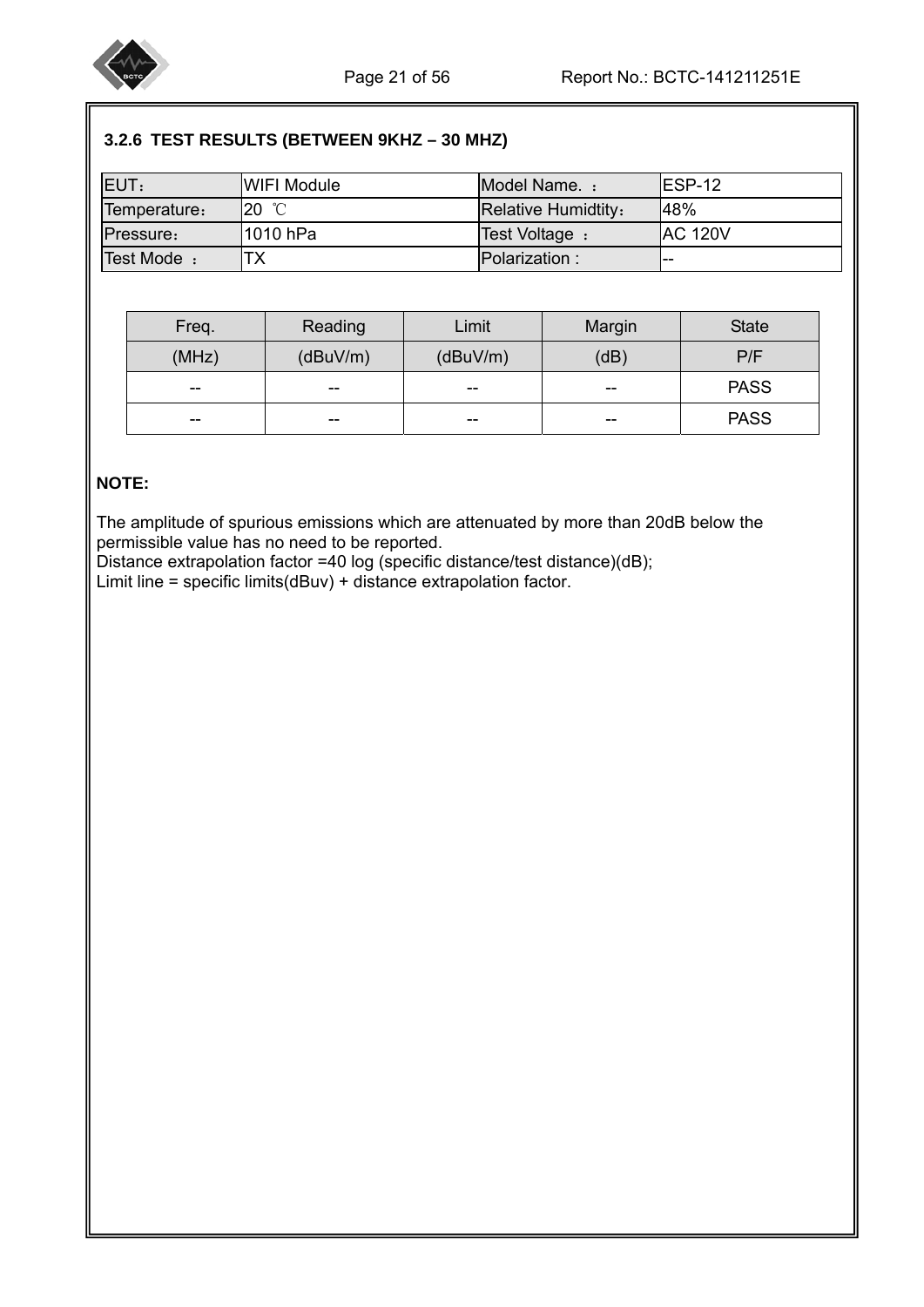

# **3.2.7 TEST RESULTS (BETWEEN 30MHZ – 1GHZ)**

| <b>IEUT:</b> | IWIFI Module | Model Name                  | $IFSP-12$       |
|--------------|--------------|-----------------------------|-----------------|
| Temperature: | 20 °C        | Relative Humidity: $ 48\% $ |                 |
| Pressure:    | l1010 hPa    | Test Voltage:               | <b>IAC 120V</b> |
| Test Mode:   |              |                             |                 |

| <b>Polar</b> | <b>Frequency</b> | <b>Meter</b><br>Reading | <b>Emission</b><br>Limits<br><b>Factor</b><br>Level |          |          | <b>Margin</b> | <b>Detector</b> |  |
|--------------|------------------|-------------------------|-----------------------------------------------------|----------|----------|---------------|-----------------|--|
| (H/V)        | (MHz)            | (dBuV)                  | (dB)                                                | (dBuV/m) | (dBuV/m) | (dB)          | <b>Type</b>     |  |
| V            | 73.3593          | 29.73                   | 6.56                                                | 36.29    | 40.00    | $-3.71$       | QP              |  |
| v            | 112.5241         | 28.24                   | 11.79                                               | 40.03    | 43.50    | $-3.47$       | QP              |  |
| v            | 167.8240         | 29.03                   | 10.59                                               | 39.62    | 43.50    | $-3.88$       | QP              |  |
| v            | 252.9482         | 27.98                   | 13.94                                               | 41.92    | 46.00    | $-4.08$       | QP              |  |
| V            | 336.0350         | 18.96                   | 16.03                                               | 34.99    | 46.00    | $-11.01$      | QP              |  |
| v            | 533.8318         | 17.52                   | 21.58                                               | 39.10    | 46.00    | $-6.90$       | QP              |  |
| Н            | 76.7806          | 28.56                   | 7.14                                                | 35.70    | 40.00    | $-4.30$       | QP              |  |
| Н            | 155.9097         | 27.35                   | 11.38                                               | 38.73    | 43.50    | $-4.77$       | QP              |  |
| Н            | 215.2675         | 27.39                   | 9.91                                                | 37.30    | 43.50    | $-6.20$       | QP              |  |
| н            | 330.1949         | 21.14                   | 15.85                                               | 36.99    | 46.00    | $-9.01$       | QP              |  |
| Н            | 416.1791         | 15.58                   | 18.92                                               | 34.50    | 46.00    | $-11.50$      | QP              |  |
| Н            | 595.1326         | 14.92                   | 22.60                                               | 37.52    | 46.00    | $-8.48$       | QP              |  |

# **Remark:**

Absolute Level= ReadingLevel+ Factor, Margin= Limit- Absolute Level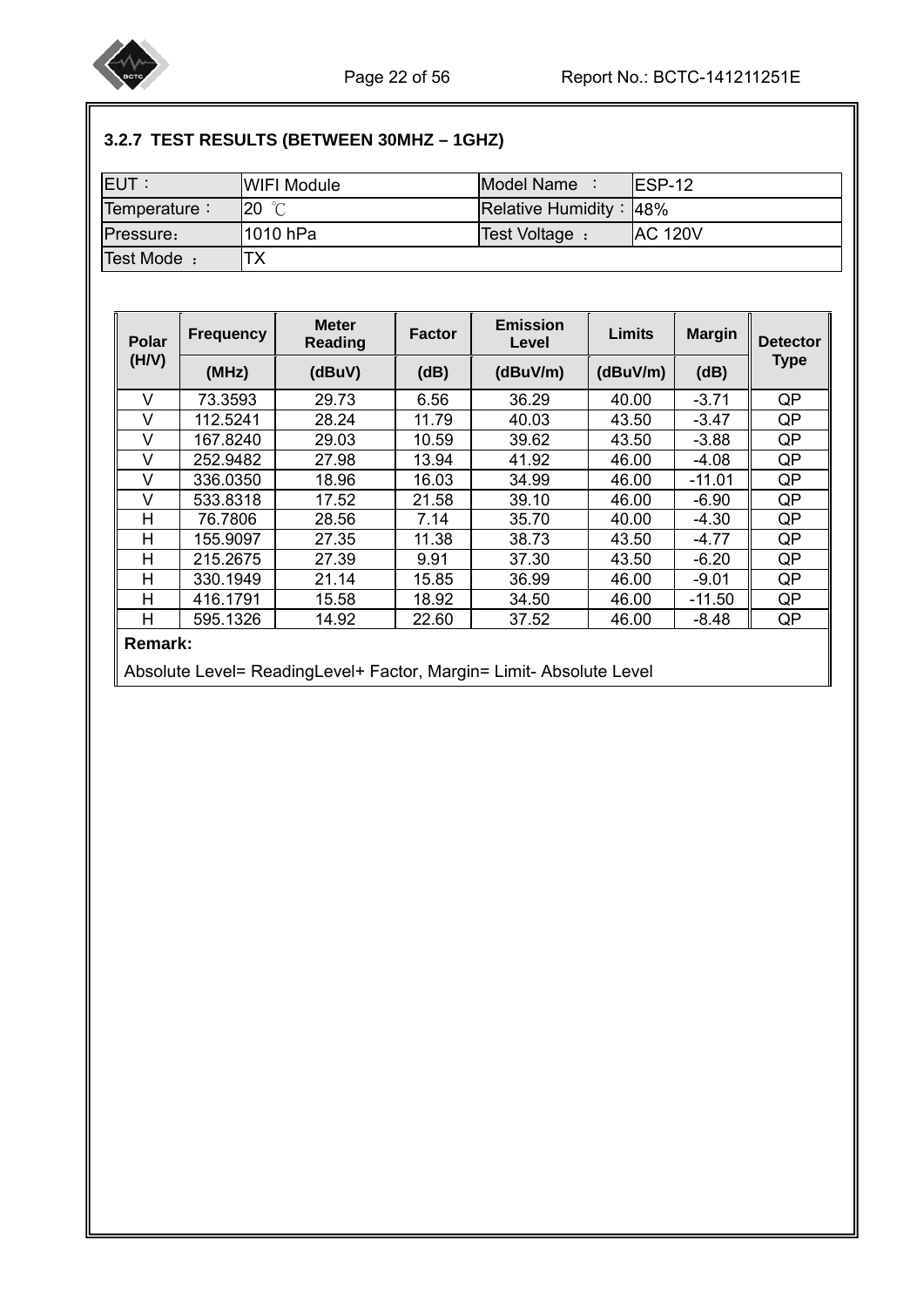

# **3.2.8 TEST RESULTS (ABOVE 1000 MHZ)**

|                        |                  |                                | 802.11b                                   |                         |               |               |                 |  |  |  |  |  |
|------------------------|------------------|--------------------------------|-------------------------------------------|-------------------------|---------------|---------------|-----------------|--|--|--|--|--|
|                        | Normal Voltage   |                                |                                           |                         |               |               |                 |  |  |  |  |  |
| <b>Polar</b>           | <b>Frequency</b> | <b>Meter</b><br><b>Reading</b> | <b>Emission</b><br><b>Factor</b><br>Level |                         | <b>Limits</b> | <b>Margin</b> | <b>Detector</b> |  |  |  |  |  |
| (H/V)                  | (MHz)            | (dBuV)                         | (dB)                                      | (dBuV/m)                | (dBuV/m)      | (dB)          | <b>Type</b>     |  |  |  |  |  |
| Mid Channel (2412 MHz) |                  |                                |                                           |                         |               |               |                 |  |  |  |  |  |
| Vertical               | 1187.688         | 79.85                          | $-18.27$                                  | 61.58                   | 74            | $-12.42$      | Pk              |  |  |  |  |  |
| Vertical               | 1433.535         | 78.51                          | $-17.12$                                  | 61.39                   | 74            | $-12.61$      | Pk              |  |  |  |  |  |
| Vertical               | 1636.784         | 75.77                          | $-16.06$                                  | 59.71                   | 74            | $-14.29$      | Pk              |  |  |  |  |  |
| Vertical               | 4824             | 61.7                           | $-3.6$                                    | 58.1                    | 74            | $-15.90$      | Pk              |  |  |  |  |  |
| Vertical               | 4824             | 45.58                          | $-3.6$                                    | 41.98                   | 54            | $-12.02$      | Pk              |  |  |  |  |  |
| Horizontal             | 1187.688         | 77.03                          | $-18.27$                                  | 58.76                   | 74            | $-15.24$      | Pk              |  |  |  |  |  |
| Horizontal             | 2095.928         | 73.88                          | $-11.88$                                  | 62.00                   | 74            | $-12.00$      | Pk              |  |  |  |  |  |
| Horizontal             | 2412             | 73.83                          | $-12.97$                                  | 60.86                   | 74            | $-13.14$      | Pk              |  |  |  |  |  |
| Horizontal             | 2791.777         | 74.68                          | $-11.65$                                  | 63.03                   | 74            | $-10.97$      | Pk              |  |  |  |  |  |
| Horizontal             | 4824             | 70.77                          | $-3.6$                                    | 67.17                   | 74            | $-6.83$       | Pk              |  |  |  |  |  |
| Horizontal             | 4824             | 50.47                          | $-3.6$                                    | 46.87                   | 54            | $-7.13$       | AV              |  |  |  |  |  |
|                        |                  |                                |                                           | Mid Channel (2437 MHz)  |               |               |                 |  |  |  |  |  |
| Vertical               | 1187.688         | 82.02                          | $-18.27$                                  | 63.75                   | 74            | $-10.25$      | Pk              |  |  |  |  |  |
| Vertical               | 1433.535         | 78.48                          | $-17.12$                                  | 61.36                   | 74            | $-12.64$      | Pk              |  |  |  |  |  |
| Vertical               | 1636.784         | 75.81                          | $-16.06$                                  | 59.75                   | 74            | $-14.25$      | Pk              |  |  |  |  |  |
| Vertical               | 4874             | 66.4                           | $-3.64$                                   | 62.76                   | 74            | $-11.24$      | Pk              |  |  |  |  |  |
| Horizontal             | 1187.688         | 78.06                          | $-18.27$                                  | 59.79                   | 74            | $-14.21$      | Pk              |  |  |  |  |  |
| Horizontal             | 2099.687         | 72.59                          | $-11.84$                                  | 60.75                   | 74            | $-13.25$      | Pk              |  |  |  |  |  |
| Horizontal             | 2502.727         | 74.90                          | $-12.73$                                  | 62.17                   | 74            | $-11.83$      | Pk              |  |  |  |  |  |
| Horizontal             | 4874             | 70.19                          | $-3.64$                                   | 66.55                   | 74            | $-7.45$       | Pk              |  |  |  |  |  |
| Horizontal             | 4874             | 51.12                          | $-3.64$                                   | 47.48                   | 54            | $-6.52$       | AV              |  |  |  |  |  |
|                        |                  |                                |                                           | High Channel (2462 MHz) |               |               |                 |  |  |  |  |  |
| Vertical               | 1187.688         | 78.2                           | $-18.27$                                  | 59.93                   | 74            | $-14.07$      | <b>Pk</b>       |  |  |  |  |  |
| Vertical               | 2133.821         | 69.66                          | $-12.03$                                  | 57.63                   | 74            | $-16.37$      | <b>Pk</b>       |  |  |  |  |  |
| Vertical               | 2453.883         | 72.17                          | $-12.91$                                  | 59.26                   | 74            | $-14.74$      | <b>Pk</b>       |  |  |  |  |  |
| Vertical               | 4924             | 66.36                          | $-3.66$                                   | 62.7                    | 74            | $-11.30$      | Pk              |  |  |  |  |  |
| Horizontal             | 1187.688         | 73.20                          | $-18.27$                                  | 54.93                   | 74            | $-19.07$      | Pk              |  |  |  |  |  |
| Horizontal             | 2133.821         | 69.66                          | $-12.03$                                  | 57.63                   | 74            | $-16.37$      | Pk              |  |  |  |  |  |
| Horizontal             | 2453.883         | 77.17                          | $-12.91$                                  | 64.26                   | 74            | $-9.74$       | Pk              |  |  |  |  |  |
| Horizontal             | 4924             | 66.36                          | $-3.66$                                   | 62.70                   | 74            | $-11.30$      | Pk              |  |  |  |  |  |

Note:"802.11b" mode is the worst mode.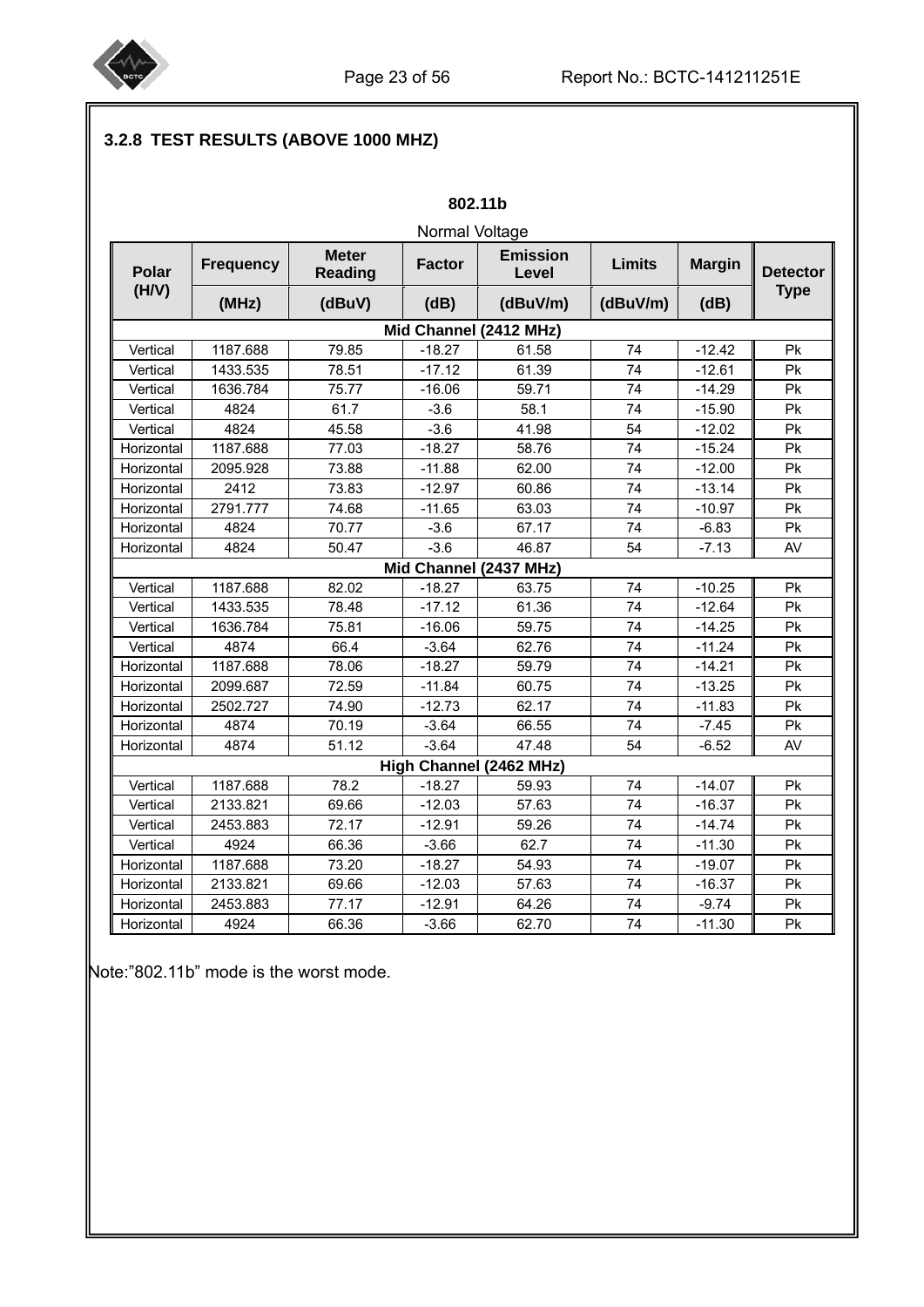



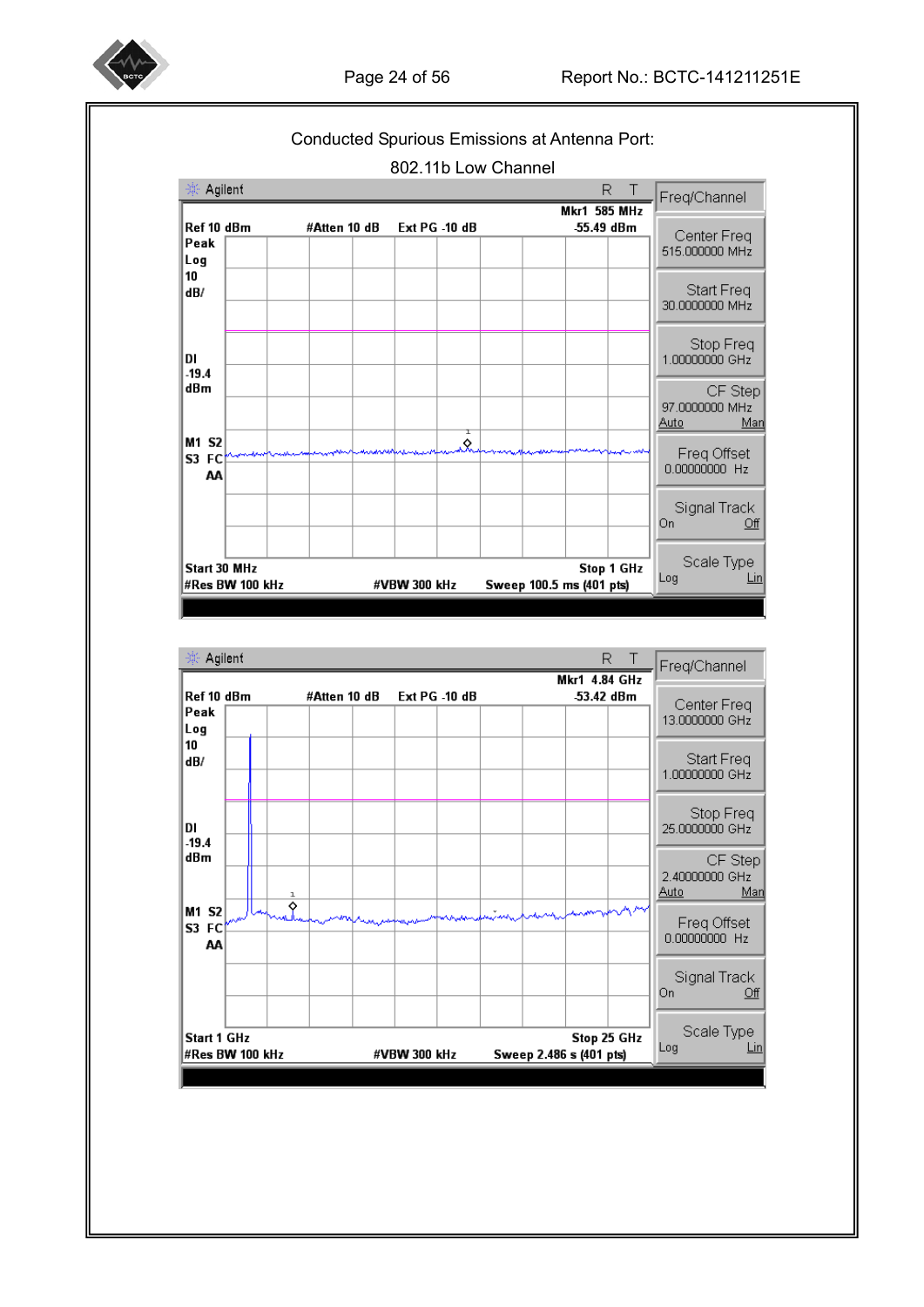

802.11b Middle Channel

| Agilent<br>楽              |                 |              |              |               |                          |                                  | R<br>$\mathbf{L}$ | Freq/Channel                             |
|---------------------------|-----------------|--------------|--------------|---------------|--------------------------|----------------------------------|-------------------|------------------------------------------|
| Ref 10 dBm<br>Peak<br>Log |                 | #Atten 10 dB |              | Ext PG -10 dB |                          | <b>Mkr1 973 MHz</b><br>56.58 dBm |                   | Center Freq<br>515.000000 MHz            |
| 10<br>dB/                 |                 |              |              |               |                          |                                  |                   | Start Freq<br>30.0000000 MHz             |
| DI<br>$-19.8$             |                 |              |              |               |                          |                                  |                   | Stop Freq<br>1.00000000 GHz              |
| dBm                       |                 |              |              |               |                          |                                  |                   | CF Step<br>97.0000000 MHz<br>Man<br>Auto |
| M1 S2<br>S3 FC<br>АΑ      |                 |              |              |               |                          |                                  | ı<br>ନ~           | Freq Offset<br>0.00000000 Hz             |
|                           |                 |              |              |               |                          |                                  |                   | Signal Track<br>On<br>Off                |
| Start 30 MHz              | #Res BW 100 kHz |              | #VBW 300 kHz |               | Sweep 100.5 ms (401 pts) |                                  | Stop 1 GHz        | Scale Type<br>Log<br>Lin                 |

| Agilent                               |              |        |              |              |               |  | R                                      | $\mathbf{I}$ | Freq/Channel                             |
|---------------------------------------|--------------|--------|--------------|--------------|---------------|--|----------------------------------------|--------------|------------------------------------------|
| Ref 10 dBm<br>Peak                    |              |        | #Atten 10 dB |              | Ext PG -10 dB |  | Mkr1 4.90 GHz<br>53.19 dBm             |              | Center Freq<br>13.0000000 GHz            |
| Log<br>10<br>dB/                      |              |        |              |              |               |  |                                        |              | Start Freq<br>1.00000000 GHz             |
| DI<br>$-19.8$                         |              |        |              |              |               |  |                                        |              | Stop Freq<br>25.0000000 GHz              |
| dBm                                   | $\mathbf{A}$ | ı<br>♦ |              |              |               |  |                                        |              | CF Step<br>2.40000000 GHz<br>Man<br>Auto |
| M1 S2<br>S3 FC<br>AA                  |              |        |              |              |               |  |                                        |              | Freq Offset<br>0.00000000 Hz             |
|                                       |              |        |              |              |               |  |                                        |              | Signal Track<br>On<br>Off                |
| <b>Start 1 GHz</b><br>#Res BW 100 kHz |              |        |              | #VBW 300 kHz |               |  | Stop 25 GHz<br>Sweep 2.486 s (401 pts) |              | Scale Type<br>Log<br>Lin                 |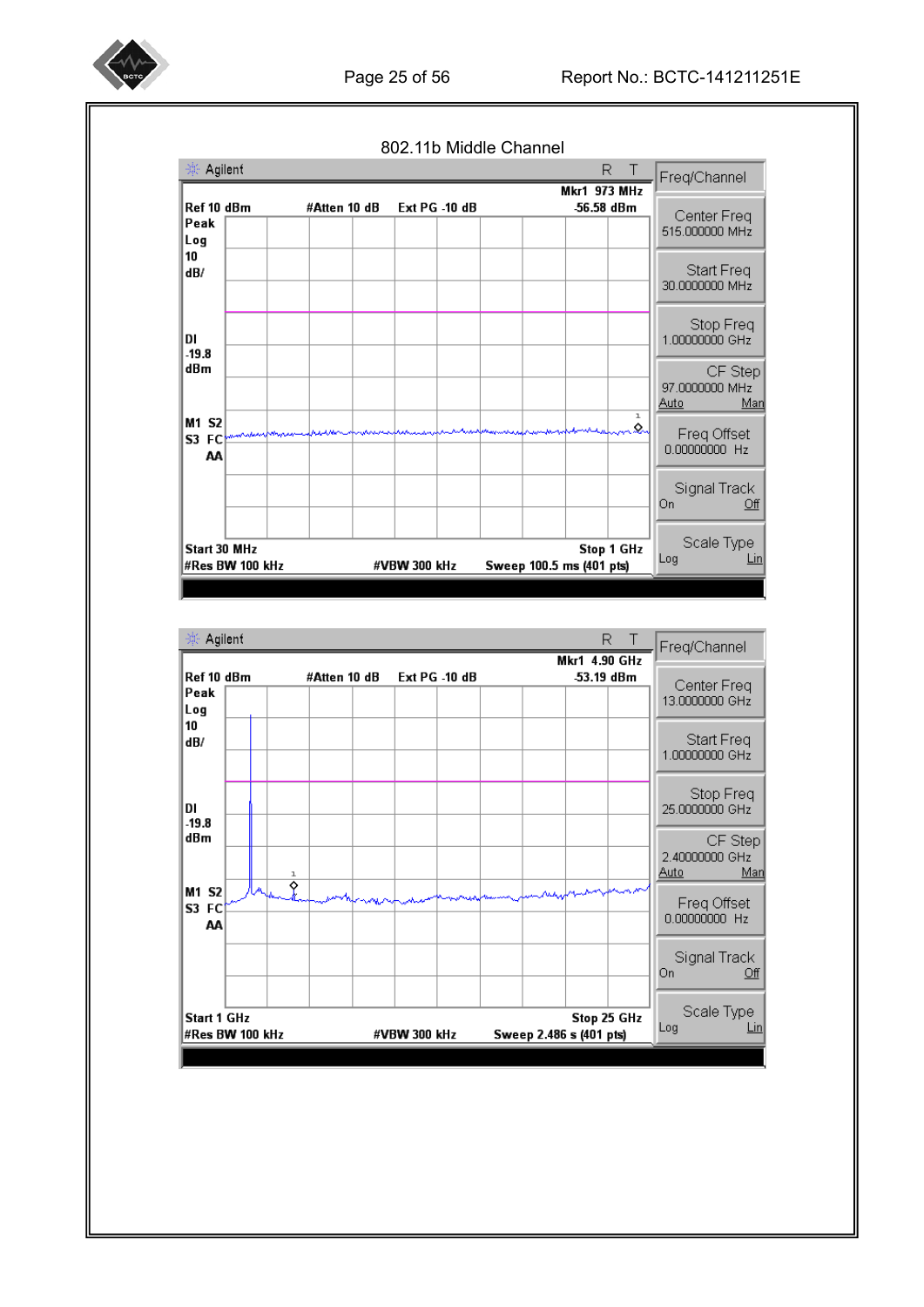

※ Agilent R T Freq/Channel **Mkr1 336 MHz** Ref 10 dBm Ext PG -10 dB -55.26 dBm #Atten 10 dB Center Freq Peak 515.000000 MHz Log 10 Start Freq dB/ 30.0000000 MHZ Stop Freq<br>1.00000000 GHz DI  $-19.8$ dBm CF Step 97.0000000 MHz Man <u>Auto</u> M1 S2 k Freq Offset S3 FC 0.00000000 Hz AA Signal Track On.  $Qff$ Scale Type Start 30 MHz Stop 1 GHz Log  $\n *Lin*\n$ Sweep 100.5 ms (401 pts) #Res BW 100 kHz #VBW 300 kHz



802.11b High Channel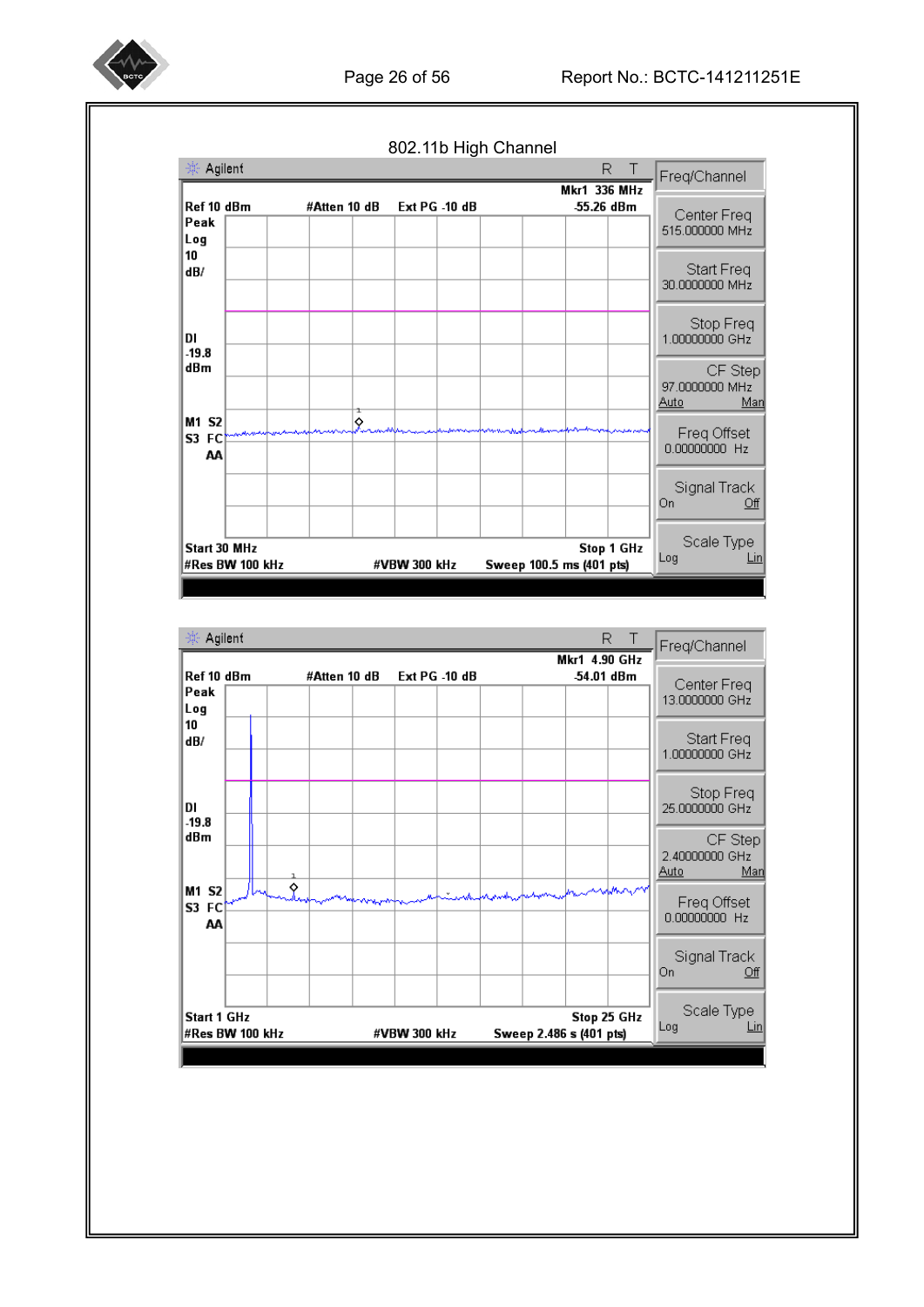802.11g Low Channel ※ Agilent R T Freq/Channel **Mkr1 859 MHz** Ref 10 dBm Ext PG -10 dB #Atten 10 dB -55.58 dBm Center Freq Peak 515.000000 MHz Log 10 Start Freq dB/ 30.0000000 MHZ Stop Freq<br>1.00000000 GHz DI  $-28.3$ dBm CF Step 97.0000000 MHz Man <u>Auto</u> M1 S2 Ś. Freq Offset S3 FC 0.00000000 Hz AA Signal Track On.  $Qff$ Scale Type Start 30 MHz Stop 1 GHz Log  $\n *Lin*\n$ #Res BW 100 kHz Sweep 100.5 ms (401 pts) #VBW 300 kHz

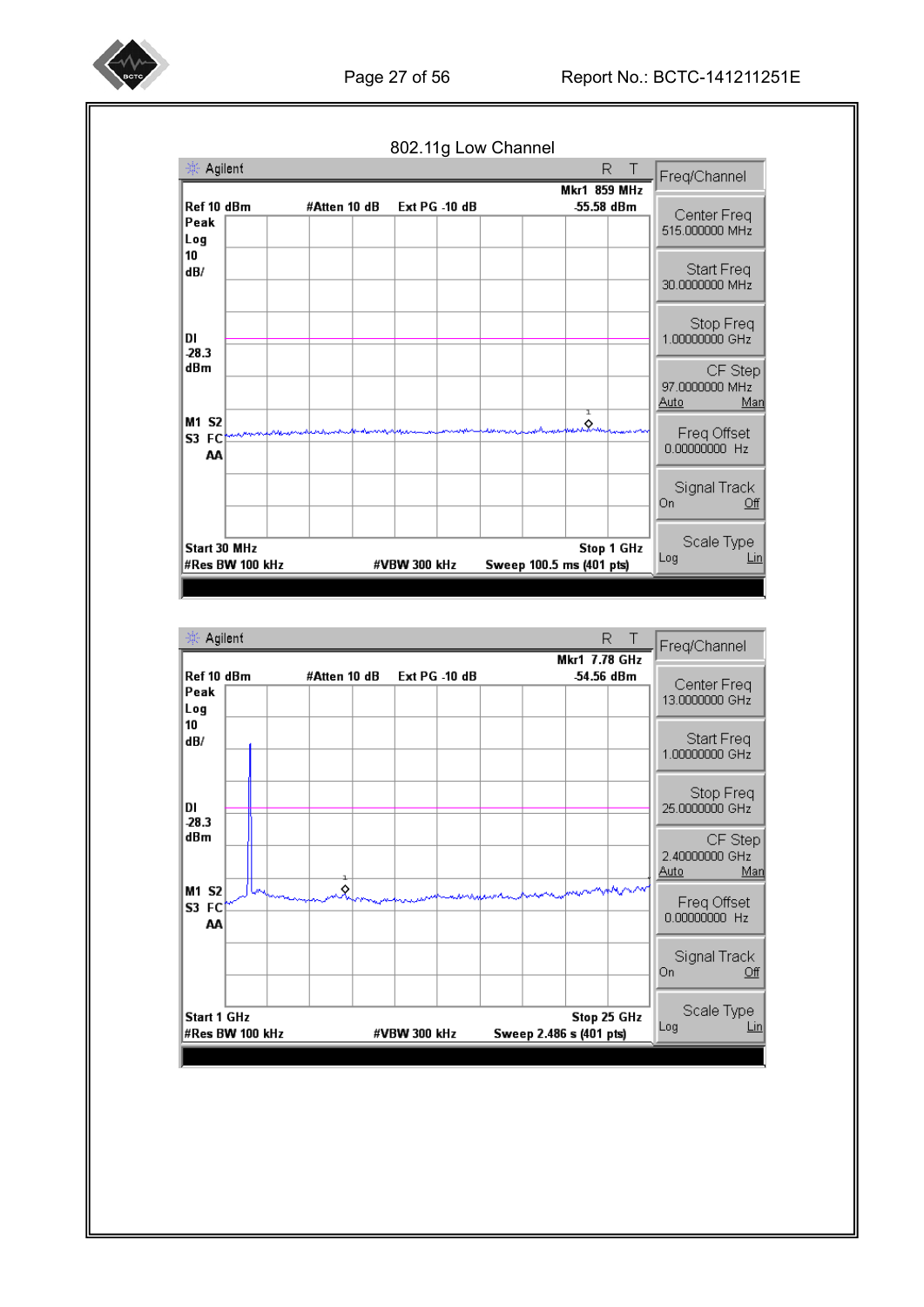

802.11g Middle Channel ※ Agilent R T Freq/Channel **Mkr1 845 MHz** Ref 10 dBm Ext PG -10 dB -56.02 dBm #Atten 10 dB Center Freq Peak 515.000000 MHz Log 10 Start Freq dB/ 30.0000000 MHz Stop Freq<br>1.00000000 GHz DI. 28.8  $\overline{dBm}$ CF Step 97.0000000 MHz Man <u>Auto</u> M1 S2 Q, Freq Offset<br>0.00000000 Hz S3 FC AA Signal Track  $On<sup>-</sup>$  $Qff$ Scale Type Start 30 MHz Stop 1 GHz Log  $\n *Lin*\n$ #Res BW 100 kHz #VBW 300 kHz Sweep 100.5 ms (401 pts)

| 楽 Agilent                             |  |              |              |               |  | R<br>Mkr1 7.12 GHz                     | Freq/Channel                             |
|---------------------------------------|--|--------------|--------------|---------------|--|----------------------------------------|------------------------------------------|
| Ref 10 dBm<br>Peak<br>Log             |  | #Atten 10 dB |              | Ext PG -10 dB |  | -55.15 dBm                             | Center Freq<br>13.0000000 GHz            |
| 10<br>dB/                             |  |              |              |               |  |                                        | Start Freq<br>1.00000000 GHz             |
| DI<br>$-28.8$                         |  |              |              |               |  |                                        | Stop Freq<br>25.0000000 GHz              |
| dBm                                   |  |              |              |               |  |                                        | CF Step<br>2.40000000 GHz<br>Auto<br>Man |
| M1 S2<br>S3 FC<br>AA                  |  |              |              |               |  | and showing the                        | Freq Offset<br>0.00000000 Hz             |
|                                       |  |              |              |               |  |                                        | Signal Track<br>On<br>Off                |
| <b>Start 1 GHz</b><br>#Res BW 100 kHz |  |              | #VBW 300 kHz |               |  | Stop 25 GHz<br>Sweep 2.486 s (401 pts) | Scale Type<br>Log                        |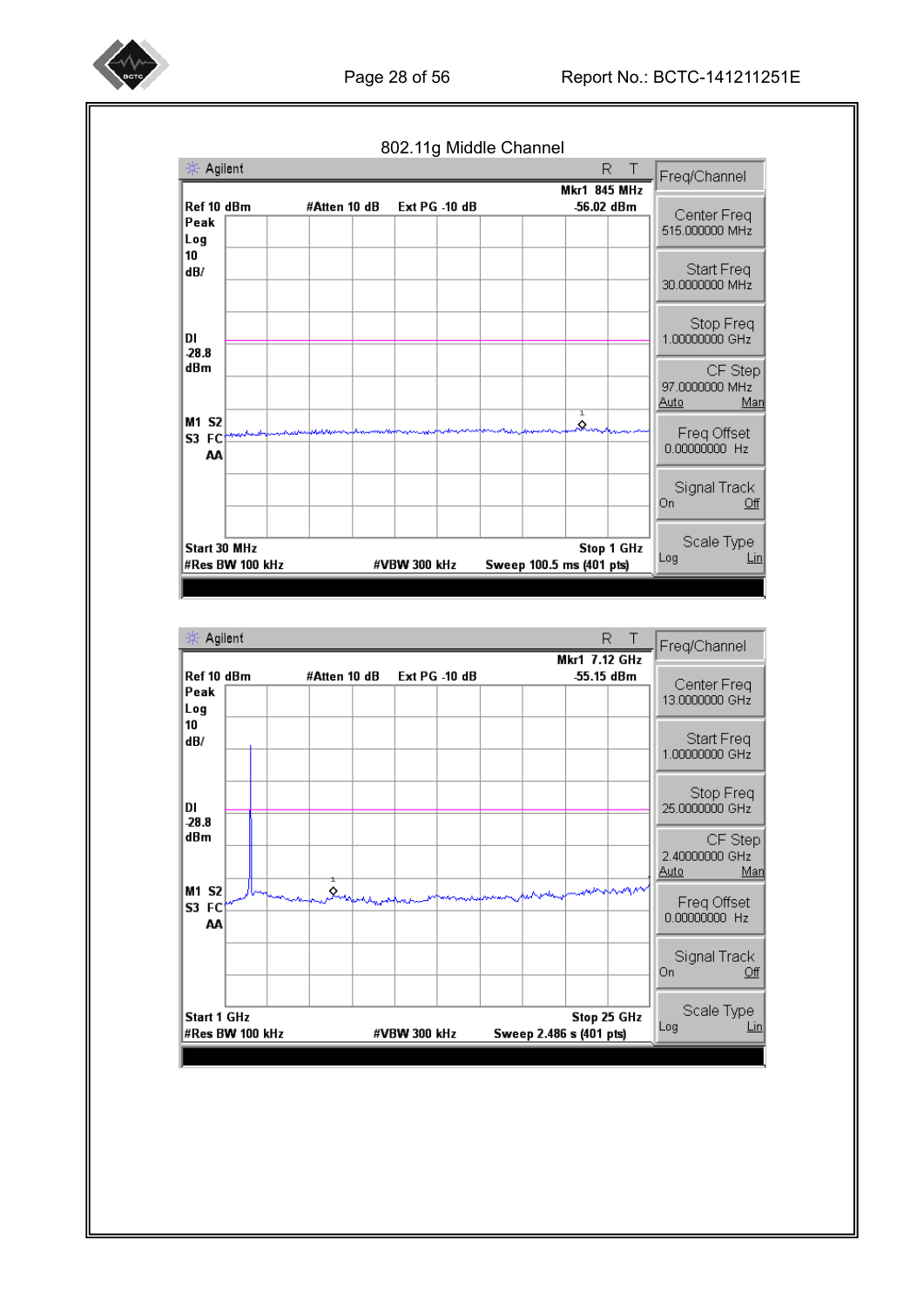|                                 |                 |              | 802.11g High Channel |                          |                               |                                           |
|---------------------------------|-----------------|--------------|----------------------|--------------------------|-------------------------------|-------------------------------------------|
| 楽 Agilent                       |                 |              |                      |                          | R<br>Т<br><b>Mkr1 636 MHz</b> | Freq/Channel                              |
| Ref 10 dBm<br>Peak<br>Log<br>10 |                 | #Atten 10 dB | Ext PG -10 dB        |                          | 56.08 dBm                     | Center Freq<br>515.000000 MHz             |
| dB/                             |                 |              |                      |                          |                               | Start Freq<br>30.0000000 MHz              |
| DI<br>$-29.2$                   |                 |              |                      |                          |                               | Stop Freq<br>1.00000000 GHz               |
| dBm                             |                 |              |                      |                          |                               | CF Step<br>97.0000000 MHz<br>Manl<br>Auto |
| M1 S2<br>S3 FC<br>AA            |                 |              |                      | ı<br>Ò.                  |                               | Freq Offset<br>0.00000000 Hz              |
|                                 |                 |              |                      |                          |                               | Signal Track<br>On<br>Off                 |
| Start 30 MHz                    | #Res BW 100 kHz |              | #VBW 300 kHz         | Sweep 100.5 ms (401 pts) | <b>Stop 1 GHz</b>             | Scale Type<br>Log<br>Lin                  |

Agilent  $R$  T 薀 Freq/Channel **Mkr1 7.24 GHz** Ref 10 dBm #Atten 10 dB Ext PG -10 dB -55.24 dBm Center Freq<br>13.0000000 GHz Peak Log 10 Start Freq<br>1.00000000 GHz dB/ Stop Freq<br>25.0000000 GHz DI.  $-29.2$ dBm CF Step 2.40000000 GHz Auto Man M1 S2  $\hat{\mathbf{x}}$ **SMA** Freq Offset<br>0.00000000 Hz S3 FC AA Signal Track On- $Qf$ Scale Type Stop 25 GHz Start 1 GHz Log  $\n Lin\n$ #Res BW 100 kHz #VBW 300 kHz Sweep 2.486 s (401 pts)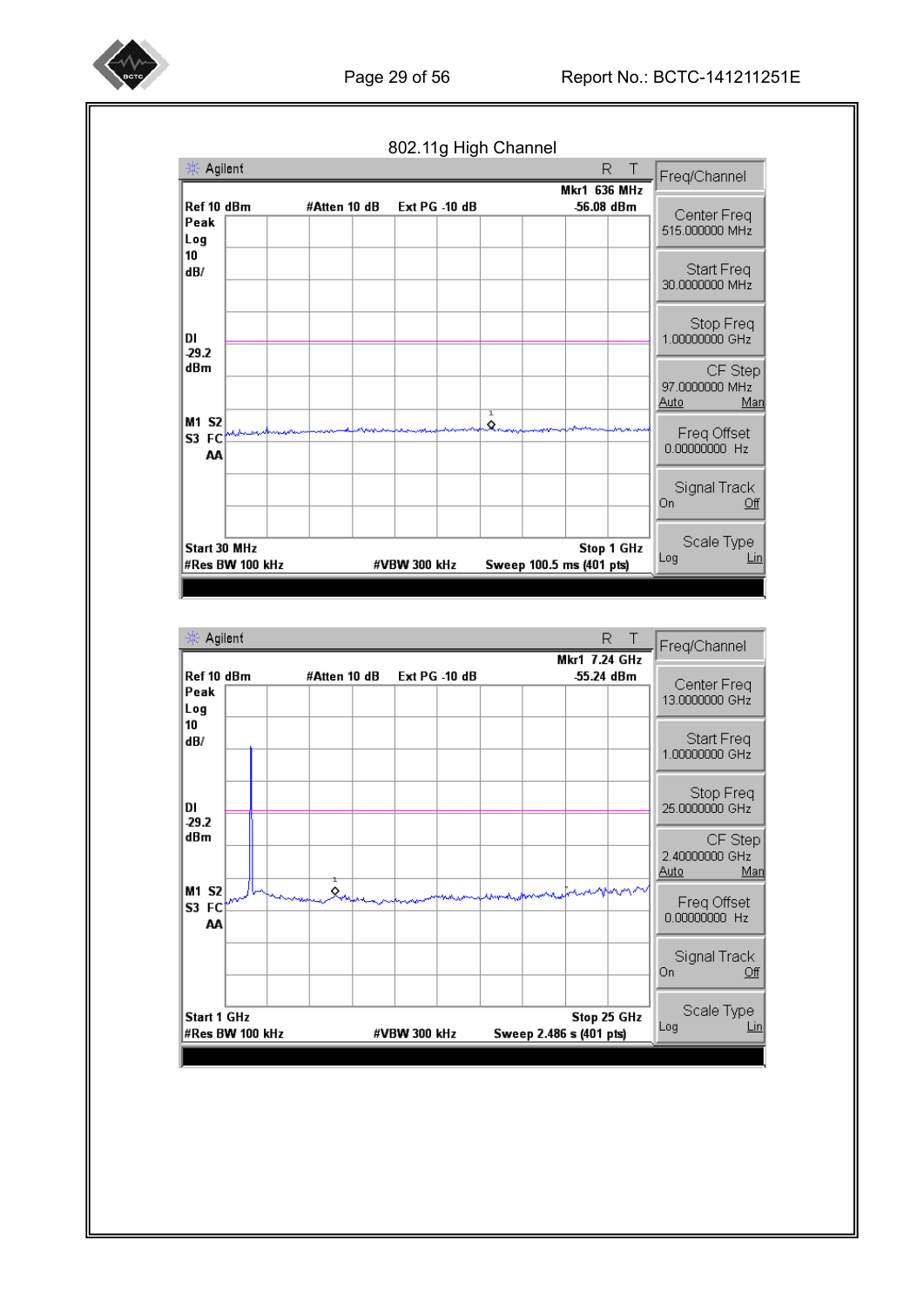

802.11n Low Channel ※ Agilent R T Freq/Channel **Mkr1 384 MHz** Ref 10 dBm Ext PG -10 dB -55.06 dBm #Atten 10 dB Center Freq Peak 515.000000 MHz Log 10 Start Freq dB/ 30.0000000 MHz Stop Freq<br>1.00000000 GHz DI  $29.0$  $\overline{dBm}$ CF Step 97.0000000 MHz Man <u>Auto</u> M1 S2 Ŕ, Freq Offset<br>0.00000000 Hz S3 FC AA Signal Track  $On<sup>-</sup>$  $Qff$ Scale Type Start 30 MHz Stop 1 GHz Log  $\n *Lin*\n$ #Res BW 100 kHz #VBW 300 kHz Sweep 100.5 ms (401 pts)

| 楽 Agilent                 |                 |              |               | Mkr1 8.02 GHz           | R<br>Freq/Channel                           |
|---------------------------|-----------------|--------------|---------------|-------------------------|---------------------------------------------|
| Ref 10 dBm<br>Peak<br>Log |                 | #Atten 10 dB | Ext PG -10 dB |                         | -54.79 dBm<br>Center Freq<br>13.0000000 GHz |
| 10<br>dB/                 |                 |              |               |                         | Start Freq<br>1.00000000 GHz                |
| DI<br>$-29.0$             |                 |              |               |                         | Stop Freq<br>25.0000000 GHz                 |
| dBm                       |                 |              |               |                         | CF Step<br>2.40000000 GHz<br>Man<br>Auto    |
| M1 S2<br>S3 FC<br>AA      |                 |              |               |                         | Freq Offset<br>0.00000000 Hz                |
|                           |                 |              |               |                         | Signal Track<br>On<br>Off                   |
| <b>Start 1 GHz</b>        | #Res BW 100 kHz |              | #VBW 300 kHz  | Sweep 2.486 s (401 pts) | Scale Type<br>Stop 25 GHz<br>Log<br>Lin     |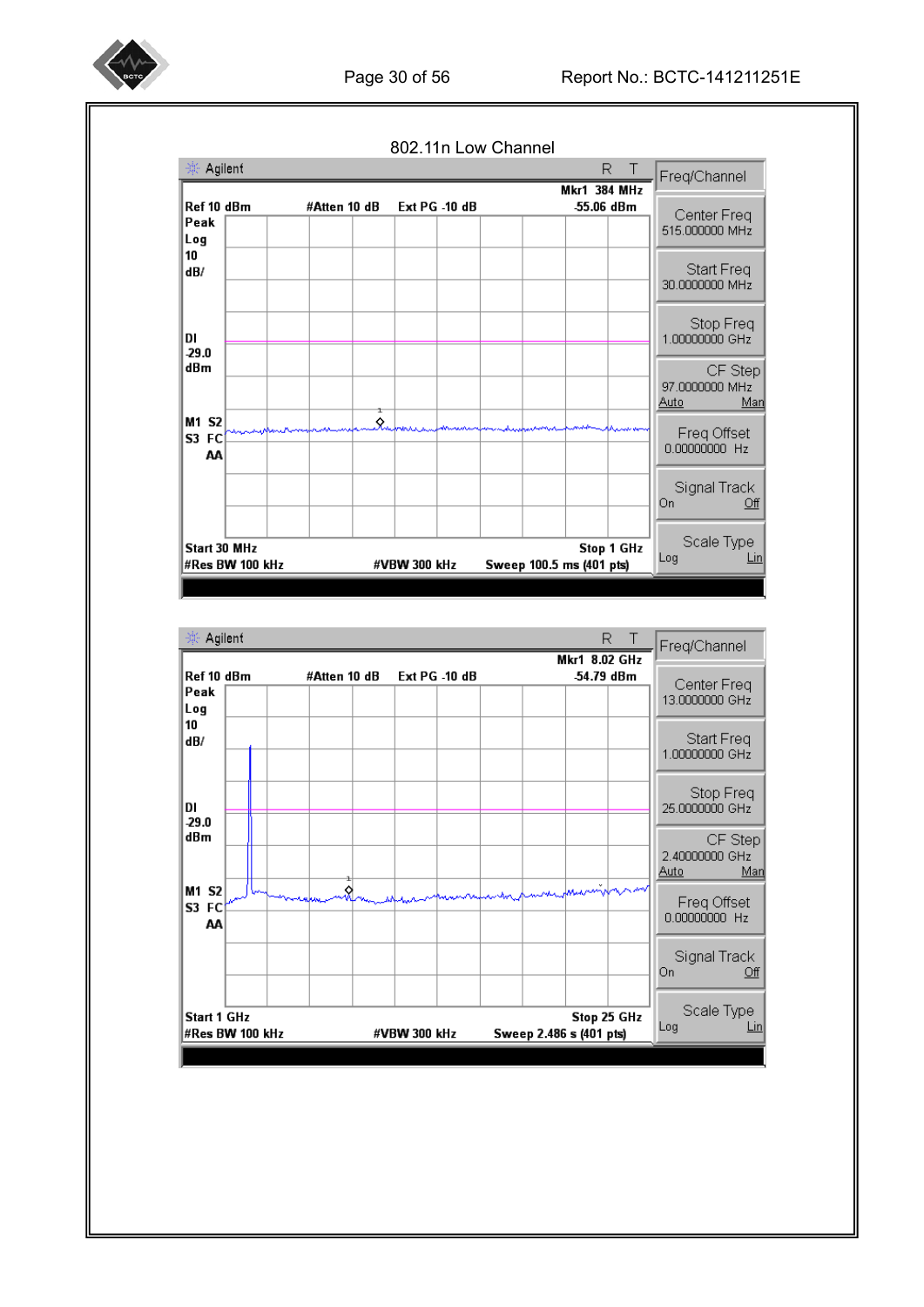

|  | 802.11n Middle Channel |  |
|--|------------------------|--|
|--|------------------------|--|

| 楽                    | Agilent         |              |               | R                                 | Freq/Channel                             |
|----------------------|-----------------|--------------|---------------|-----------------------------------|------------------------------------------|
| Ref 10 dBm           |                 | #Atten 10 dB | Ext PG -10 dB | <b>Mkr1 852 MHz</b><br>-54.97 dBm |                                          |
| Peak<br>Log          |                 |              |               |                                   | Center Freq<br>515,000000 MHz            |
| 10<br>dB/            |                 |              |               |                                   | Start Freq<br>30.0000000 MHz             |
| DI<br>30.0           |                 |              |               |                                   | Stop Freq<br>1.00000000 GHz              |
| dBm                  |                 |              |               |                                   | CF Step<br>97.0000000 MHz<br>Man<br>Auto |
| M1 S2<br>S3 FC<br>AA |                 |              |               | Š.                                | Freq Offset<br>0.00000000 Hz             |
|                      |                 |              |               |                                   | Signal Track<br>On<br>Off                |
| Start 30 MHz         | #Res BW 100 kHz |              | #VBW 300 kHz  | Sweep 100.5 ms (401 pts)          | Scale Type<br>Stop 1 GHz<br>Log<br>Lin   |

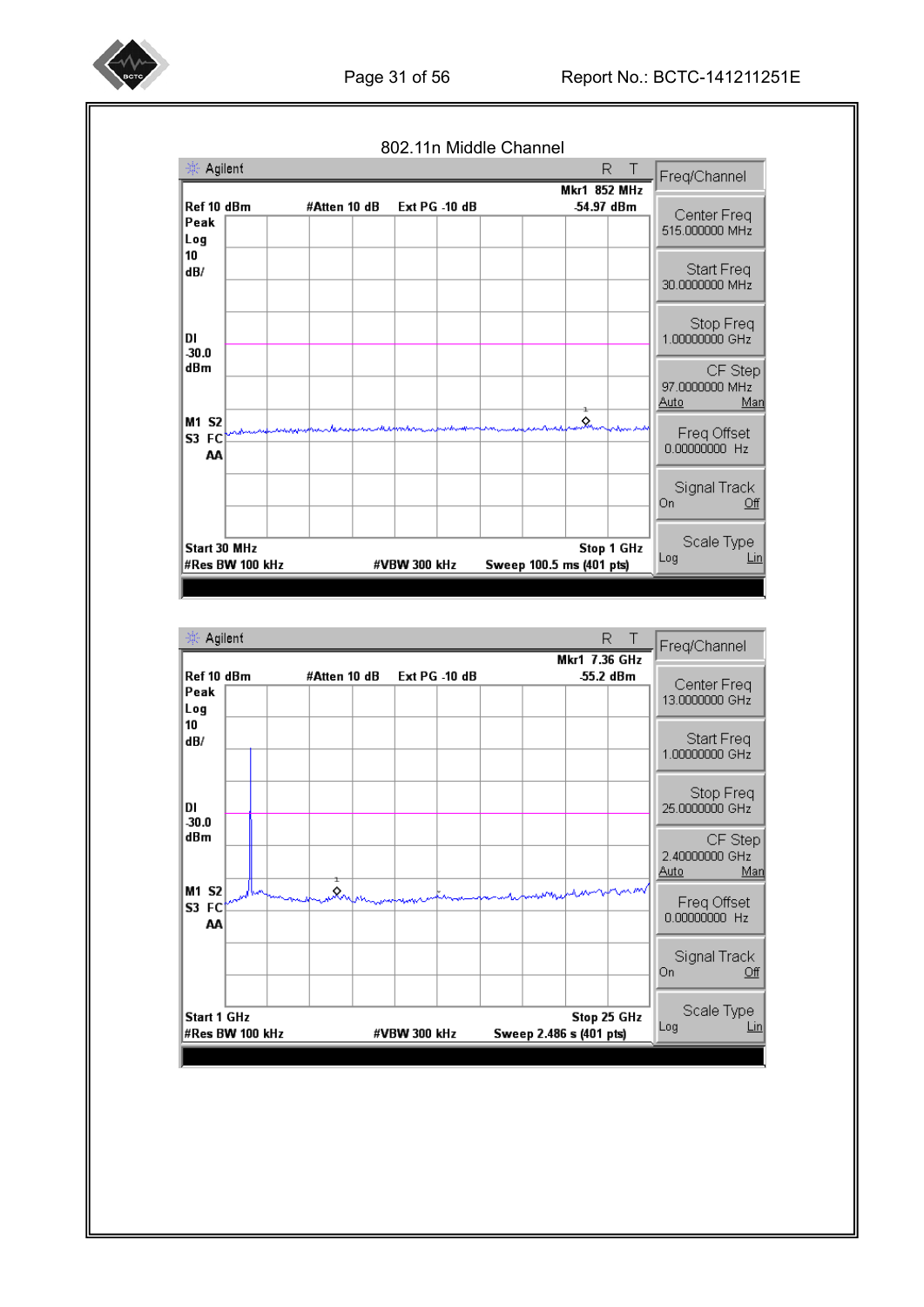

Agilent  $R_{\parallel}$  $T$ Freq/Channel **Mkr1 454 MHz** Ref 10 dBm #Atten 10 dB Ext PG -10 dB -55.22 dBm Center Freg Peak 515,000000 MHz Log 10 Start Freq dB/ 30.0000000 MHz Stop Freq<br>1.00000000 GHz DI  $-29.9$ dBm CF Step 97.0000000 MHz Auto Man M1 S2 Ŷ. Freq Offset S3 FC 0.00000000 Hz AA Signal Track On.  $Qff$ Scale Type Start 30 MHz **Stop 1 GHz** Log  $\n Lin\n$ Sweep 100.5 ms (401 pts) #Res BW 100 kHz #VBW 300 kHz



802.11n High Channel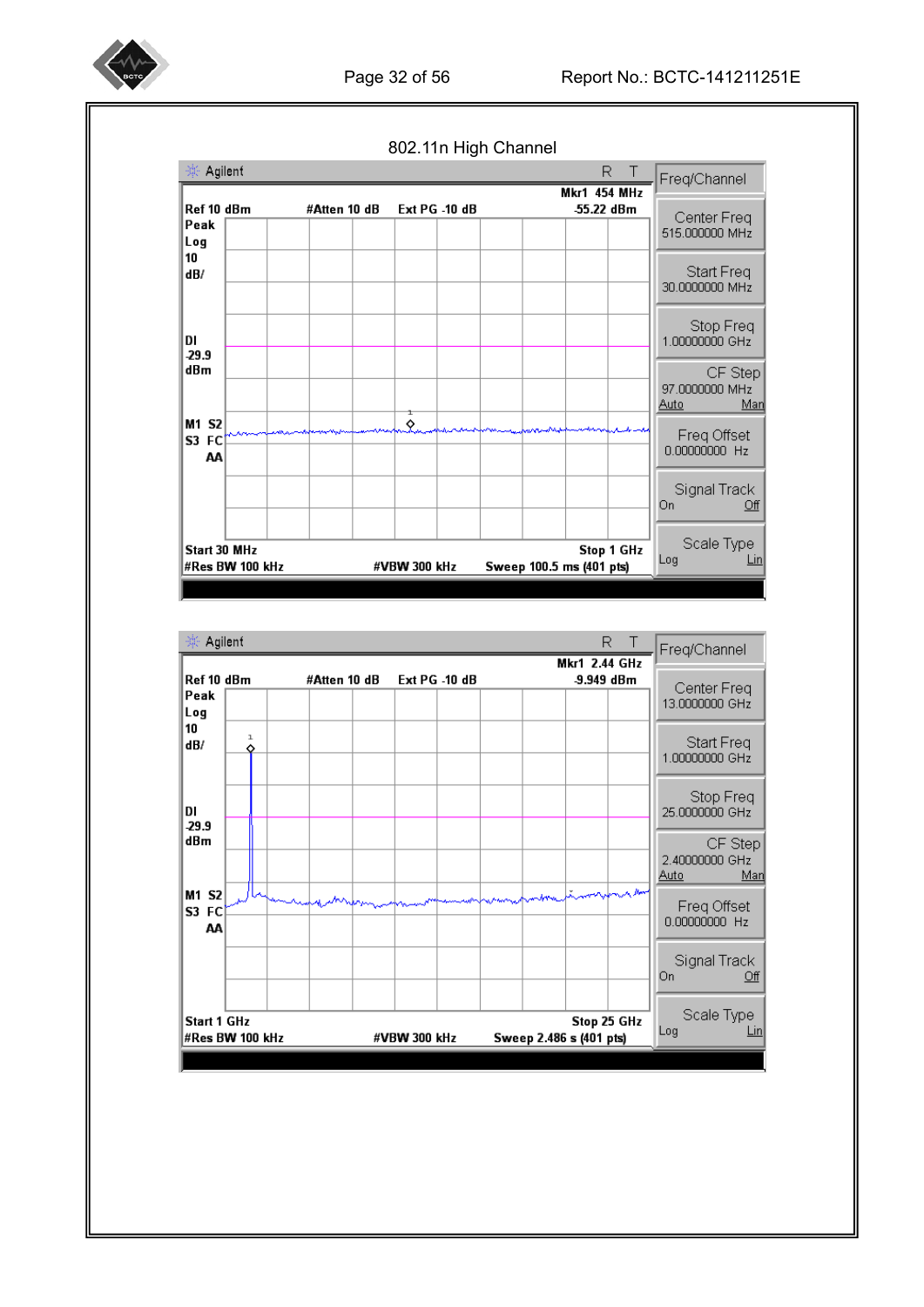

I

I

# **4. POWER SPECTRAL DENSITY TEST**

#### **4.1 APPLIED PROCEDURES / LIMIT**

|         |                               | FCC Part15 (15.247), Subpart C |                                 |             |
|---------|-------------------------------|--------------------------------|---------------------------------|-------------|
| Section | Test Item                     | Limit                          | <b>Frequency Range</b><br>(MHz) | Result      |
| 15.247  | <b>Power Spectral Density</b> | 8 dBm<br>(in any 3KHz)         | 2400-2483.5                     | <b>PASS</b> |

#### **4.1.1 TEST PROCEDURE**

- 1. Set analyzer center frequency to DTS channel center frequency.
- 2. Set the span to 1.5 times the DTS channel bandwidth.
- 3. Set the RBW ≥ 3 kHz.
- 4. Set the VBW  $\geq$  3 x RBW.
- 5. Detector = peak.
- 6. Sweep time = auto couple.
- 7. Trace mode = max hold.
- 8. Allow trace to fully stabilize.
- 9. Use the peak marker function to determine the maximum amplitude level.
- 10. If measured value exceeds limit, reduce RBW (no less than 3 kHz) and repeat.

#### **4.1.2 DEVIATION FROM STANDARD**

No deviation.

I

I

I

#### **4.1.3 TEST SETUP**

| <b>EUT</b> | SPECTRUM |
|------------|----------|
|            | ANALYZER |

#### **4.1.4 EUT OPERATION CONDITIONS**

The EUT tested system was configured as the statements of 2.1 Unless otherwise a special operating condition is specified in the follows during the testing.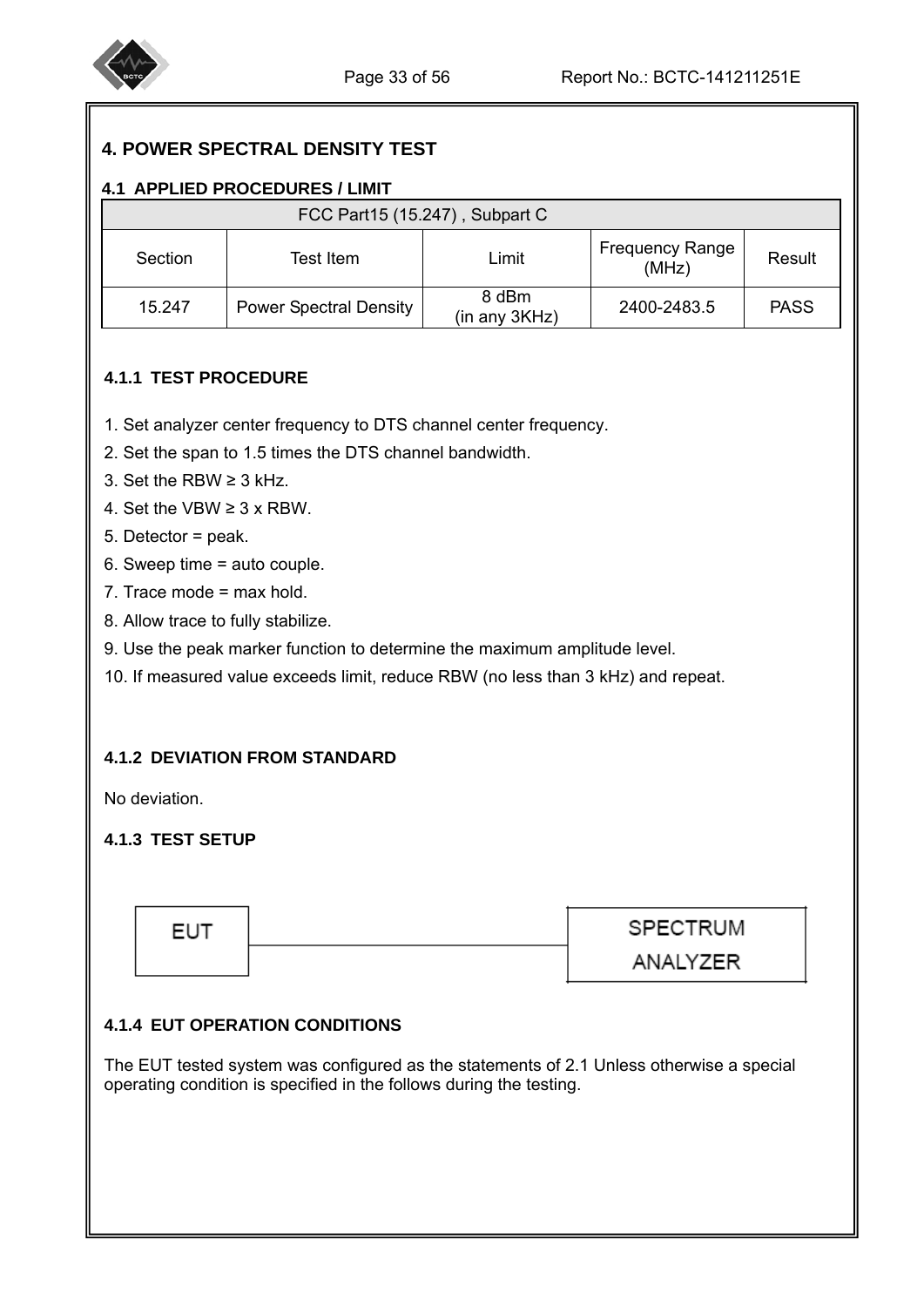

#### **4.1.5 TEST RESULTS**

| <b>IEUT:</b>       | <b>IWIFI Module</b>                | Model Name :              | IESP-12         |
|--------------------|------------------------------------|---------------------------|-----------------|
| Temperature:       | $25^\circ$ C                       | Relative Humidity: $60\%$ |                 |
| Pressure:          | l1015 hPa                          | <b>Test Voltage</b>       | <b>IAC 120V</b> |
| <b>Test Mode</b> : | <b>TX b Mode /CH01, CH06, CH11</b> |                           |                 |

| <b>Frequency</b> | <b>Power Density</b><br>(dBm) | Limit<br>(dBm) | <b>Result</b> |
|------------------|-------------------------------|----------------|---------------|
| 2412 MHz         | -17.24                        | 8              | <b>PASS</b>   |
| 2437 MHz         | $-17.68$                      | ŏ              | <b>PASS</b>   |
| 2462 MHz         | $-17.10$                      |                | <b>PASS</b>   |

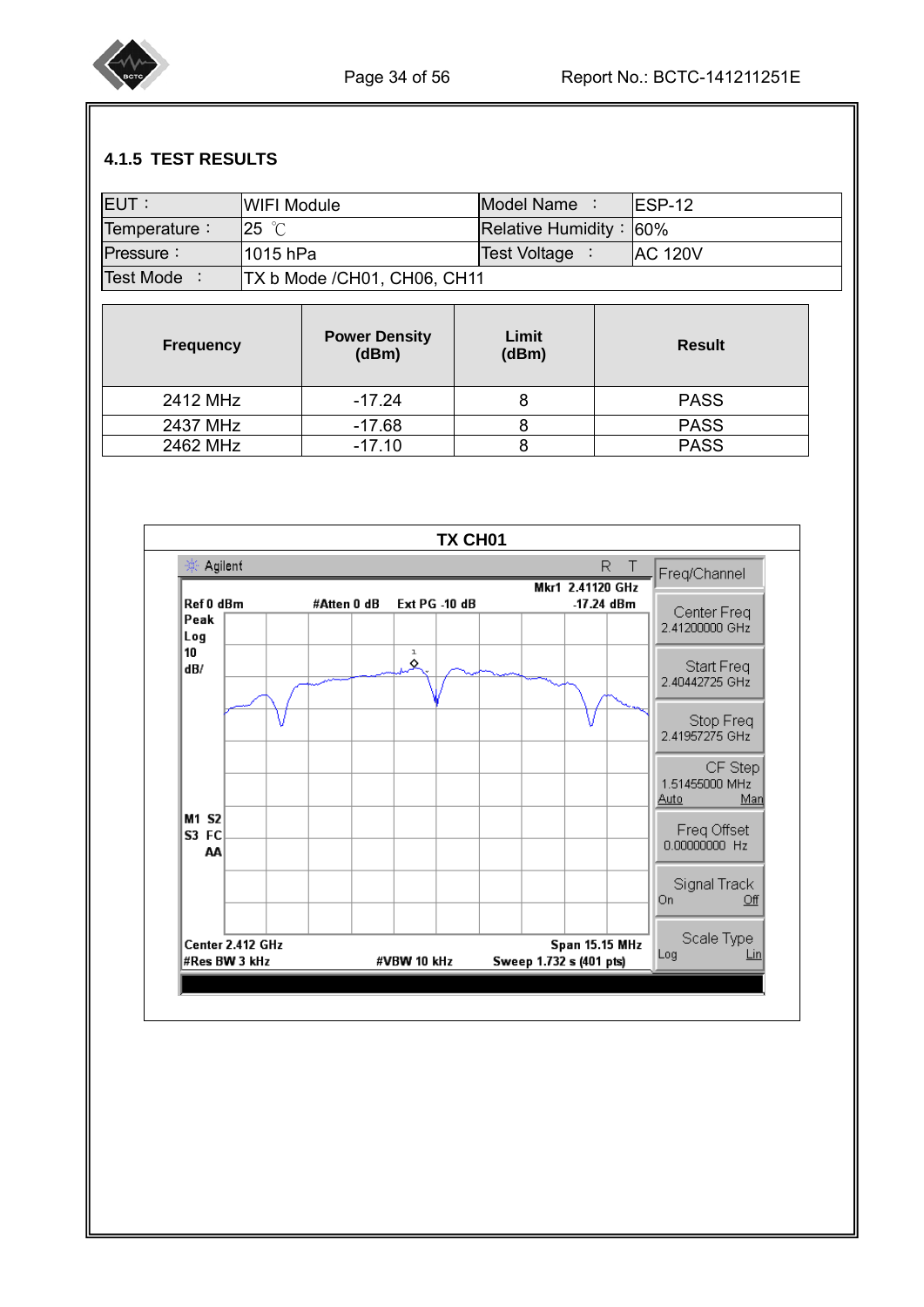

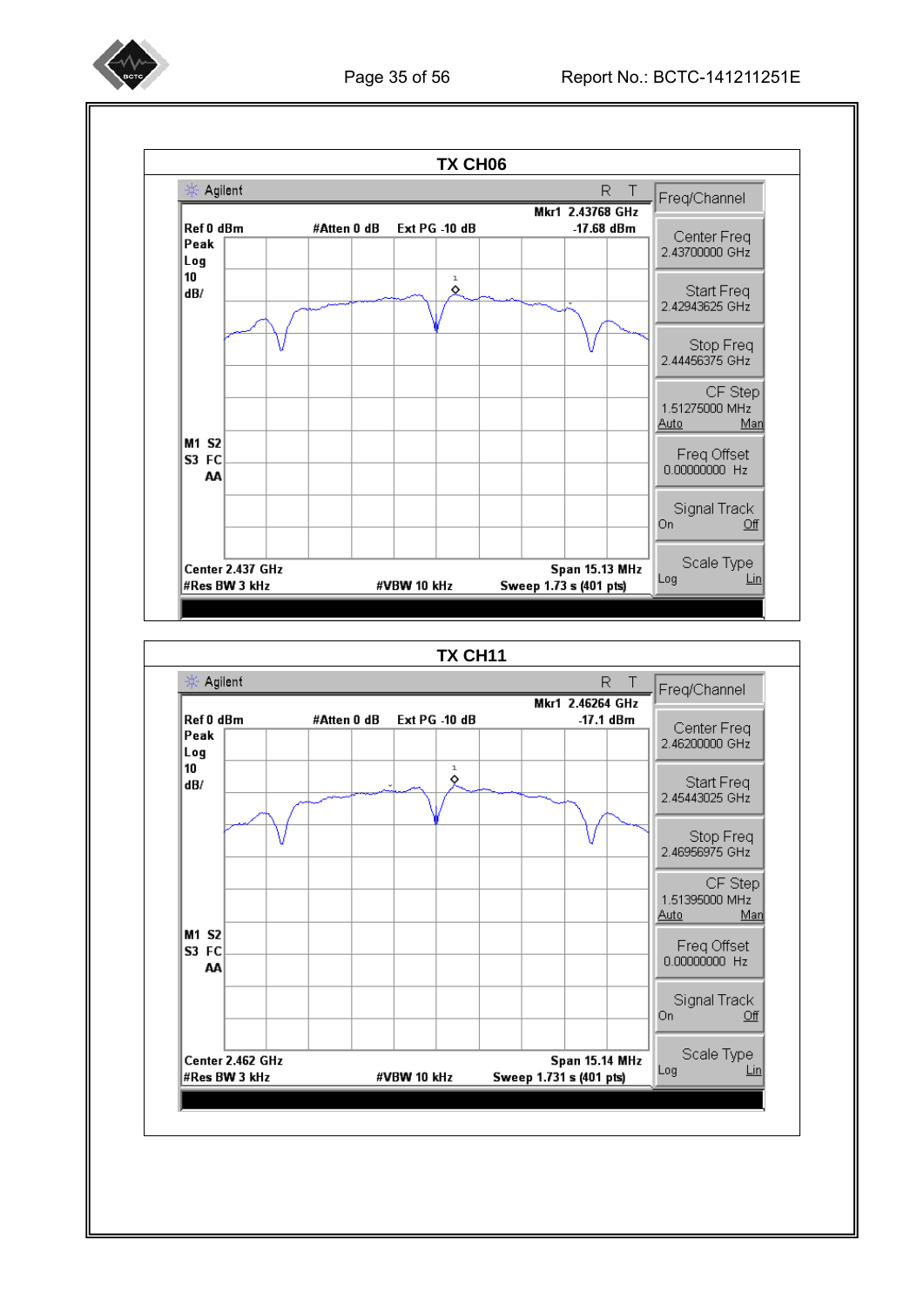

| <b>EUT:</b>      | <b>WIFI Module</b> |                               | Model Name:        |                | ESP-12         |  |
|------------------|--------------------|-------------------------------|--------------------|----------------|----------------|--|
| Temperature:     | $25^\circ$ C       |                               | Relative Humidity: |                | $ 60\%$        |  |
| Pressure:        | 1015 hPa           |                               | Test Voltage       | $\ddot{\cdot}$ | <b>AC 120V</b> |  |
| Test Mode:       |                    | TX g Mode / CH01, CH06, CH11  |                    |                |                |  |
|                  |                    |                               |                    |                |                |  |
|                  |                    |                               |                    |                |                |  |
| <b>Frequency</b> |                    | <b>Power Density</b><br>(dBm) | Limit<br>(dBm)     |                | <b>Result</b>  |  |

2437 MHz -22.18 8 PASS 2462 MHz -22.36 8 PASS

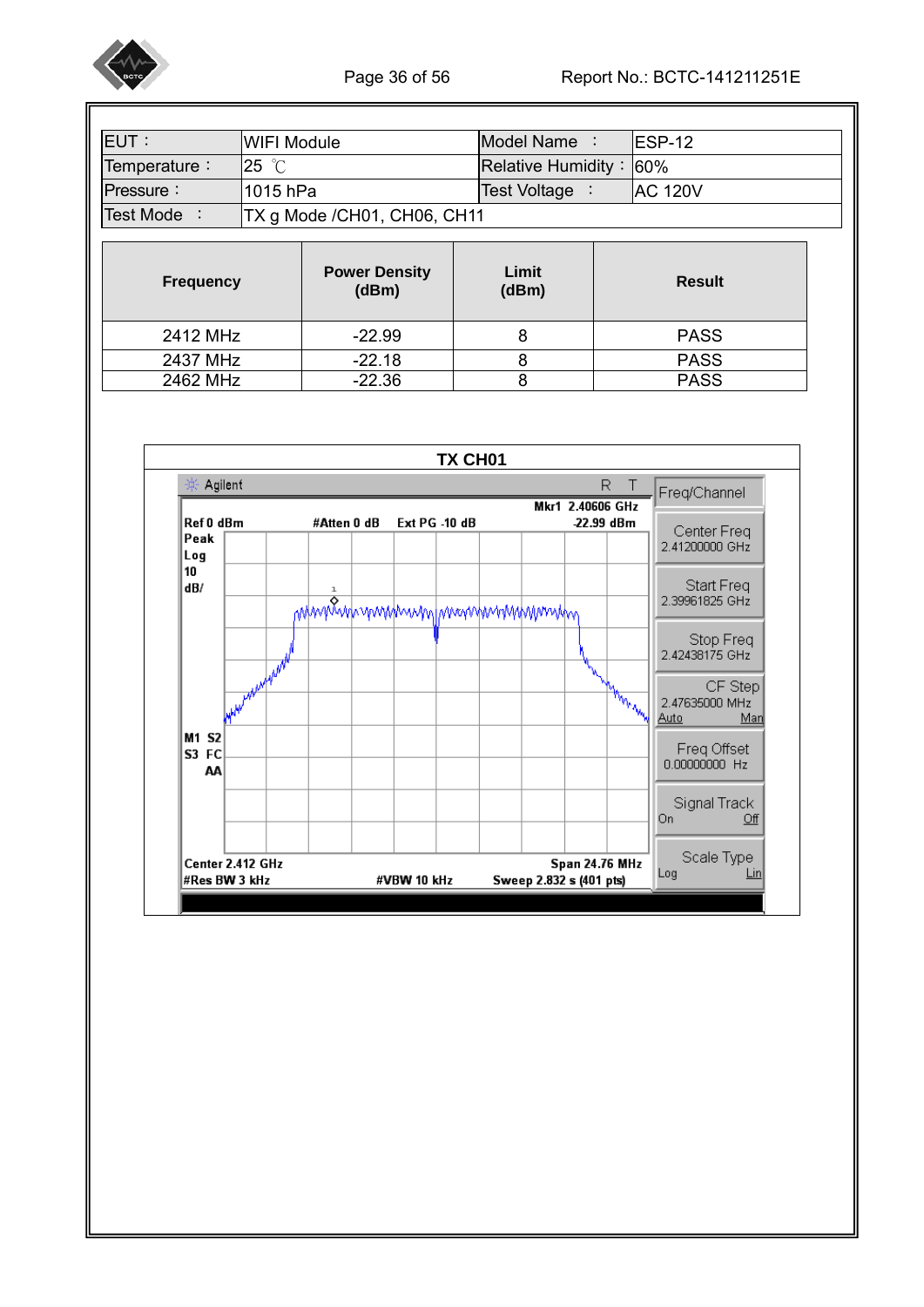

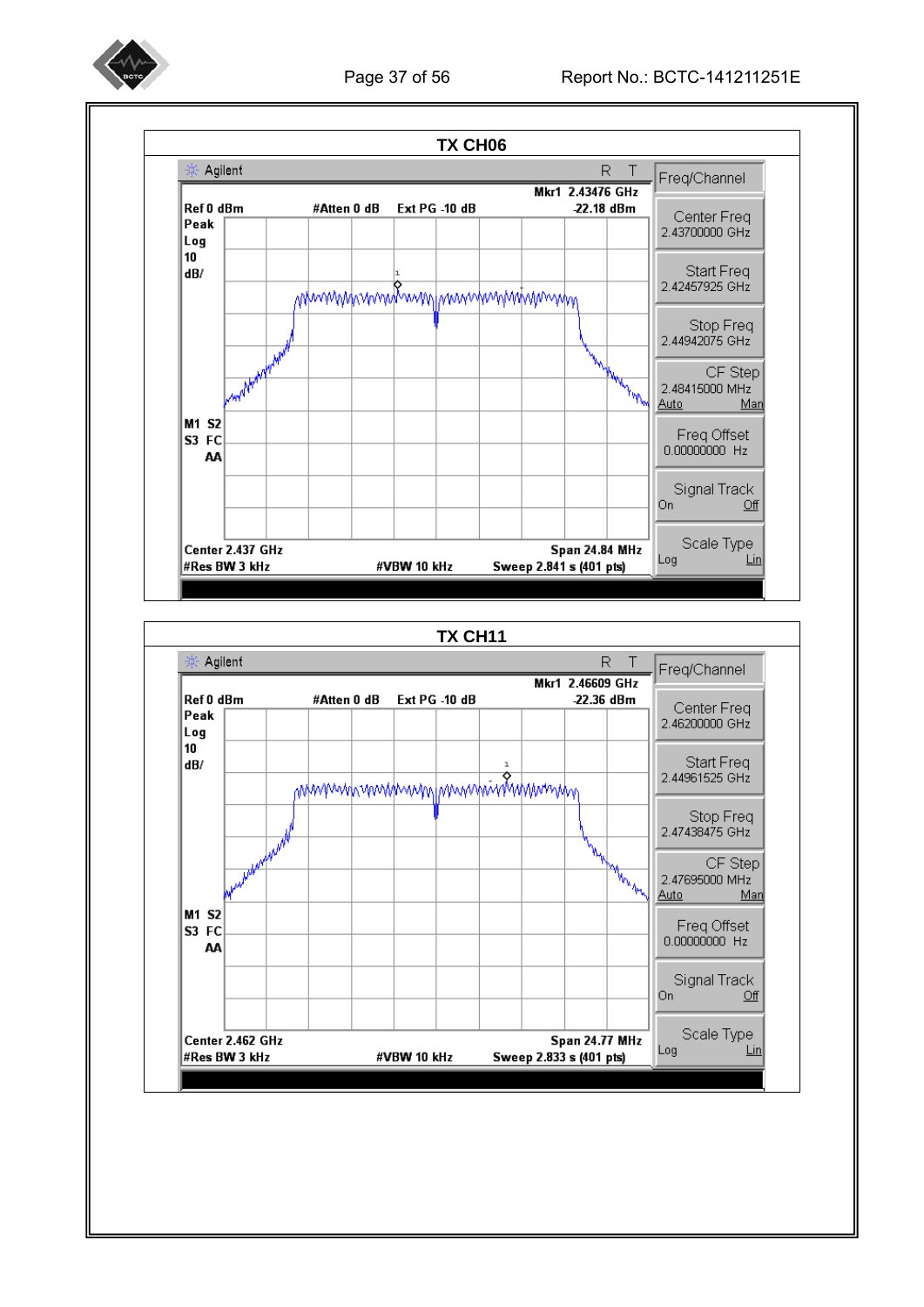

| IEUT :             | WIFI Module                        | <b>IModel Name</b>          | $IFSP-12$       |
|--------------------|------------------------------------|-----------------------------|-----------------|
| Temperature:       | $25$ °C                            | Relative Humidity: $ 60\% $ |                 |
| Pressure:          | 11015 hPa                          | <b>Test Voltage</b>         | <b>IAC 120V</b> |
| <b>Test Mode</b> : | <b>TX n Mode /CH01, CH06, CH11</b> |                             |                 |

| <b>Frequency</b> | <b>Power Density</b><br>(dBm) | Limit<br>(dBm) | <b>Result</b> |
|------------------|-------------------------------|----------------|---------------|
| 2412 MHz         | $-21.87$                      |                | <b>PASS</b>   |
| 2437 MHz         | $-21.97$                      |                | <b>PASS</b>   |
| 2462 MHz         | $-21.87$                      |                | <b>PASS</b>   |

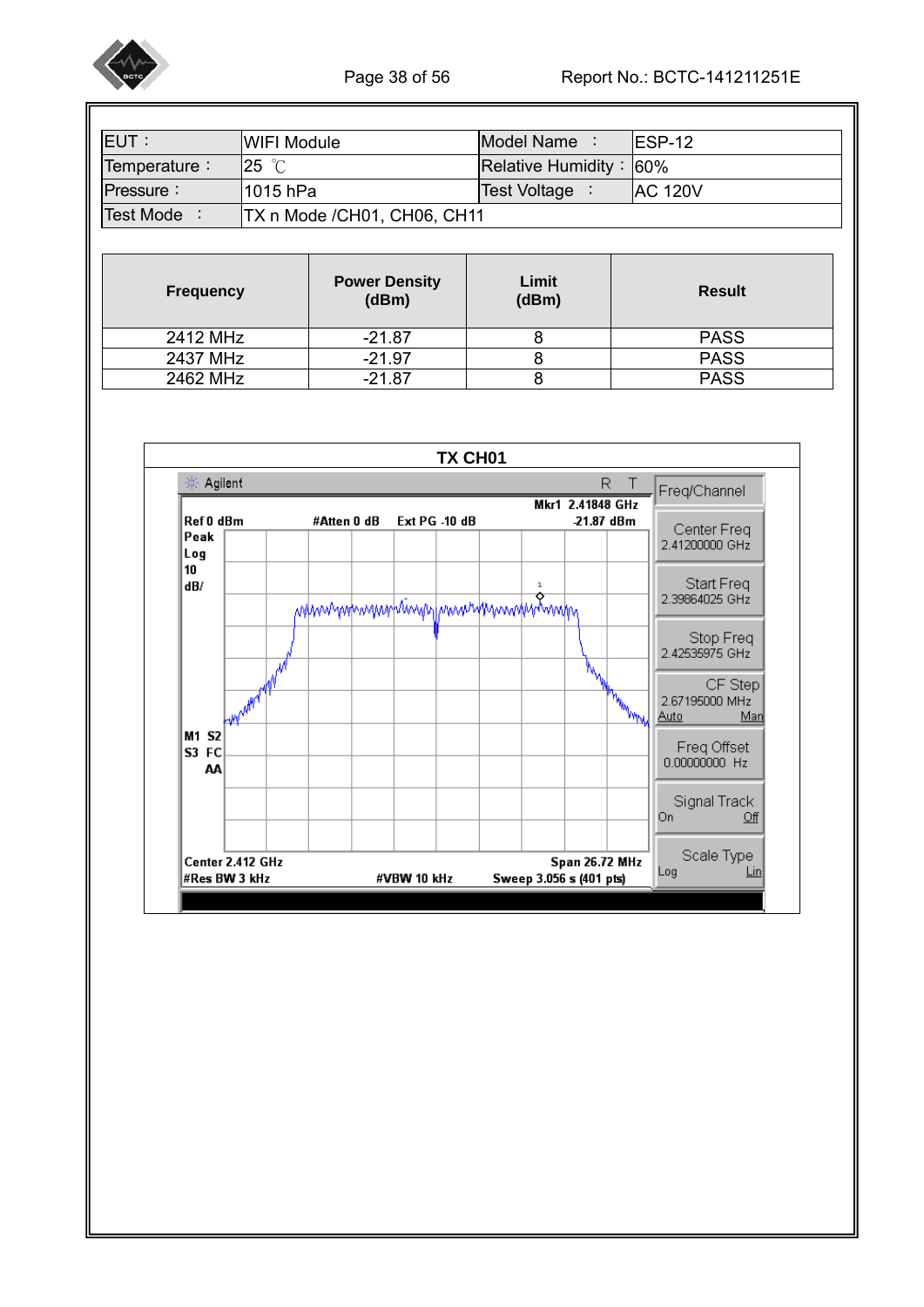

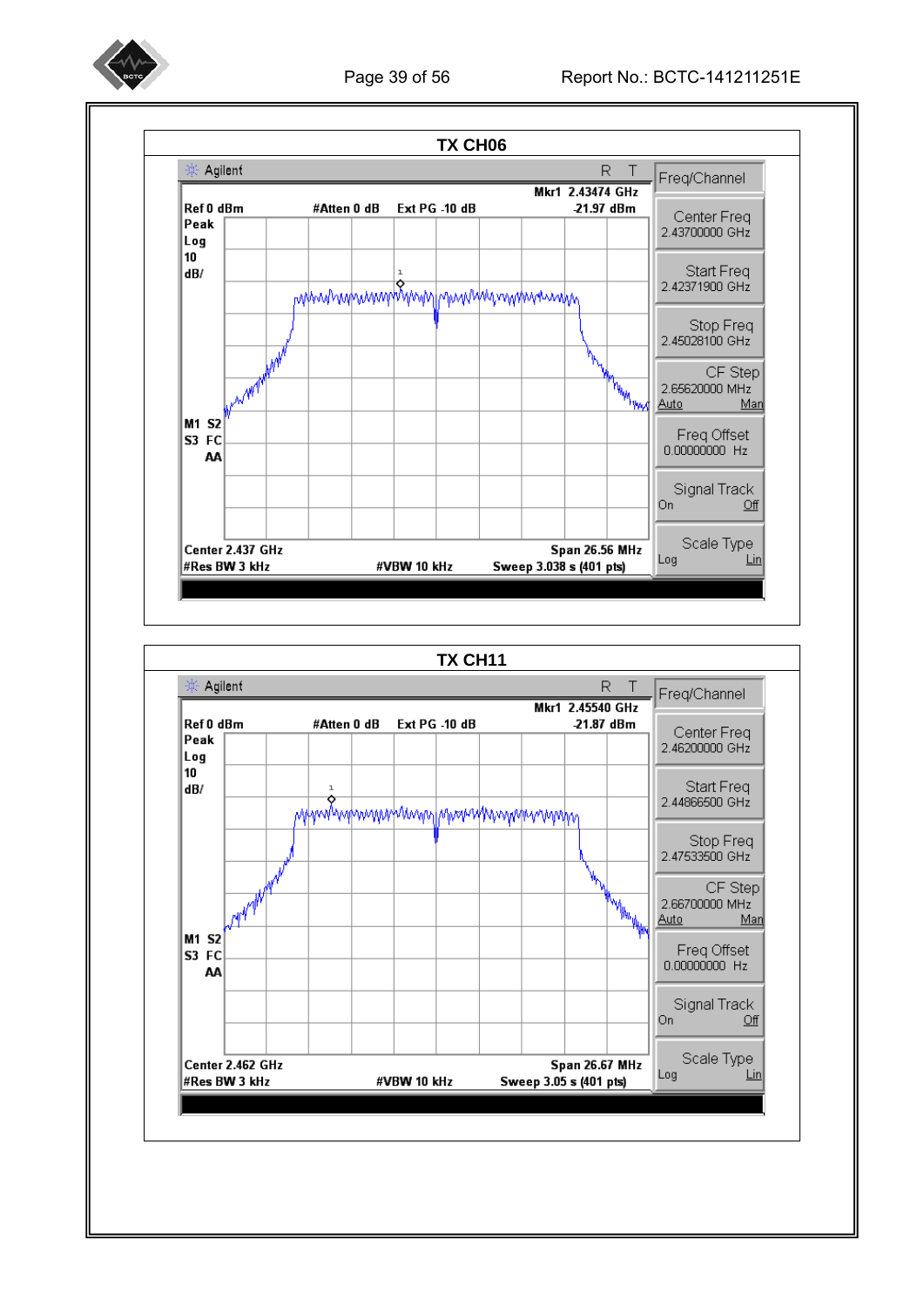

## **5. BANDWIDTH TEST**

#### **5.1 APPLIED PROCEDURES / LIMIT**

|              |                  | FCC Part15 (15.247), Subpart C |                                 |             |
|--------------|------------------|--------------------------------|---------------------------------|-------------|
| Section      | Test Item        | Limit                          | <b>Frequency Range</b><br>(MHz) | Result      |
| 15.247(a)(2) | <b>Bandwidth</b> | $>= 500KHz$<br>(6dB bandwidth) | 2400-2483.5                     | <b>PASS</b> |

## **5.1.1 TEST PROCEDURE**

- 1. Set resolution bandwidth (RBW) = 1-5% or DTS BW, not to exceed 100 kHz.
- 2. Set the video bandwidth (VBW)  $\geq$  3 x RBW.
- 3. Detector = Peak.

I

- 4. Trace mode = max hold.
- 5. Sweep = auto couple.
- 6. Allow the trace to stabilize.

7. Measure the maximum width of the emission that is constrained by the frequencies associated with the two outermost amplitude points (upper and lower) that are attenuated by 6 dB relative to the maximum level measured in the fundamental emission.

#### **5.1.2 DEVIATION FROM STANDARD**

No deviation.

## **5.1.3 TEST SETUP**



#### **5.1.4 EUT OPERATION CONDITIONS**

The EUT tested system was configured as the statements of 2.4 Unless otherwise a special operating condition is specified in the follows during the testing.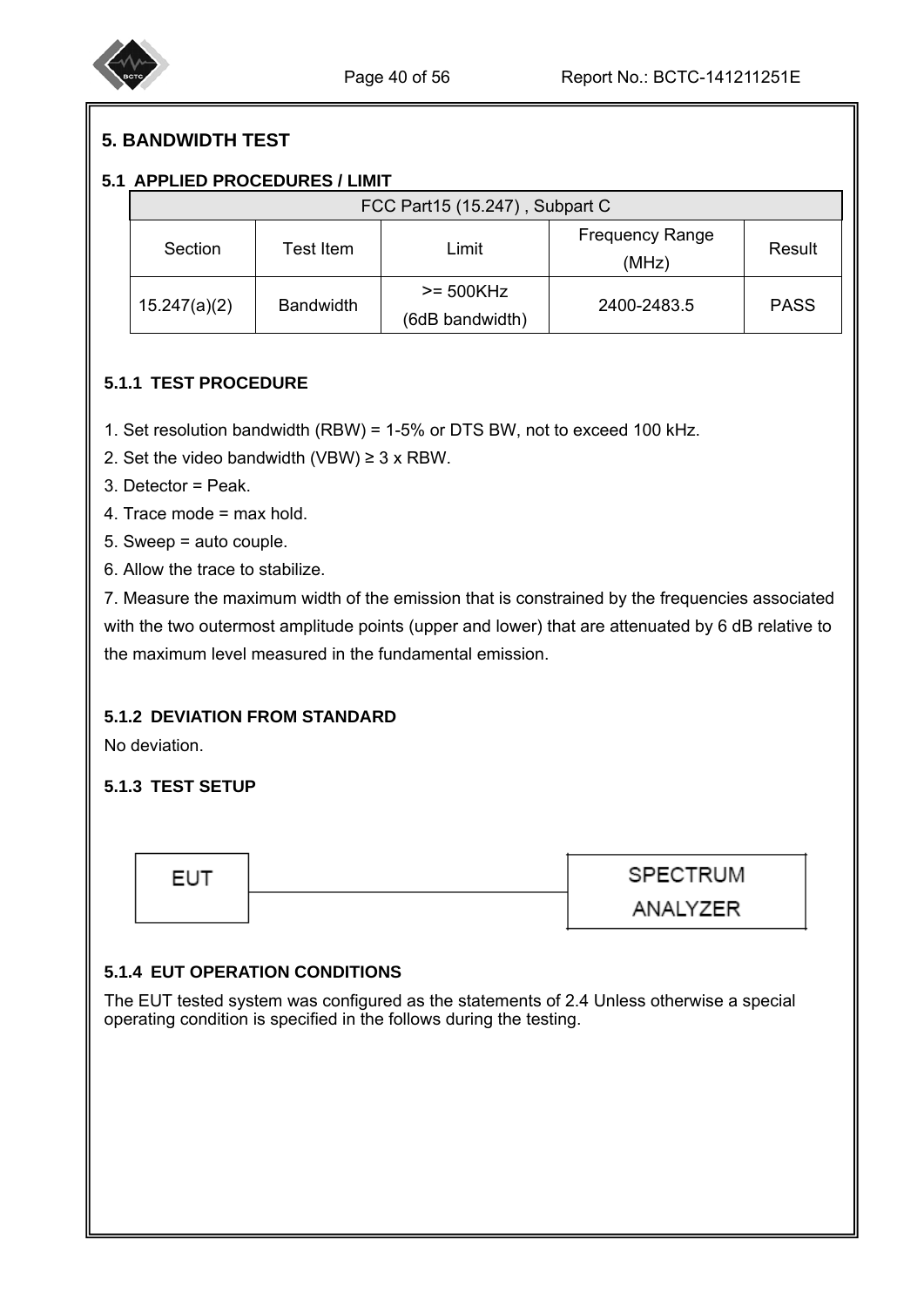

# **5.1.5 TEST RESULTS**

|              |                                     | <b>WIFI Module</b>           | Model Name :                  | <b>ESP-12</b>                                 |                               |
|--------------|-------------------------------------|------------------------------|-------------------------------|-----------------------------------------------|-------------------------------|
| Temperature: | 25 °C                               |                              |                               | Relative Humidity: 60%                        |                               |
| Pressure:    | 1012 hPa                            |                              | Test Voltage :                |                                               | <b>AC 120V</b>                |
| Test Mode :  |                                     | TX b Mode / CH01, CH06, CH11 |                               |                                               |                               |
|              |                                     |                              |                               |                                               |                               |
|              | <b>Channel</b>                      | <b>Frequency</b><br>(MHz)    | <b>6dB bandwidth</b><br>(MHz) | Limit<br>(kHz)                                | <b>Result</b>                 |
|              | Low                                 | 2412                         | 10.10                         | 500                                           | Pass                          |
|              | Middle                              | 2437                         | 10.09                         | 500                                           | Pass                          |
|              | High                                | 2462                         | 10.09                         | 500                                           | Pass                          |
|              |                                     |                              |                               |                                               |                               |
|              |                                     |                              | TX CH 01                      |                                               |                               |
|              | Agilent<br>楽                        |                              |                               | R.<br>$\top$                                  | Freq/Channel                  |
|              | Ch Freq                             | 2.412 GHz                    |                               | Trig<br>Free                                  |                               |
|              | Occupied Bandwidth                  |                              |                               |                                               | Center Freq<br>2.41200000 GHz |
|              |                                     |                              |                               |                                               |                               |
|              |                                     |                              |                               |                                               | Start Freq<br>2.39700000 GHz  |
|              | Ref 10 dBm                          | Atten 20 dB                  |                               |                                               |                               |
|              | #Peak<br>Log<br>10                  | ♦,                           |                               |                                               | Stop Freq<br>2.42700000 GHz   |
|              | dB/                                 |                              |                               | へんこ                                           | CF Step<br>3.00000000 MHz     |
|              |                                     |                              |                               |                                               | Manl                          |
|              |                                     |                              |                               |                                               | <b>Auto</b><br>Freq Offset    |
|              | Center 2.412 GHz<br>#Res BW 100 kHz | #VBW 300 kHz                 |                               | Span 30 MHz                                   | 0.00000000 Hz                 |
|              | Occupied Bandwidth                  | 14.9436 MHz                  | Occ BW % Pwr<br>x dB          | Sweep 4 ms (401 pts)<br>99.00 %<br>$-6.00$ dB | Signal Track<br>On.<br>Off    |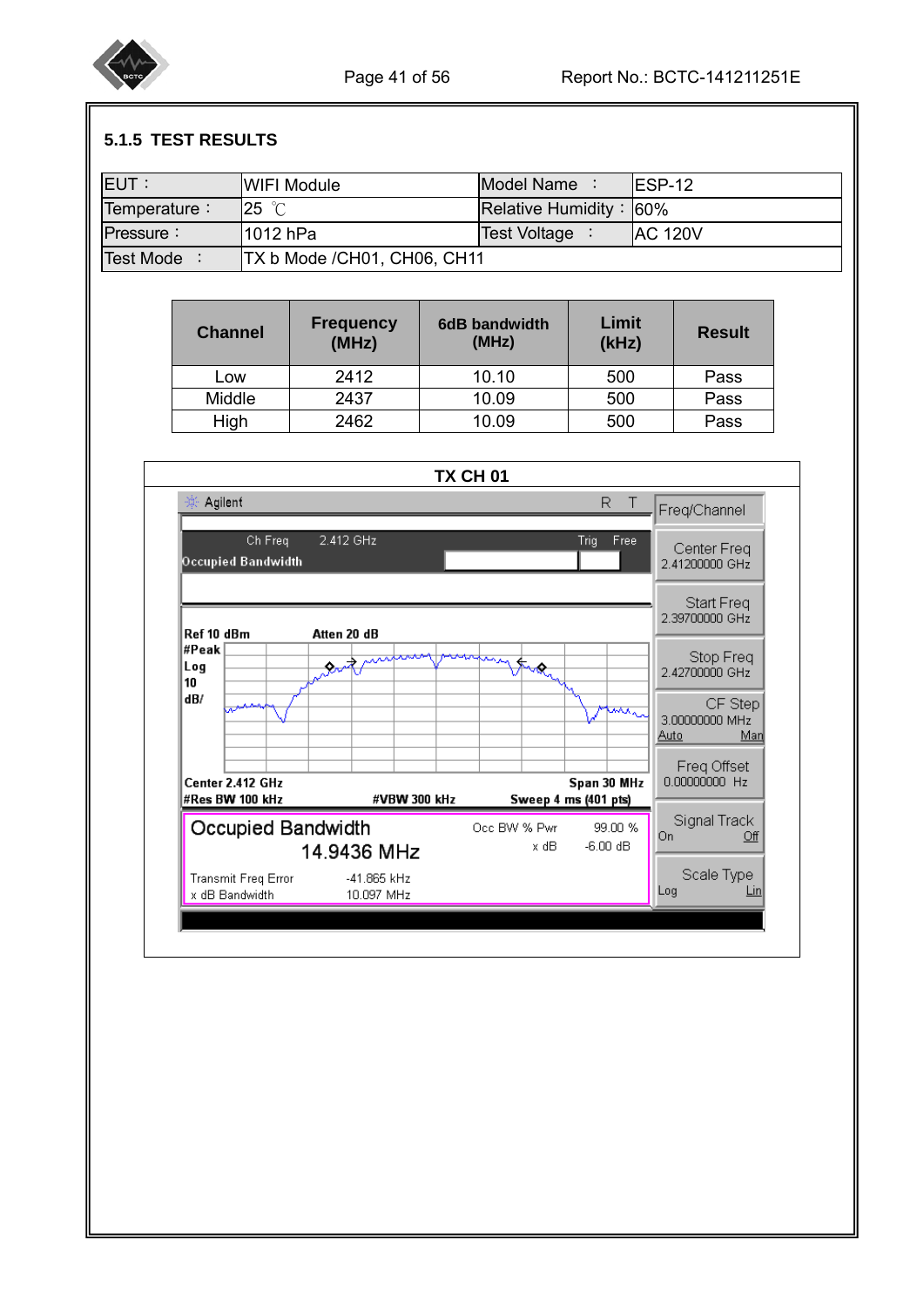

#### Page 42 of 56 Report No.: BCTC-141211251E

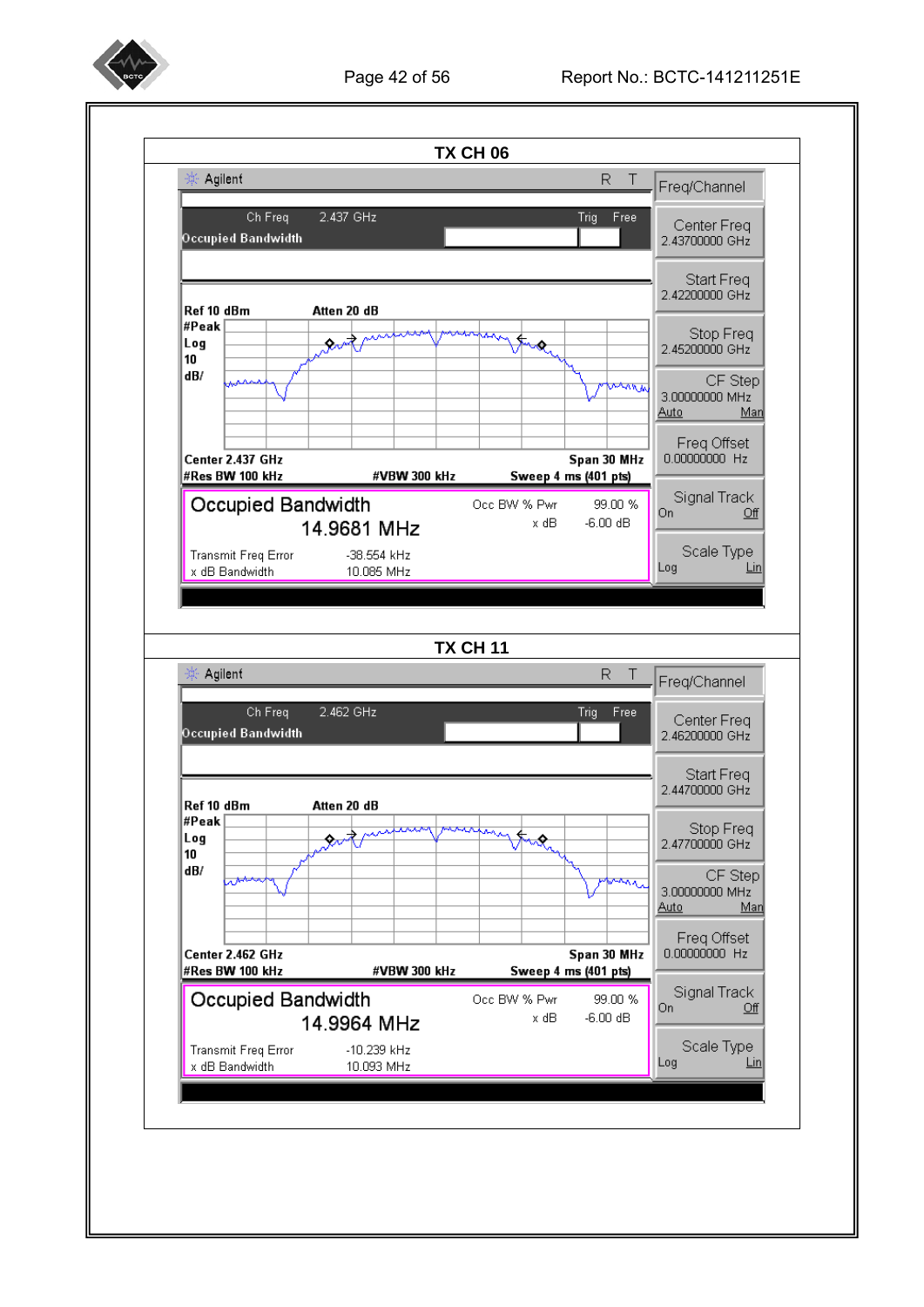

| Temperature:<br>25 $°C$<br>Relative Humidity: 60%<br><b>AC 120V</b><br>Pressure:<br>Test Voltage :<br>1012 hPa<br>TX g Mode / CH01, CH06, CH11<br>Test Mode :<br>Limit<br><b>Frequency</b><br>6dB bandwidth<br><b>Channel</b><br>(MHz)<br>(MHz)<br>(kHz)<br>2412<br>16.51<br>500<br>Low<br>Middle<br>2437<br>16.56<br>500<br>16.51<br>500<br>2462<br>High<br>TX CH 01<br>楽 Agilent<br>R.<br>$\top$<br>Freq/Channel<br>Ch Freq<br>2.412 GHz<br>Trig<br>Free<br>Occupied Bandwidth<br>Ref 10 dBm<br>Atten 20 dB<br>#Peak | <b>Result</b><br>Pass<br>Pass<br>Pass |
|------------------------------------------------------------------------------------------------------------------------------------------------------------------------------------------------------------------------------------------------------------------------------------------------------------------------------------------------------------------------------------------------------------------------------------------------------------------------------------------------------------------------|---------------------------------------|
|                                                                                                                                                                                                                                                                                                                                                                                                                                                                                                                        |                                       |
|                                                                                                                                                                                                                                                                                                                                                                                                                                                                                                                        |                                       |
|                                                                                                                                                                                                                                                                                                                                                                                                                                                                                                                        |                                       |
|                                                                                                                                                                                                                                                                                                                                                                                                                                                                                                                        |                                       |
|                                                                                                                                                                                                                                                                                                                                                                                                                                                                                                                        |                                       |
|                                                                                                                                                                                                                                                                                                                                                                                                                                                                                                                        |                                       |
|                                                                                                                                                                                                                                                                                                                                                                                                                                                                                                                        |                                       |
|                                                                                                                                                                                                                                                                                                                                                                                                                                                                                                                        |                                       |
|                                                                                                                                                                                                                                                                                                                                                                                                                                                                                                                        |                                       |
|                                                                                                                                                                                                                                                                                                                                                                                                                                                                                                                        |                                       |
|                                                                                                                                                                                                                                                                                                                                                                                                                                                                                                                        |                                       |
|                                                                                                                                                                                                                                                                                                                                                                                                                                                                                                                        | Center Freq<br>2.41200000 GHz         |
|                                                                                                                                                                                                                                                                                                                                                                                                                                                                                                                        | Start Freq<br>2.39700000 GHz          |
| Log<br>→<br>€<br>10                                                                                                                                                                                                                                                                                                                                                                                                                                                                                                    | Stop Freq<br>2.42700000 GHz           |
| dB/<br>حامله<br>www<br>Auto                                                                                                                                                                                                                                                                                                                                                                                                                                                                                            | CF Step<br>3.00000000 MHz<br>Man      |
| Center 2.412 GHz<br>Span 30 MHz<br>#VBW 300 kHz<br>Sweep 4 ms (401 pts)<br>#Res BW 100 kHz                                                                                                                                                                                                                                                                                                                                                                                                                             | Freq Offset<br>0.00000000 Hz          |
| Occupied Bandwidth<br>Occ BW % Pwr<br>99.00 %<br>On<br>16.4535 MHz                                                                                                                                                                                                                                                                                                                                                                                                                                                     | Signal Track<br>Qff                   |
| Transmit Freq Error<br>-24.824 kHz<br>Log<br>x dB Bandwidth<br>16.509 MHz                                                                                                                                                                                                                                                                                                                                                                                                                                              | Scale Type<br><u>Lin</u>              |
|                                                                                                                                                                                                                                                                                                                                                                                                                                                                                                                        |                                       |
|                                                                                                                                                                                                                                                                                                                                                                                                                                                                                                                        |                                       |
|                                                                                                                                                                                                                                                                                                                                                                                                                                                                                                                        |                                       |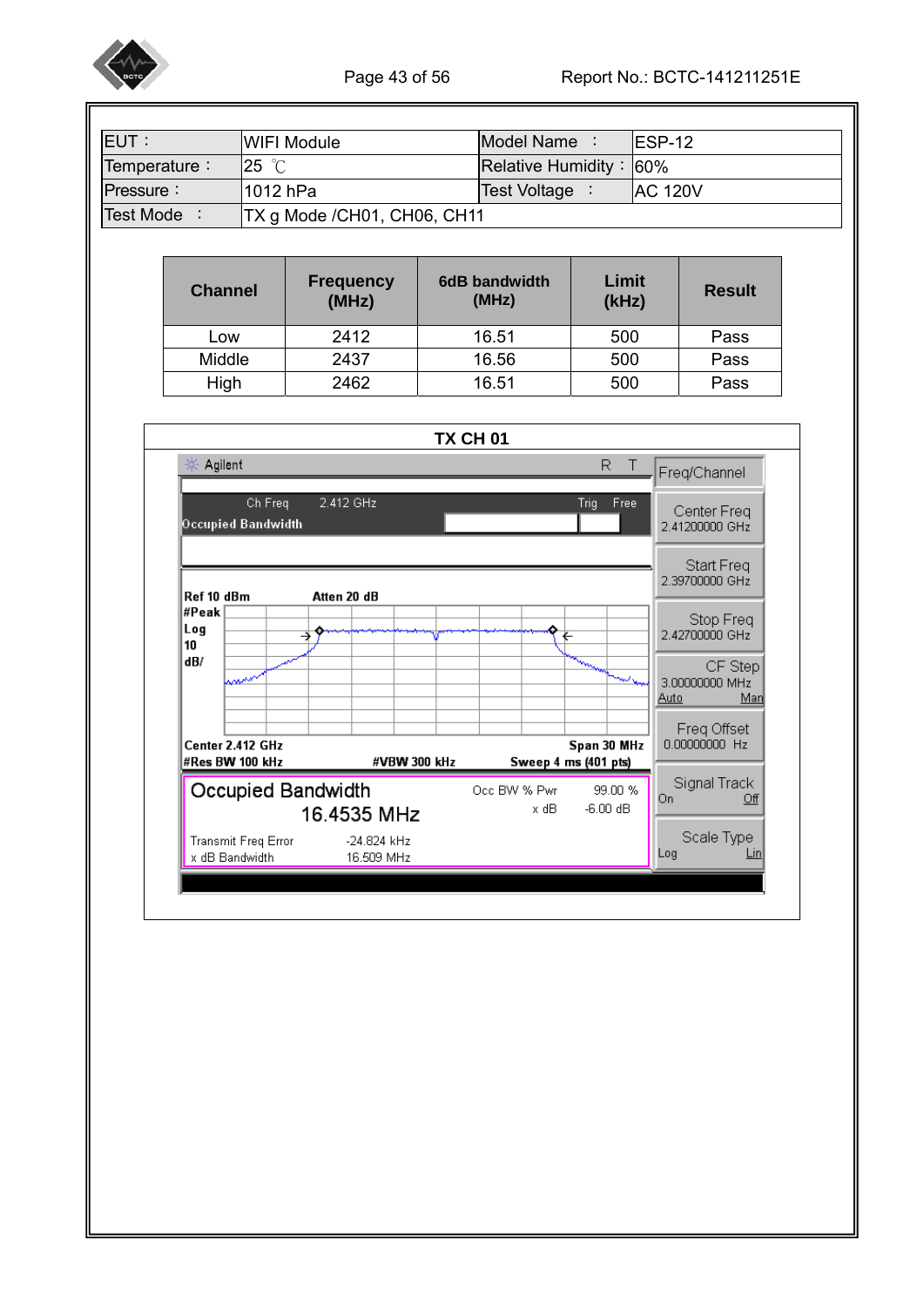

#### Page 44 of 56 Report No.: BCTC-141211251E

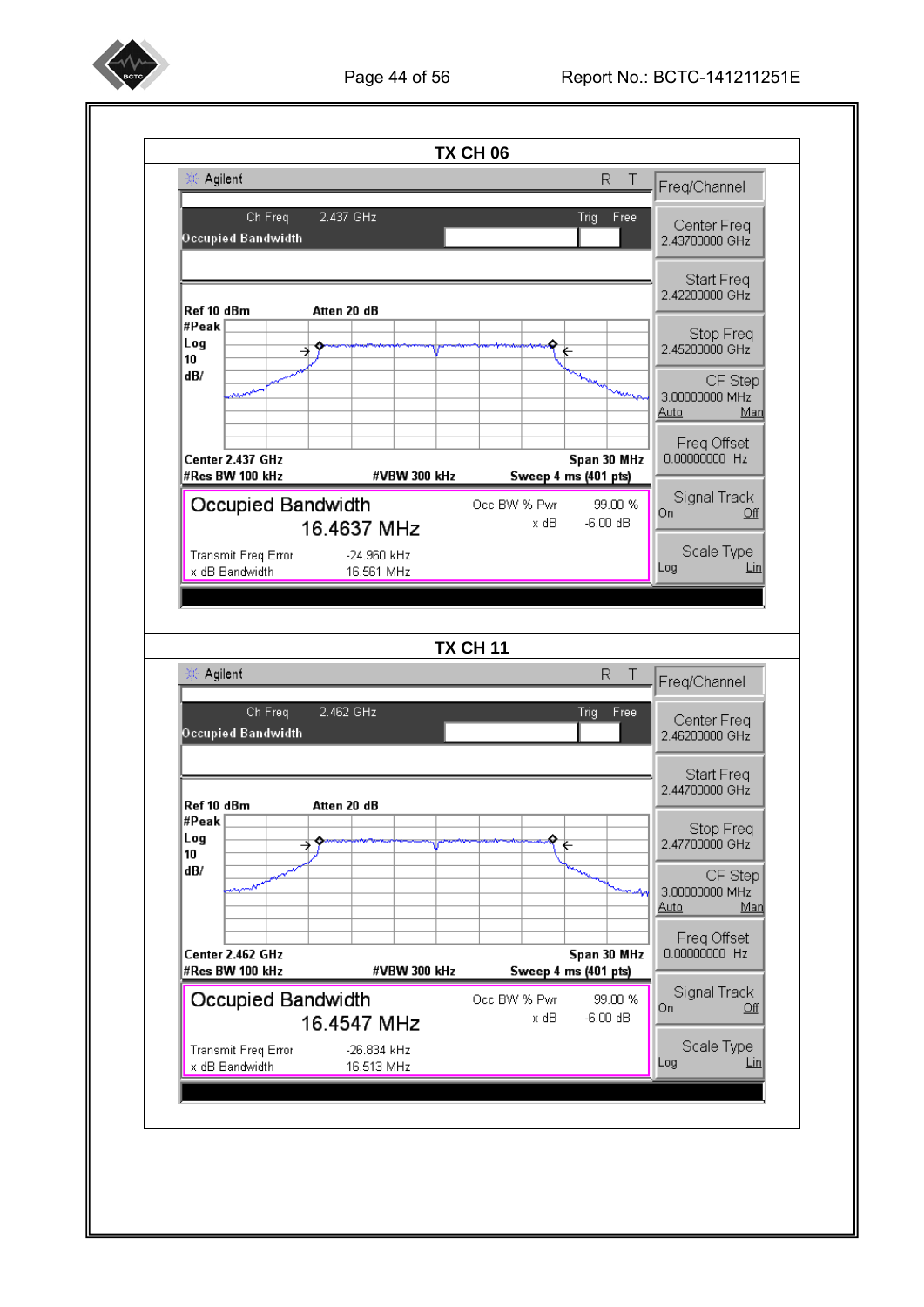

| <b>EUT:</b>                                 | Model Name:<br><b>WIFI Module</b>       |                     |                              |                               |                         | <b>ESP-12</b>                                                   |  |  |
|---------------------------------------------|-----------------------------------------|---------------------|------------------------------|-------------------------------|-------------------------|-----------------------------------------------------------------|--|--|
| 25 °C<br>Relative Humidity:<br>Temperature: |                                         |                     |                              |                               |                         | 60%                                                             |  |  |
|                                             | 1012 hPa<br>Test Voltage :<br>Pressure: |                     |                              |                               |                         | <b>AC 120V</b>                                                  |  |  |
|                                             | Test Mode :                             |                     | TX n Mode / CH01, CH06, CH11 |                               |                         |                                                                 |  |  |
|                                             |                                         |                     |                              |                               |                         |                                                                 |  |  |
|                                             | <b>Channel</b>                          |                     | <b>Frequency</b><br>(MHz)    | <b>6dB bandwidth</b><br>(MHz) | Limit<br>(kHz)          | <b>Result</b>                                                   |  |  |
|                                             | Low                                     |                     | 2412                         | 17.81                         | 500                     | Pass                                                            |  |  |
|                                             | Middle                                  |                     | 2437                         | 17.71                         | 500                     | Pass                                                            |  |  |
|                                             | High                                    |                     | 2462                         | 17.78                         | 500                     | Pass                                                            |  |  |
|                                             |                                         |                     |                              |                               |                         |                                                                 |  |  |
|                                             |                                         |                     |                              | TX CH 01                      |                         |                                                                 |  |  |
|                                             | 楽 Agilent                               |                     |                              |                               | R<br>$\top$             | Freq/Channel                                                    |  |  |
|                                             |                                         |                     |                              |                               |                         |                                                                 |  |  |
|                                             | Ch Freq<br>2.412 GHz<br>Free<br>Trig    |                     |                              |                               |                         | Center Freq                                                     |  |  |
|                                             | Occupied Bandwidth                      |                     |                              |                               |                         |                                                                 |  |  |
|                                             |                                         |                     |                              |                               |                         | 2.41200000 GHz                                                  |  |  |
|                                             |                                         |                     |                              |                               |                         |                                                                 |  |  |
|                                             |                                         |                     |                              |                               |                         | Start Freq<br>2.39700000 GHz                                    |  |  |
|                                             | Ref 10 dBm<br>#Peak                     |                     | Atten 20 dB                  |                               |                         |                                                                 |  |  |
|                                             | Log                                     |                     | →                            |                               | $\overline{\leftarrow}$ | Stop Freq<br>2.42700000 GHz                                     |  |  |
|                                             | 10<br>dB/                               |                     |                              |                               |                         |                                                                 |  |  |
|                                             |                                         | مسهور               |                              |                               | ينبهن                   | CF Step<br>3.00000000 MHz                                       |  |  |
|                                             |                                         |                     |                              |                               |                         | <u>Auto</u><br>Man                                              |  |  |
|                                             |                                         |                     |                              |                               |                         | Freq Offset                                                     |  |  |
|                                             |                                         | Center 2.412 GHz    |                              |                               | Span 30 MHz             | 0.00000000 Hz                                                   |  |  |
|                                             | #Res BW 100 kHz                         |                     | #VBW 300 kHz                 |                               | Sweep 4 ms (401 pts)    |                                                                 |  |  |
|                                             |                                         |                     | Occupied Bandwidth           | Occ BW % Pwr                  | 99.00 %                 | Signal Track<br>On<br>Qff                                       |  |  |
|                                             |                                         |                     | 17.6742 MHz                  | x dB                          | $-6.00$ dB              |                                                                 |  |  |
|                                             | x dB Bandwidth                          | Transmit Freq Error | 10.471 kHz<br>17.813 MHz     |                               |                         | Scale Type<br>Log<br>$\lfloor \underline{\mathsf{lin}} \rfloor$ |  |  |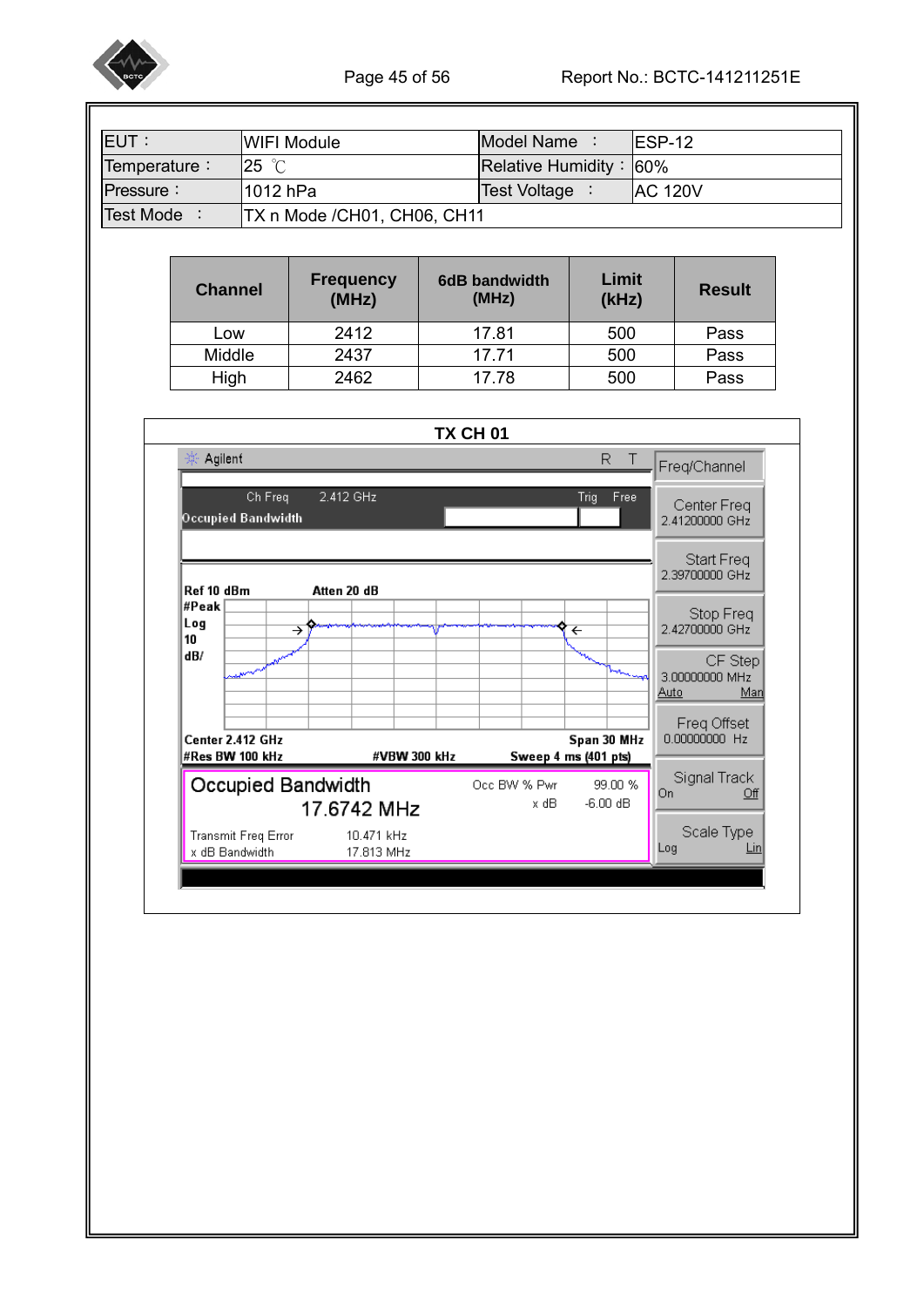

#### Page 46 of 56 Report No.: BCTC-141211251E

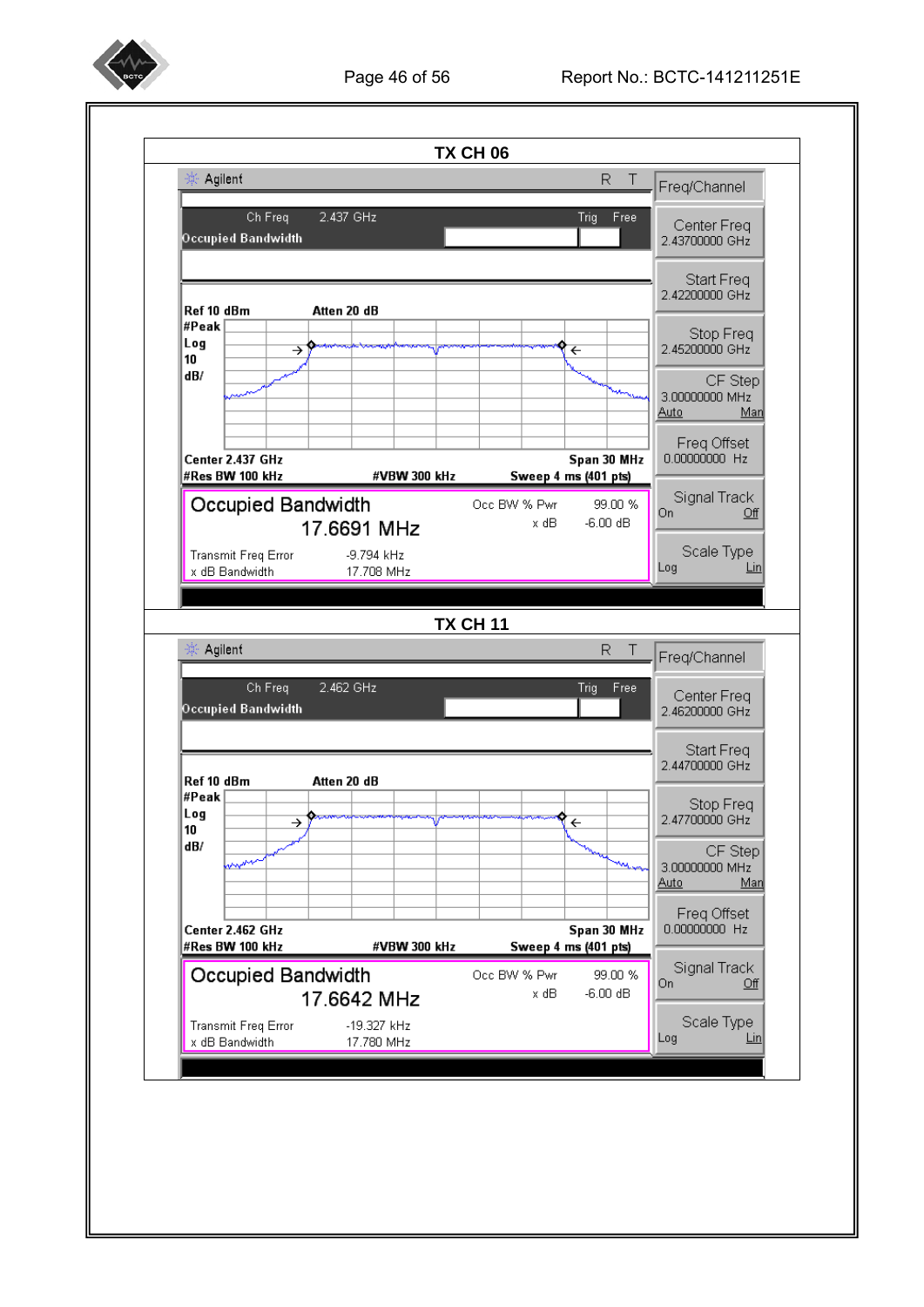

## **6. PEAK OUTPUT POWER TEST**

#### **6.1 APPLIED PROCEDURES / LIMIT**

| FCC Part15 (15.247), Subpart C                                              |                      |                 |             |             |  |  |
|-----------------------------------------------------------------------------|----------------------|-----------------|-------------|-------------|--|--|
| <b>Frequency Range</b><br>Limit<br>Test Item.<br>Section<br>Result<br>(MHz) |                      |                 |             |             |  |  |
| 15.247(b)(3)                                                                | Peak Output<br>Power | 1 watt or 30dBm | 2400-2483.5 | <b>PASS</b> |  |  |

#### **6.1.1 TEST PROCEDURE**

a. The EUT was directly connected to the Power meter

#### **6.1.2 DEVIATION FROM STANDARD**

No deviation.

I

I

I

I

#### **6.1.3 TEST SETUP**



#### **6.1.4 EUT OPERATION CONDITIONS**

The EUT tested system was configured as the statements of 2.4 Unless otherwise a special operating condition is specified in the follows during the testing.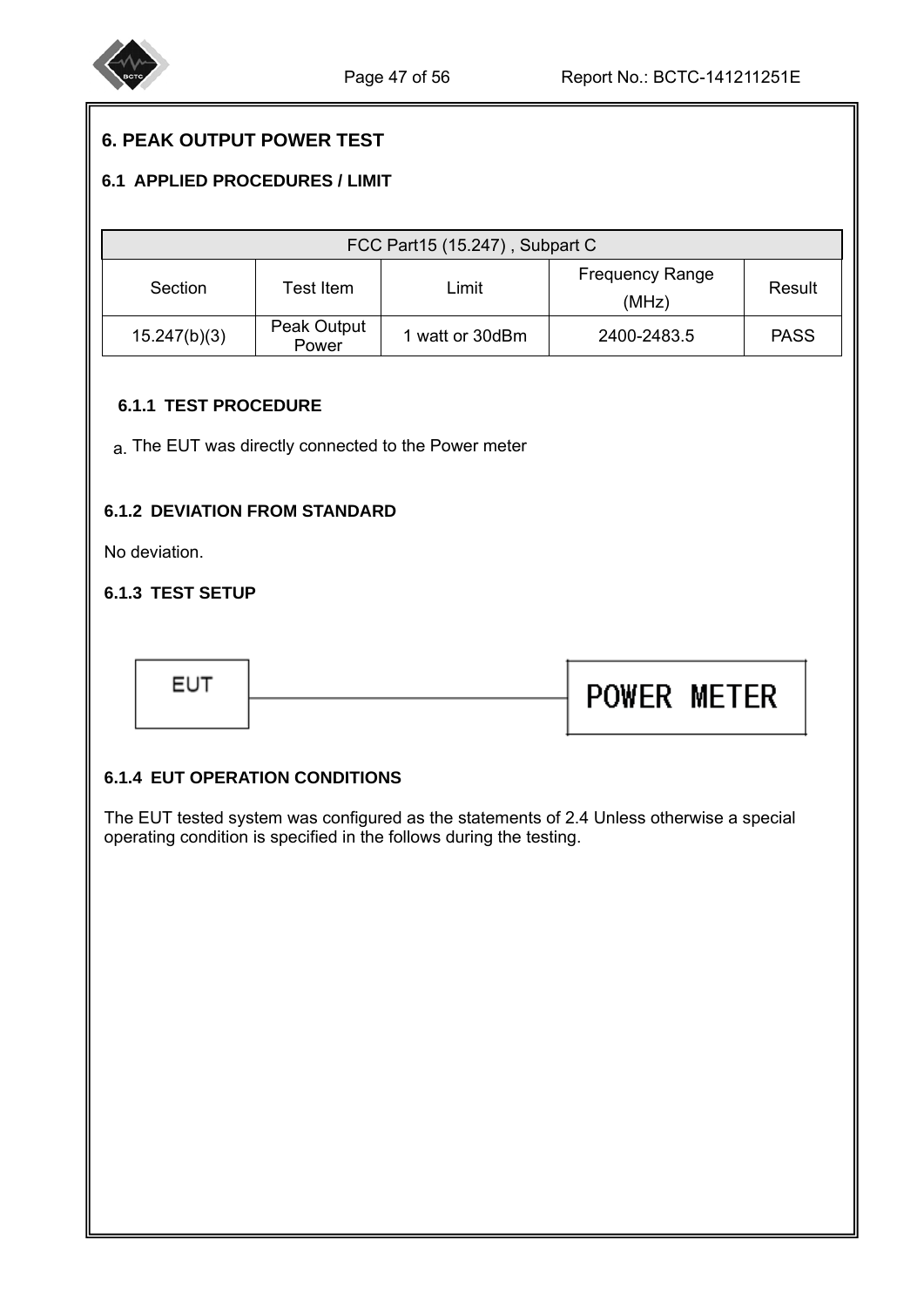

# **6.1.5 TEST RESULTS**

| <b>IEUT:</b> | IWIFI Module                    | Model Name :              | IESP-12         |
|--------------|---------------------------------|---------------------------|-----------------|
| Temperature: | $25 \degree$ C                  | Relative Humidity: $60\%$ |                 |
| $P$ ressure: | l1012 hPa                       | <b>Test Voltage</b>       | <b>IAC 120V</b> |
| Test Mode    | TX b/g/n Mode /CH01, CH06, CH11 |                           |                 |

| <b>TX 802.11b Mode</b> |                        |                                 |              |  |  |  |  |
|------------------------|------------------------|---------------------------------|--------------|--|--|--|--|
| <b>Test</b><br>Channe  | Frequency              | <b>Maximum Conducted Output</b> | <b>LIMIT</b> |  |  |  |  |
|                        |                        | Power(PK)                       |              |  |  |  |  |
|                        | (MHz)                  | (dBm)                           | dBm          |  |  |  |  |
| CH <sub>01</sub>       | 2412                   | 15.61                           | 30           |  |  |  |  |
| CH <sub>06</sub>       | 2437                   | 15.59                           | 30           |  |  |  |  |
| <b>CH11</b>            | 2462                   | 15.42                           | 30           |  |  |  |  |
|                        | <b>TX 802.11g Mode</b> |                                 |              |  |  |  |  |
| CH <sub>01</sub>       | 2412                   | 13.79                           | 30           |  |  |  |  |
| CH <sub>06</sub>       | 2437                   | 13.65                           | 30           |  |  |  |  |
| <b>CH11</b>            | 2462                   | 13.70                           | 30           |  |  |  |  |
| <b>TX 802.11n Mode</b> |                        |                                 |              |  |  |  |  |
| CH <sub>01</sub>       | 2412                   | 12.78                           | 30           |  |  |  |  |
| CH <sub>06</sub>       | 2437                   | 12.72                           | 30           |  |  |  |  |
| <b>CH11</b>            | 2462                   | 12.64                           | 30           |  |  |  |  |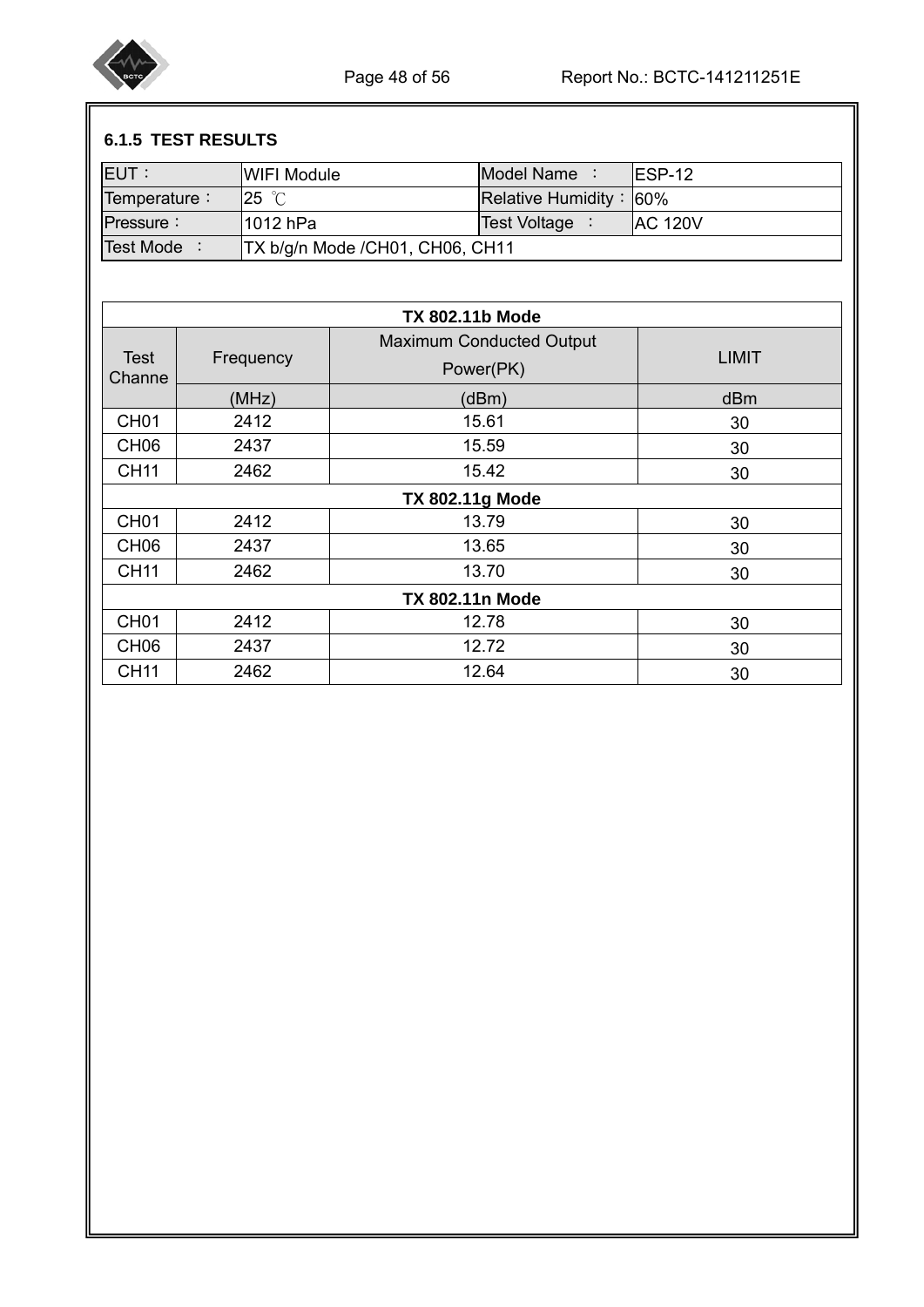

## **7. 100 KHZ BANDWIDTH OF FREQUENCY BAND EDGE APPLICABLE STANDARD**

In any 100 kHz bandwidth outside the frequency band in which the spread spectrum or digitally modulated intentional radiator is operating, the radio frequency power that is produced by the intentional radiator shall be at least 20 dB below that in the 100 kHz bandwidth within the band that contains the highest level of the desired power, based on either an RF conducted or a radiated measurement, provided the transmitter demonstrates compliance with the peak conducted power limits. If the transmitter complies with the conducted power limits based on the use of RMS averaging over a time interval, as permitted under paragraph (b)(3) of this section, the attenuation required under this paragraph shall be 30 dB instead of 20 dB. Attenuation below the general limits specified in §15.209(a) is not required. In addition, radiated emissions which fall in the restricted bands, as defined in §15.205(a), must also comply with the radiated emission limits specified in §15.209(a) (see §15.205(c)).

## **TEST PROCEDURE**

- a) Check the calibration of the measuring instrument using either an internal calibrator or a known signal from an external generator.
- b) Position the EUT without connection to measurement instrument. Turn on the EUT and connect its antenna terminal to measurement instrument via a low loss cable. Then set it to any one measured frequency within its operating range, and make sure the instrument is operated in its linear range.
- c) Set RBW to 100 kHz and VBW of spectrum analyzer to 300 kHz with a convenient frequency span including 100 kHz bandwidth from band edge.
- d) Measure the highest amplitude appearing on spectral display and set it as a reference level. Plot the graph with marking the highest point and edge frequency.
- e) Repeat above procedures until all measured frequencies were complete.

## **7.1 DEVIATION FROM STANDARD**

No deviation.

## **7.2 TEST SETUP**

| <b>EUT</b> |  |
|------------|--|
|            |  |

**SPECTRUM** 

ANALYZER

#### **7.3 EUT OPERATION CONDITIONS**

The EUT tested system was configured as the statements of 2.4 Unless otherwise a special operating condition is specified in the follows during the testing.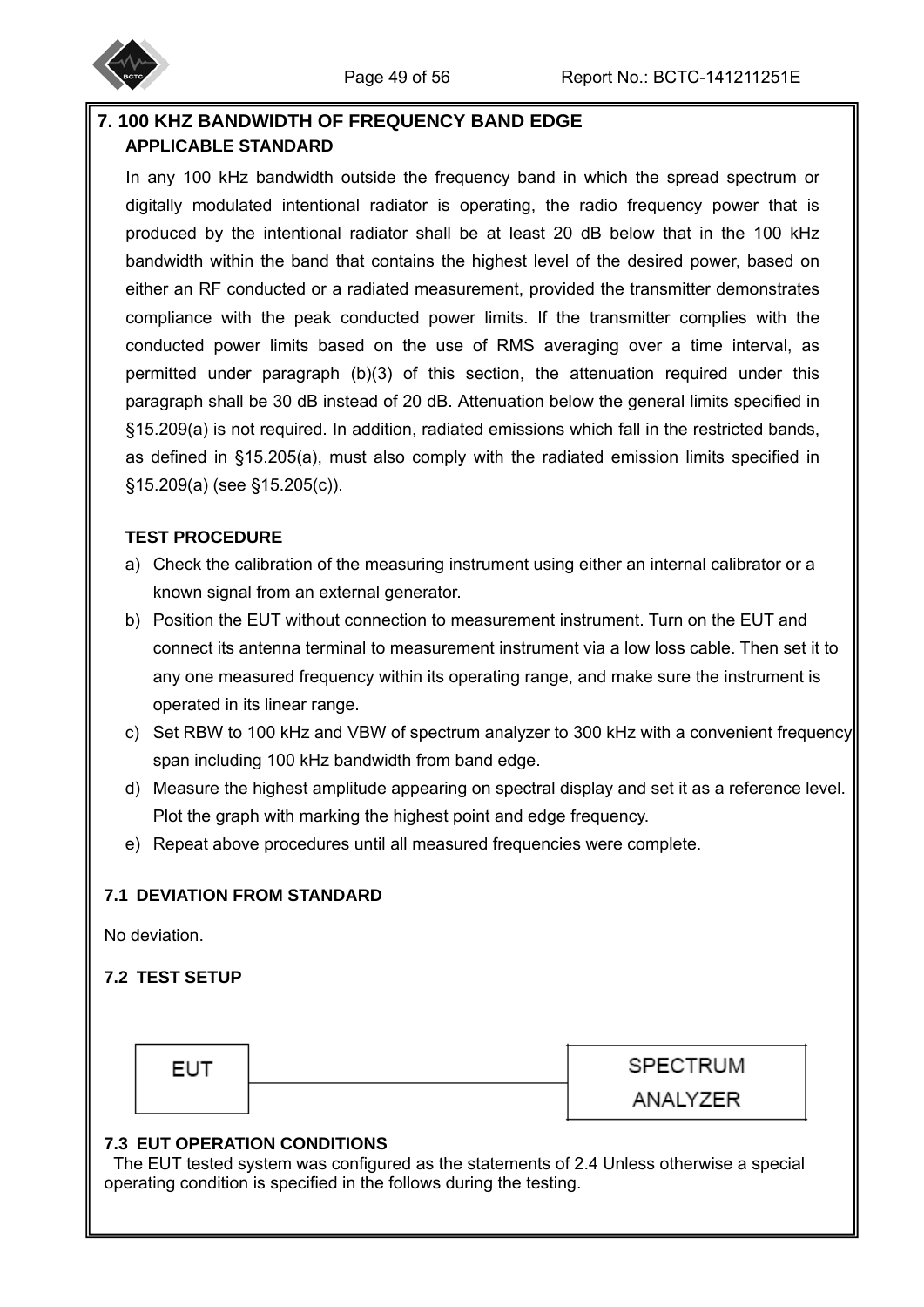

# **7.4 TEST RESULTS**

| <b>EUT:</b>           | <b>WIFI Module</b>   |          |                             | Model Name :        | <b>ESP-12</b>  |               |            |  |
|-----------------------|----------------------|----------|-----------------------------|---------------------|----------------|---------------|------------|--|
| Temperature:          | $25^\circ\mathrm{C}$ |          |                             | Relative Humidity:  | 60%            |               |            |  |
| Pressure:             | 1012 hPa             |          |                             | <b>Test Voltage</b> | <b>AC 120V</b> |               |            |  |
|                       |                      |          |                             |                     |                |               |            |  |
| <b>Frequency Band</b> |                      |          | Delta Peak to band emission | $>$ Limit           |                | <b>Result</b> |            |  |
|                       |                      | (dBc)    |                             | (dBc)               |                |               |            |  |
|                       |                      |          | 802.11b mode                |                     |                |               |            |  |
| Left-band             |                      | 38.27    |                             | 20                  |                | Pass          |            |  |
| Right-band            |                      | 55.71    |                             | 20                  | Pass           |               |            |  |
|                       |                      |          | 802.11g mode                |                     |                |               |            |  |
| Left-band             |                      | 32.19    |                             | 20                  | Pass           |               |            |  |
| Right-band            |                      | 46.93    |                             | 20                  |                | Pass          |            |  |
|                       |                      |          | 802.11n mode                |                     |                |               |            |  |
| Left-band             |                      | 31.05    |                             | 20                  |                | Pass          |            |  |
| Right-band            |                      | 45.11    |                             | 20                  | Pass           |               |            |  |
| Frequency             | <b>Meter Reading</b> | Factor   | <b>Emission Level</b>       | Limits              | Margin         | Detector      |            |  |
| (MHz)                 | $(dB\mu V)$          | (dB)     | $(dB\mu V/m)$               | $(dB\mu V/m)$       | (dB)           | <b>Type</b>   | Comment    |  |
|                       |                      |          | 802.11b                     |                     |                |               |            |  |
| 2390                  | 58.36                | $-13.06$ | 45.30                       | 74                  | $-28.70$       | peak          | Vertical   |  |
| 2390                  | 59.20                | $-13.06$ | 46.14                       | 74                  | $-27.86$       | peak          | Horizontal |  |
| 2483.5                | 59.20                | $-12.78$ | 46.42                       | 74                  | $-27.58$       | peak          | Vertical   |  |
| 2483.5                | 52.74                | $-12.78$ | 39.96                       | 74                  | $-34.04$       | peak          | Horizontal |  |
|                       |                      |          |                             |                     |                |               |            |  |
|                       |                      |          | 802.11g                     |                     |                |               |            |  |
| 2390                  | 58.41                | $-13.06$ | 45.35                       | 74                  | $-28.65$       | peak          | Vertical   |  |
| 2390                  | 55.29                | $-13.06$ | 42.23                       | 74                  | $-31.77$       | peak          | Horizontal |  |
| 2483.5                | 60.51                | $-12.78$ | 47.73                       | 74                  | $-26.27$       | peak          | Vertical   |  |
| 2483.5                | 61.19                | $-12.78$ | 48.41                       | 74                  | $-25.59$       | peak          | Horizontal |  |
|                       |                      |          | 802.11n                     |                     |                |               |            |  |
| 2390                  | 61.94                | $-13.06$ | 48.88                       | 74                  | $-25.12$       | peak          | Vertical   |  |
| 2390                  | 61.97                | $-13.06$ | 48.91                       | 74                  | $-25.09$       | peak          | Horizontal |  |
| 2483.5                | 58.21                | $-12.78$ | 45.46                       | 74                  | $-28.54$       | peak          | Vertical   |  |
| 2483.5                | 55.51                | $-12.78$ | 42.73                       | 74                  | $-31.27$       | peak          | Horizontal |  |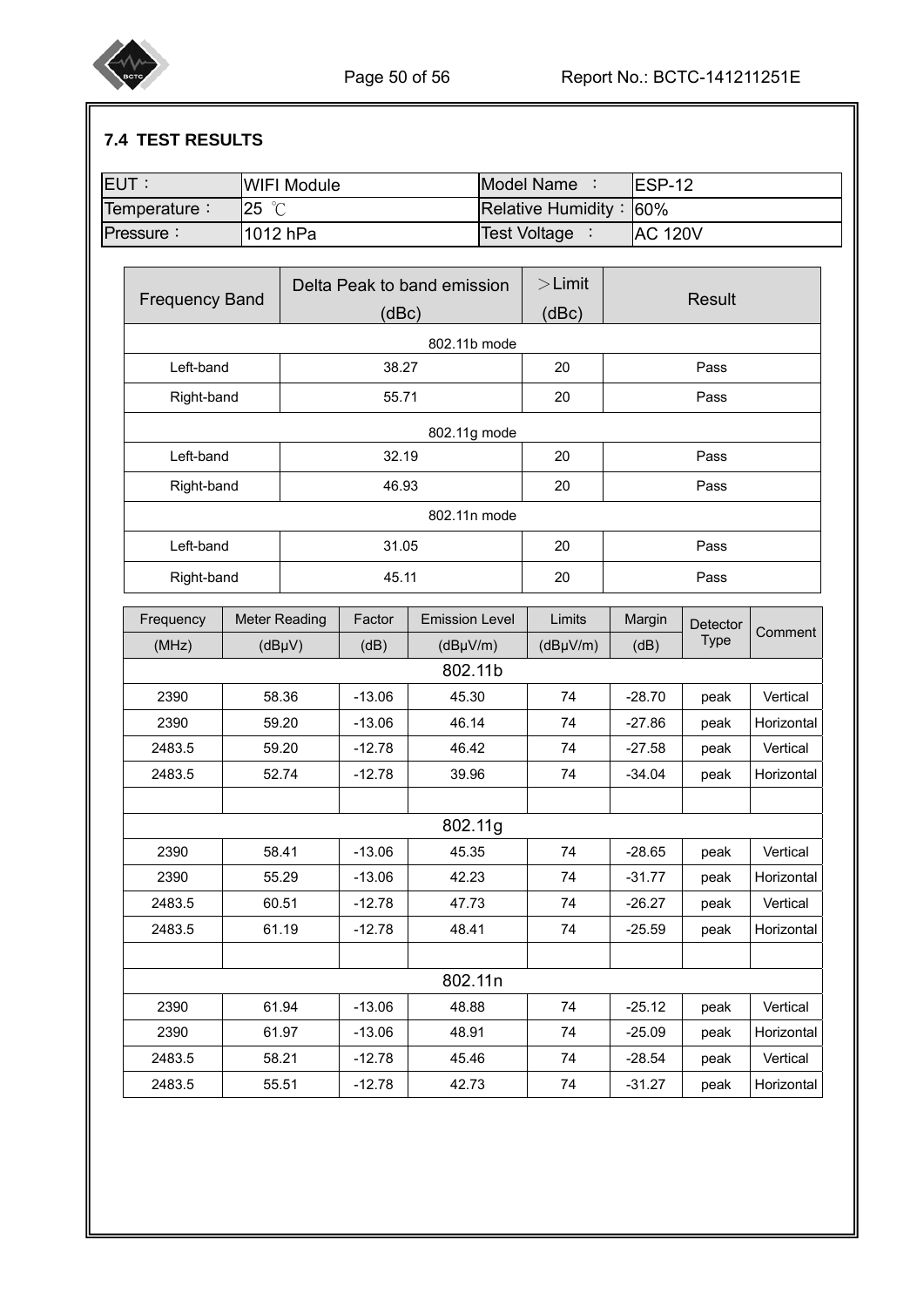





#### 802.11b: Band Edge, Right Side

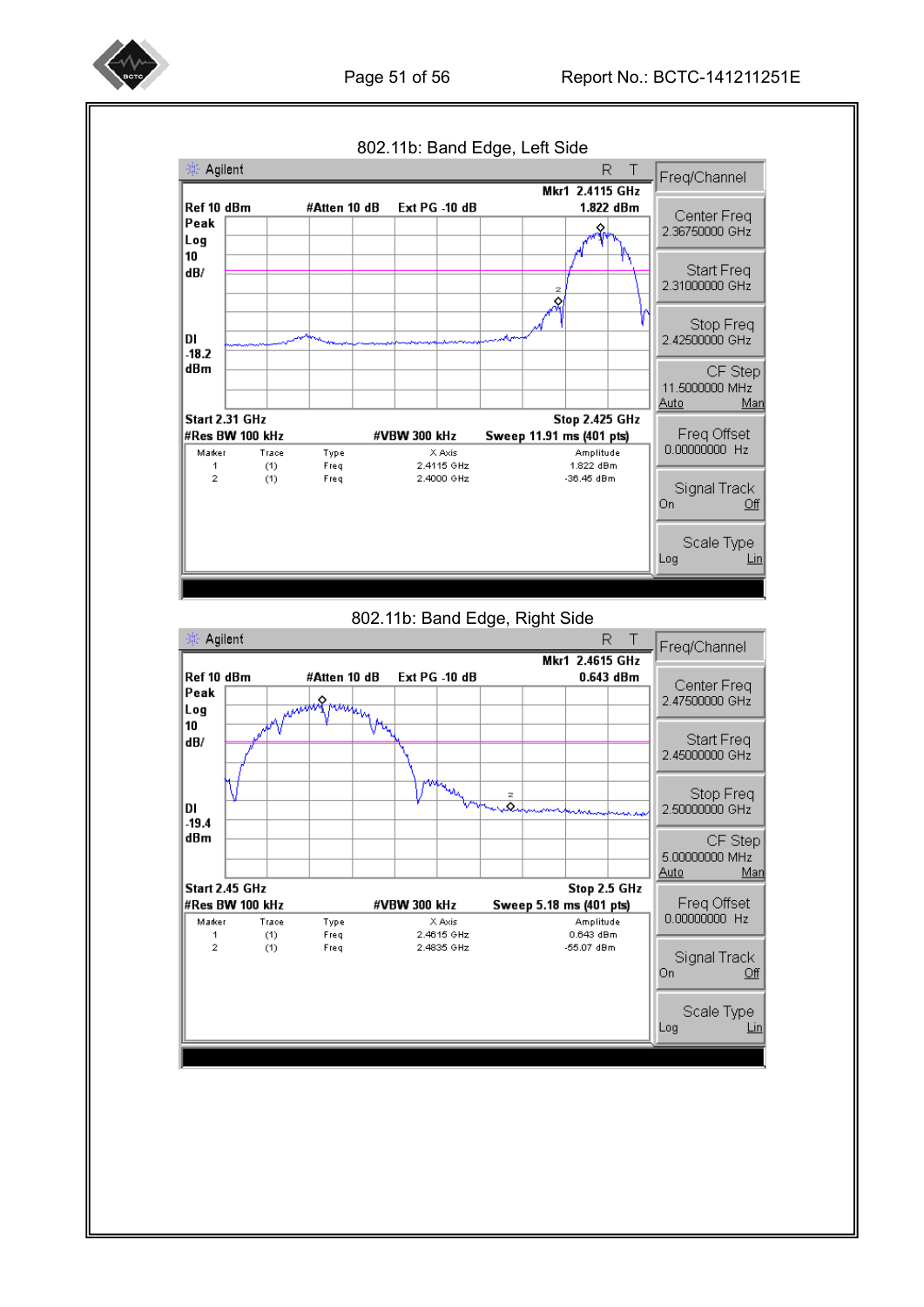

Page 52 of 56 Report No.: BCTC-141211251E



802.11g: Band Edge, Right Side

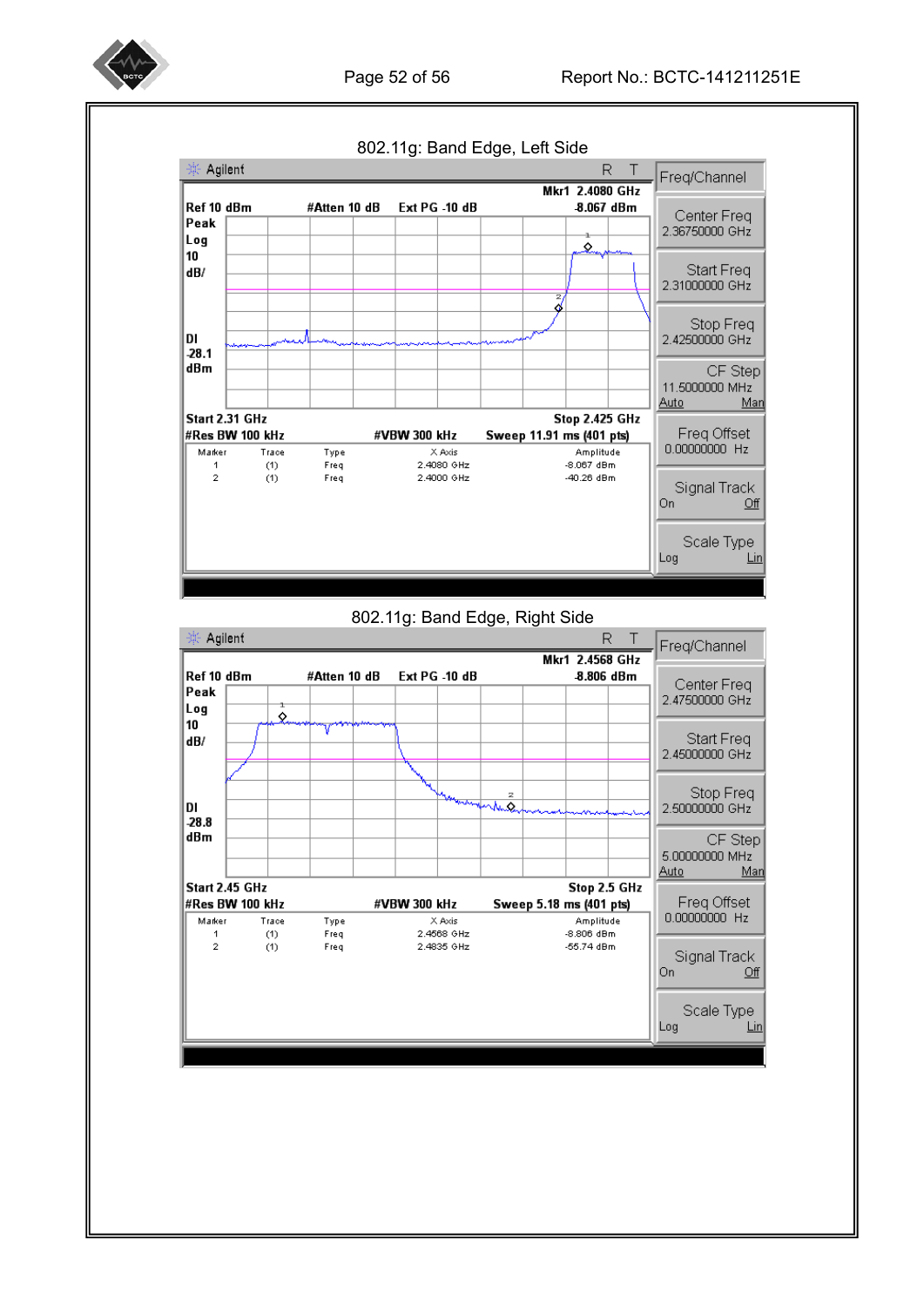

Page 53 of 56 Report No.: BCTC-141211251E



#### 802.11n: Band Edge, Right Side

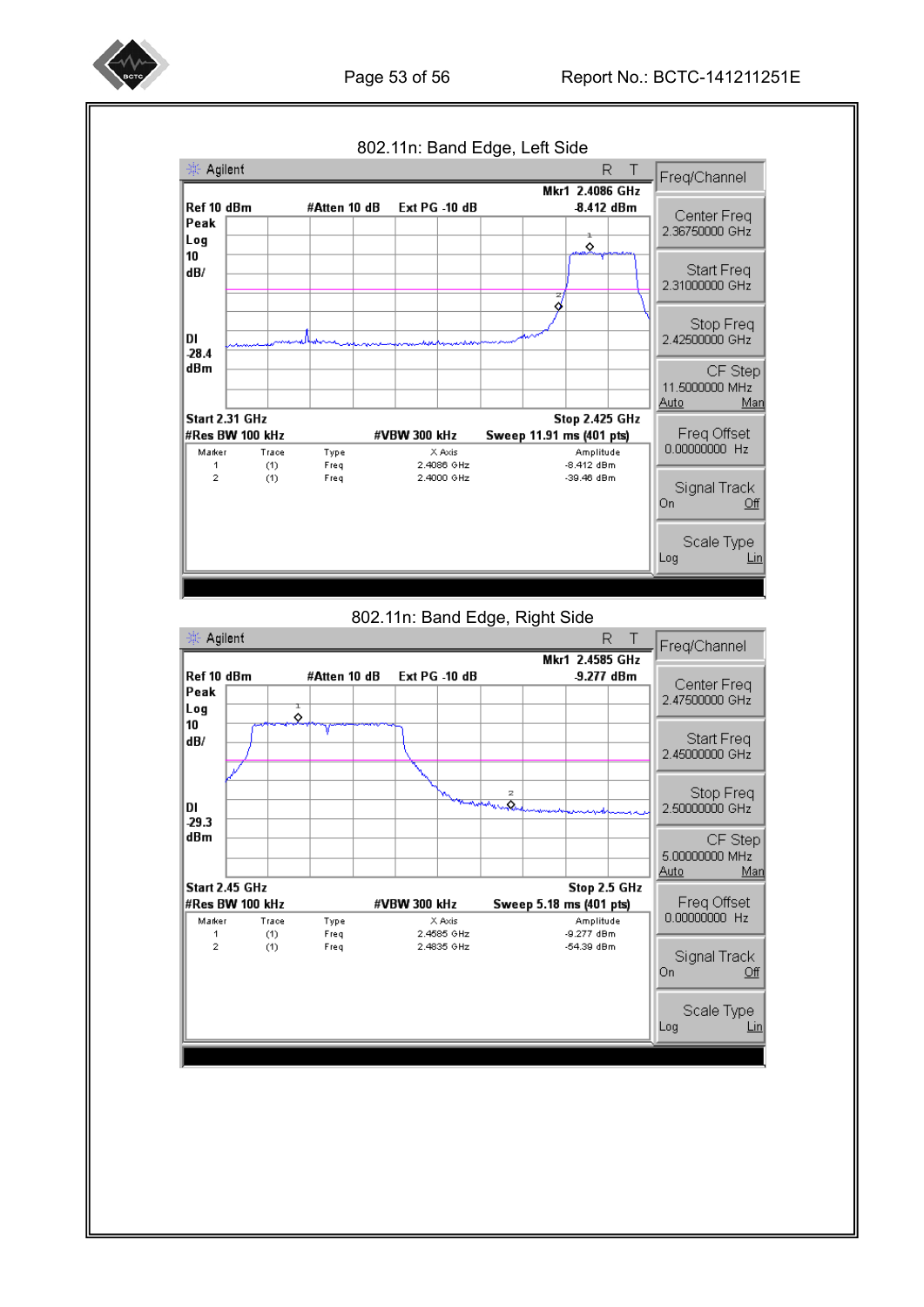

# **8. ANTENNA REQUIREMENT**

## **8.1 STANDARD REQUIREMENT**

15.203 requirement: For intentional device, according to 15.203: an intentional radiator shall be designed to ensure that no antenna other than that furnished by the responsible party shall be used with the device.

## **8.2 EUT ANTENNA**

The EUT antenna is Integrated(PCB) antenna. It comply with the standard requirement.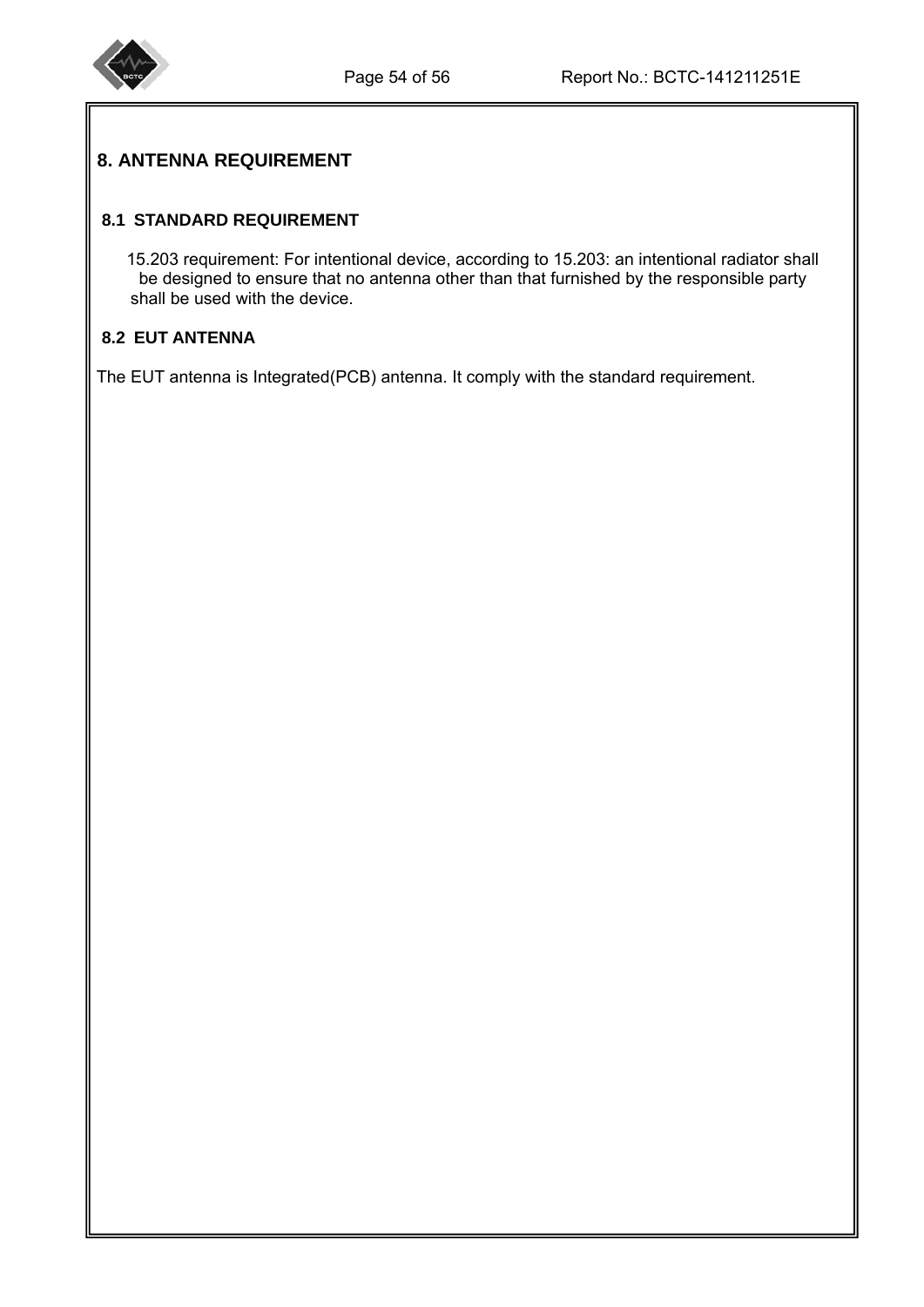